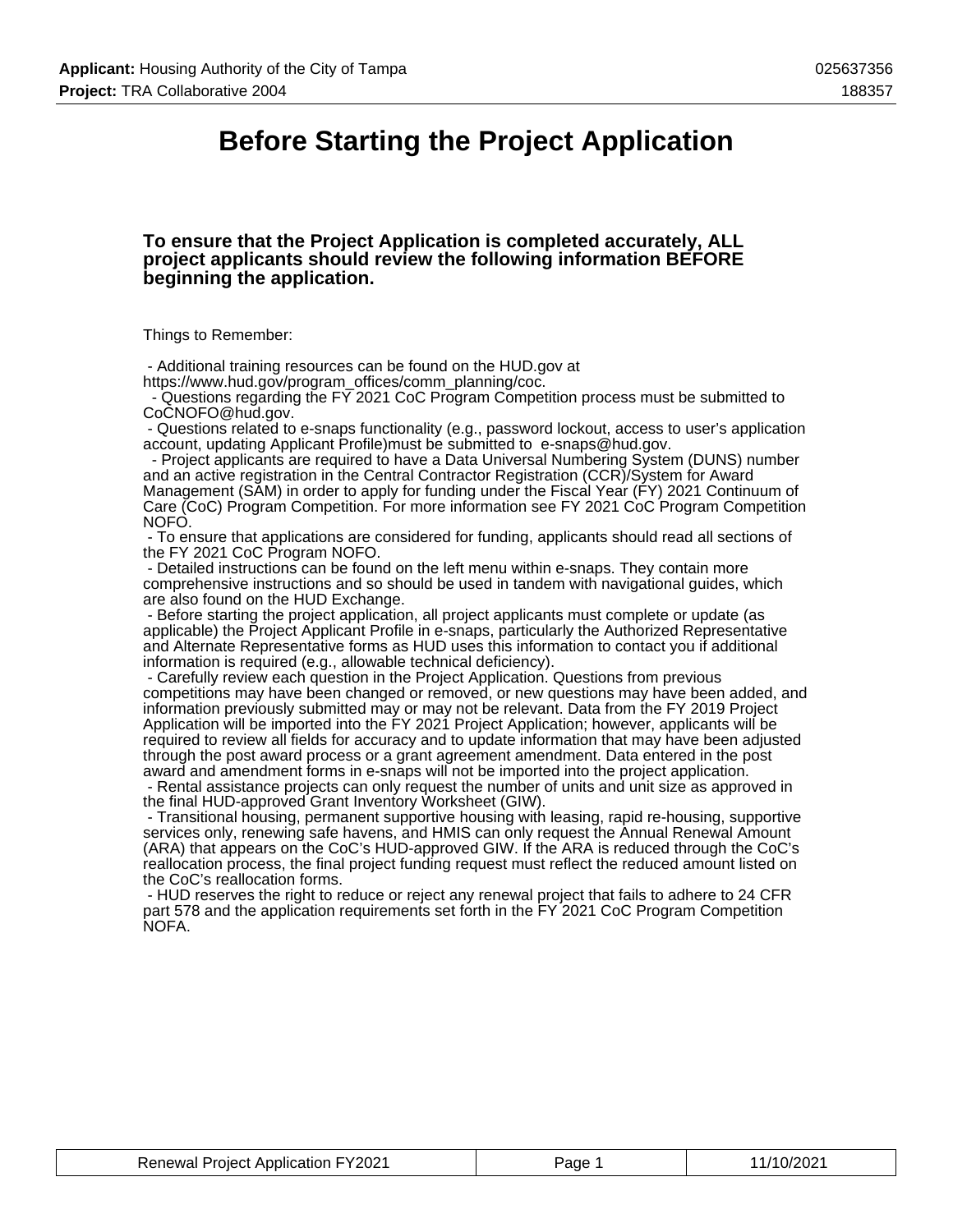# **1A. SF-424 Application Type**

| <b>1. Type of Submission:</b> Application                                                                                                                                                                                                                                                     |                                                     |
|-----------------------------------------------------------------------------------------------------------------------------------------------------------------------------------------------------------------------------------------------------------------------------------------------|-----------------------------------------------------|
|                                                                                                                                                                                                                                                                                               | 2. Type of Application: Renewal Project Application |
| If "Revision", select appropriate letter(s):                                                                                                                                                                                                                                                  |                                                     |
| If "Other", specify:                                                                                                                                                                                                                                                                          |                                                     |
| <b>3. Date Received: 11/09/2021</b>                                                                                                                                                                                                                                                           |                                                     |
| 4. Applicant Identifier:                                                                                                                                                                                                                                                                      |                                                     |
| 5a. Federal Entity Identifier:                                                                                                                                                                                                                                                                |                                                     |
| 5b. Federal Award Identifier:<br>This is the first 6 digits of the Grant Number,<br>known as the PIN, that will also be indicated<br>on Screen 3A Project Detail. This number<br>must match the first 6 digits of the grant<br>number on the HUD approved Grant Inventory<br>Worksheet (GIW). | <b>FL0299</b>                                       |
| <b>Check to confrim that the Federal Award</b><br>Identifier has been updated to reflect the<br>most recently awarded grant number                                                                                                                                                            | $\mathsf{X}$                                        |
| 6. Date Received by State:                                                                                                                                                                                                                                                                    |                                                     |
| 7. State Application Identifier:                                                                                                                                                                                                                                                              |                                                     |

| <b>Renewal Project Application FY2021</b> | Page 2 | 11/10/2021 |
|-------------------------------------------|--------|------------|
|-------------------------------------------|--------|------------|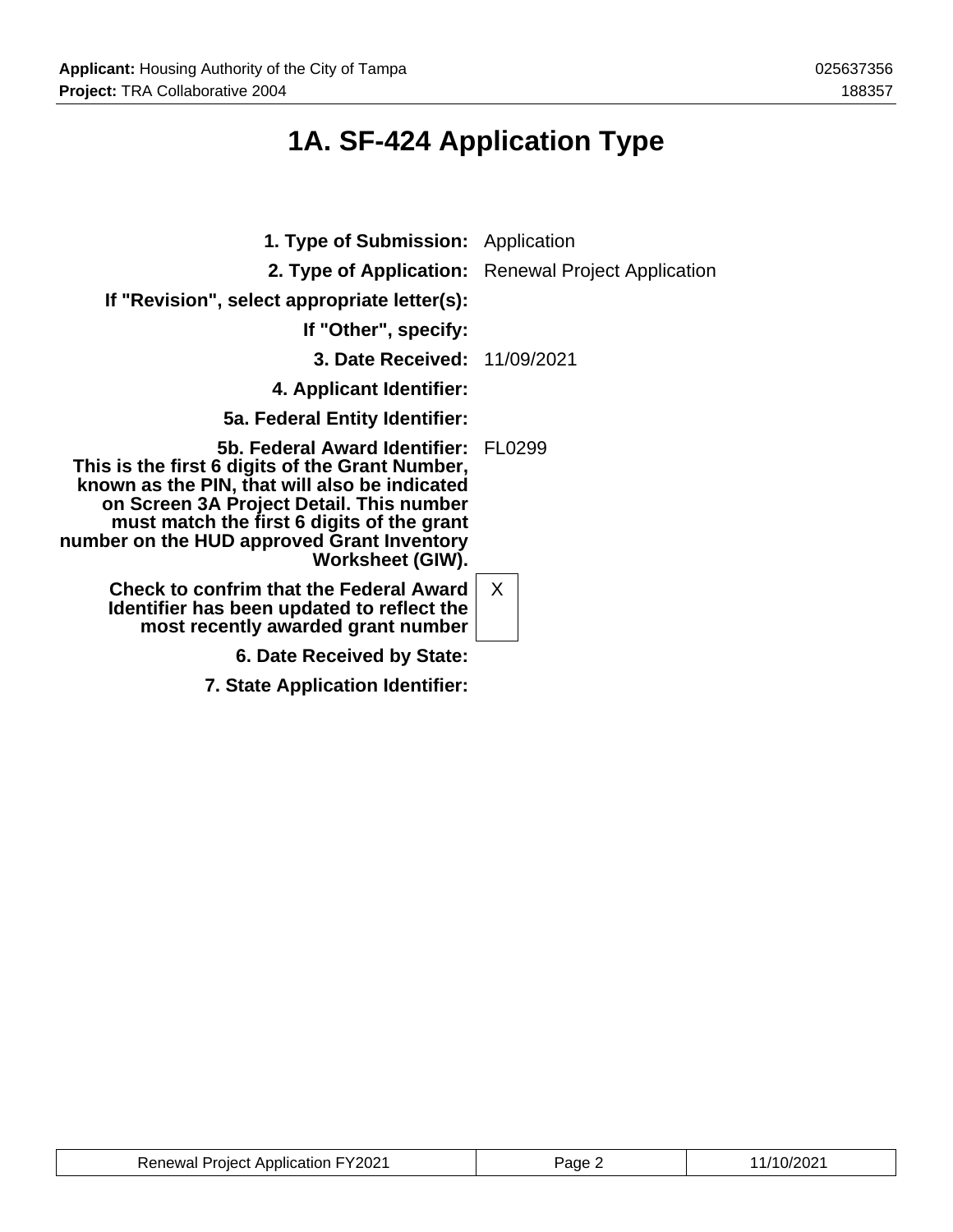# **1B. SF-424 Legal Applicant**

## **8. Applicant**

**a. Legal Name:** Housing Authority of the City of Tampa

**b. Employer/Taxpayer Identification Number** 59-6001289 **(EIN/TIN):**

| c. Organizational DUNS:                                                   |                | 025637356                                                      | <b>PLUS4</b> |  |
|---------------------------------------------------------------------------|----------------|----------------------------------------------------------------|--------------|--|
|                                                                           |                |                                                                |              |  |
| d. Address                                                                |                |                                                                |              |  |
|                                                                           |                | <b>Street 1: 5301 West Cypress Street</b>                      |              |  |
| <b>Street 2:</b>                                                          |                |                                                                |              |  |
| City:                                                                     | Tampa          |                                                                |              |  |
| County:                                                                   | Hillsborough   |                                                                |              |  |
|                                                                           | State: Florida |                                                                |              |  |
| <b>Country: United States</b>                                             |                |                                                                |              |  |
| Zip / Postal Code: 33607                                                  |                |                                                                |              |  |
|                                                                           |                |                                                                |              |  |
| e. Organizational Unit (optional)                                         |                |                                                                |              |  |
|                                                                           |                | <b>Department Name:</b> Housing Authority of the City of Tampa |              |  |
| <b>Division Name:</b> Assisted Housing                                    |                |                                                                |              |  |
|                                                                           |                |                                                                |              |  |
| f. Name and contact information of person to<br>be                        |                |                                                                |              |  |
| contacted on matters involving this<br>application                        |                |                                                                |              |  |
| Prefix: Ms.                                                               |                |                                                                |              |  |
| First Name: Margaret                                                      |                |                                                                |              |  |
| <b>Middle Name:</b>                                                       | Jane           |                                                                |              |  |
| Last Name: Jones                                                          |                |                                                                |              |  |
| Suffix:                                                                   |                |                                                                |              |  |
| Title:                                                                    |                | Director, Assisted Housing                                     |              |  |
| <b>Organizational Affiliation:</b> Housing Authority of the City of Tampa |                |                                                                |              |  |
| Telephone Number: (813) 253-0551                                          |                |                                                                |              |  |

| <b>Renewal Project Application FY2021</b> | Page 3 | 11/10/2021 |
|-------------------------------------------|--------|------------|
|-------------------------------------------|--------|------------|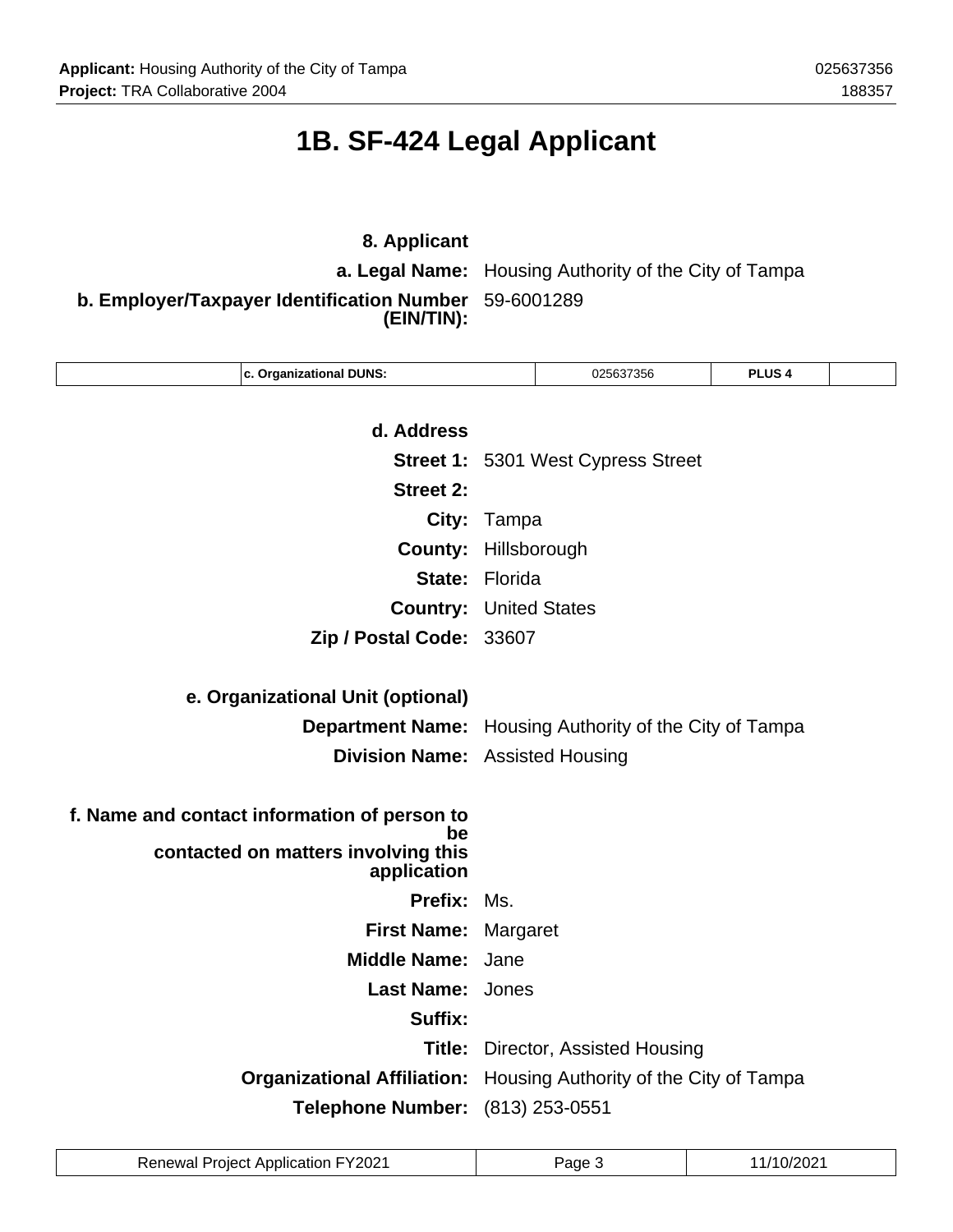**Extension:** 1470 **Fax Number:** (813) 367-0800 **Email:** margaret.jones@thafl.com

| <b>Renewal Project Application FY2021</b> | Page | 1/10/2021 |
|-------------------------------------------|------|-----------|
|-------------------------------------------|------|-----------|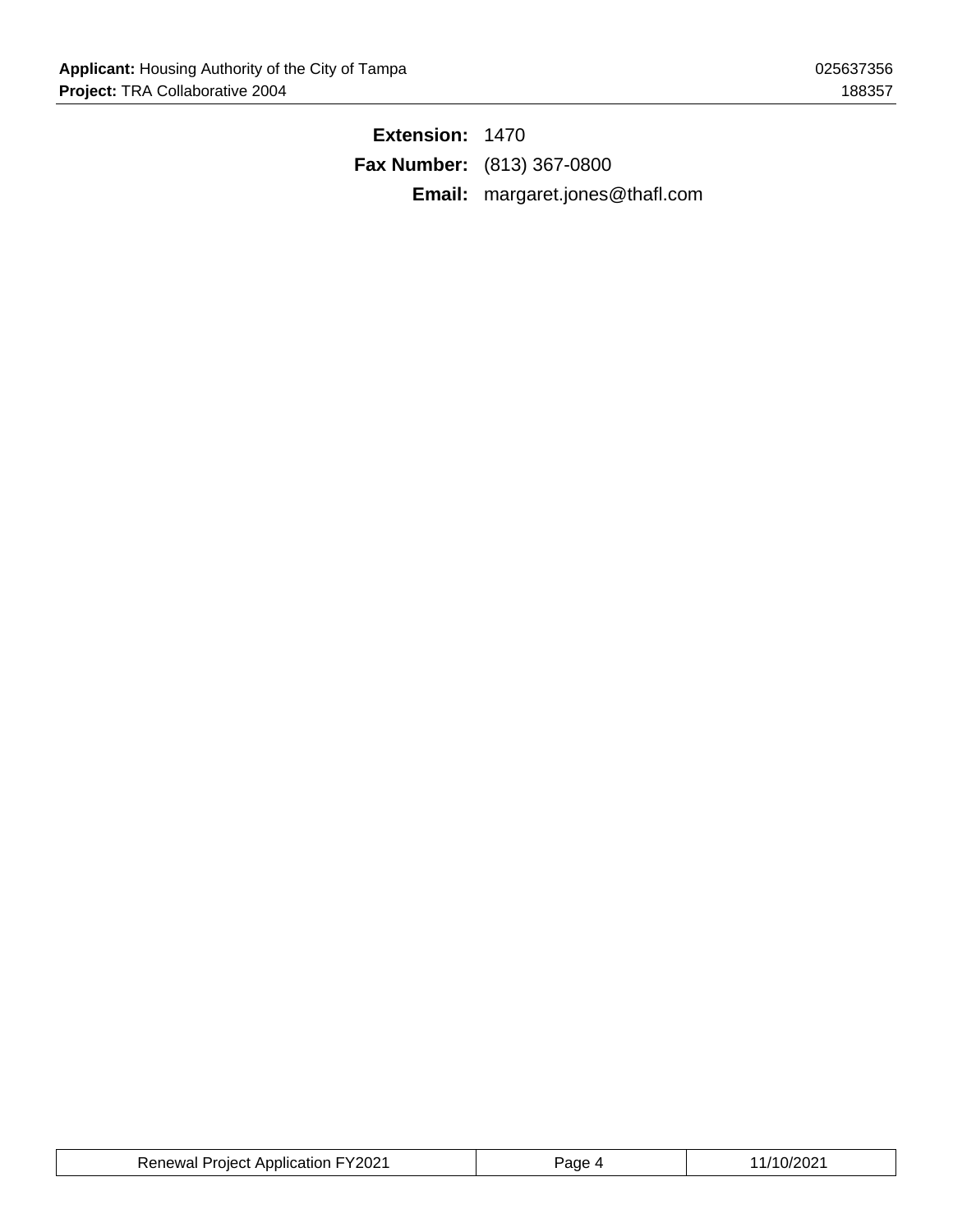# **1C. SF-424 Application Details**

| <b>9. Type of Applicant:</b> La. Public Housing Authority               |
|-------------------------------------------------------------------------|
| 10. Name of Federal Agency: Department of Housing and Urban Development |
| 11. Catalog of Federal Domestic Assistance CoC Program                  |
| CFDA Number: 14.267                                                     |
| <b>12. Funding Opportunity Number: FR-6500-N25</b>                      |
| <b>Title:</b> Continuum of Care Homeless Assistance<br>Competition      |
|                                                                         |
|                                                                         |

**Title:**

| <b>Renewal Project Application FY2021</b> | ane' | ____ |
|-------------------------------------------|------|------|
|-------------------------------------------|------|------|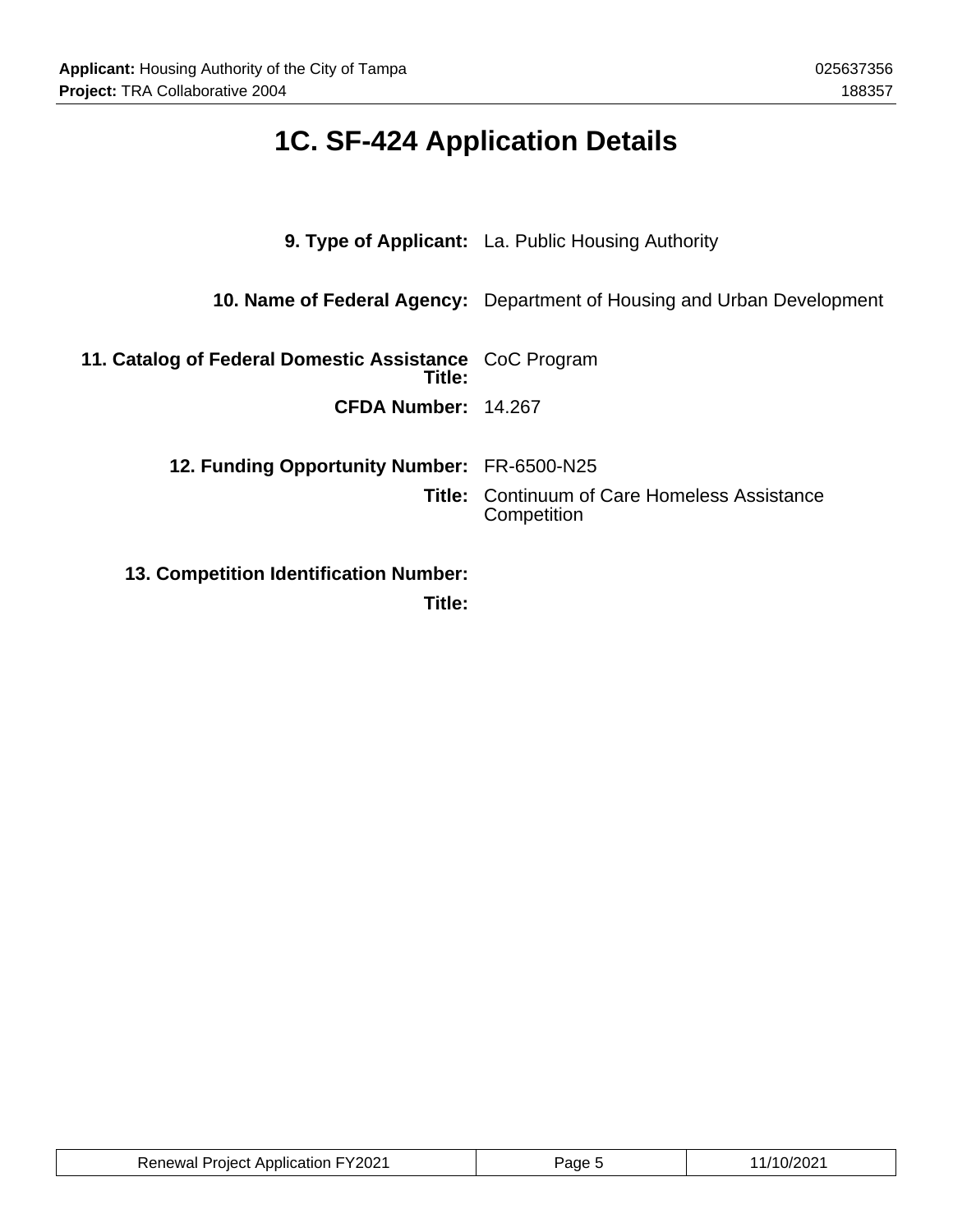# **1D. SF-424 Congressional District(s)**

| 14. Area(s) affected by the project (State(s) Florida<br>only):<br>(for multiple selections hold CTRL key) |                                                     |
|------------------------------------------------------------------------------------------------------------|-----------------------------------------------------|
| 15. Descriptive Title of Applicant's Project: TRA Collaborative 2004                                       |                                                     |
| 16. Congressional District(s):                                                                             |                                                     |
| (for multiple selections hold CTRL key)                                                                    | <b>a. Applicant:</b> FL-017, FL-014, FL-015, FL-012 |
| (for multiple selections hold CTRL key)                                                                    | <b>b. Project:</b> FL-016, FL-014, FL-015, FL-012   |
| 17. Proposed Project                                                                                       |                                                     |
| <b>a. Start Date: 01/01/2023</b>                                                                           |                                                     |
| <b>b. End Date: 12/31/2023</b>                                                                             |                                                     |
| 18. Estimated Funding (\$)                                                                                 |                                                     |
| a. Federal:                                                                                                |                                                     |
| b. Applicant:                                                                                              |                                                     |
| c. State:                                                                                                  |                                                     |
| d. Local:                                                                                                  |                                                     |
| e. Other:                                                                                                  |                                                     |
| f. Program Income:                                                                                         |                                                     |
| g. Total:                                                                                                  |                                                     |

| <b>Renewal Project Application FY2021</b> | Page 6 | 11/10/2021 |
|-------------------------------------------|--------|------------|
|-------------------------------------------|--------|------------|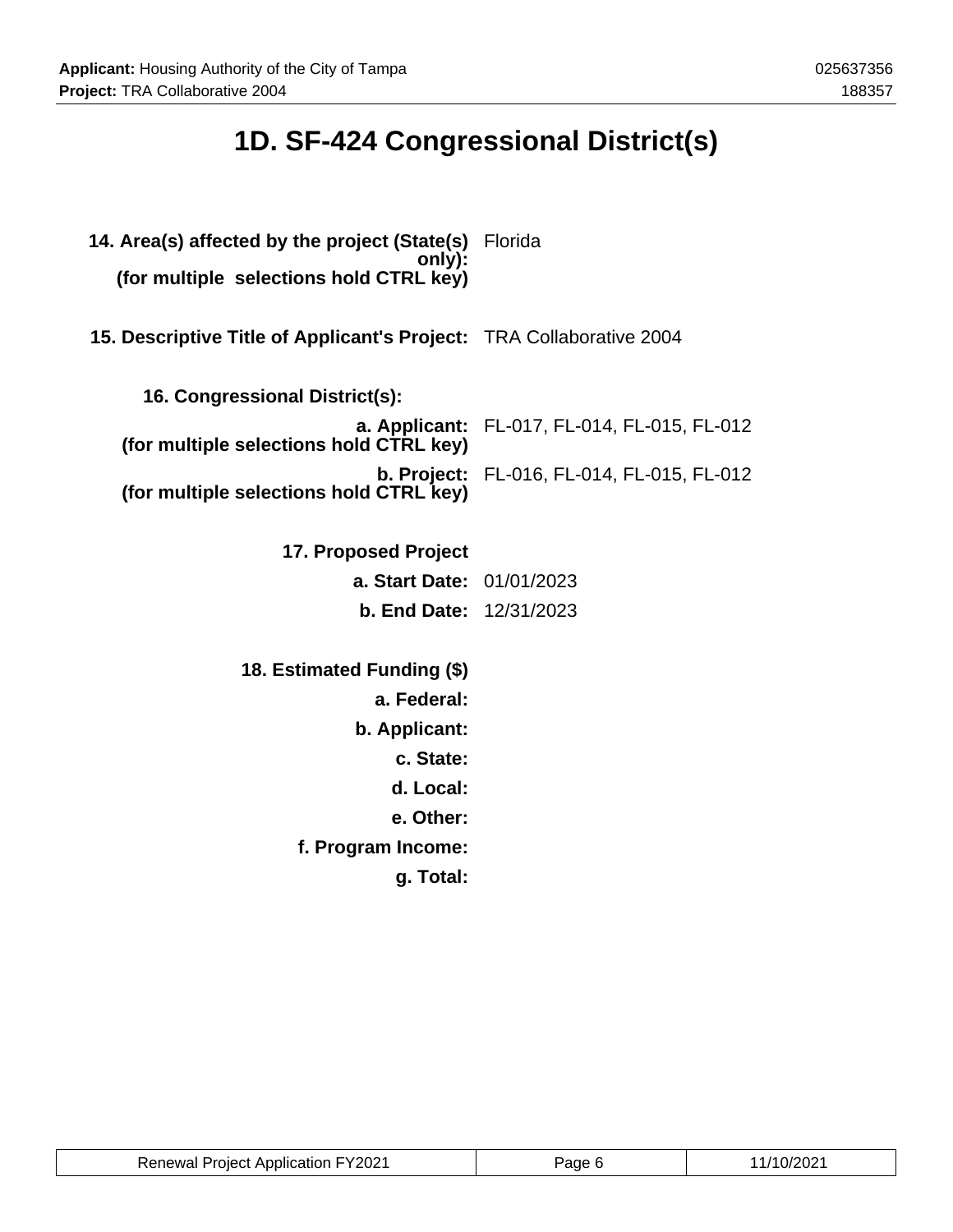## **1E. SF-424 Compliance**

**State Executive Order 12372 Process?** been selected by the State for review.

**19. Is the Application Subject to Review By** b. Program is subject to E.O. 12372 but has not

**If "YES", enter the date this application was made available to the State for review:**

**20. Is the Applicant delinquent on any Federal** No **debt?**

**If "YES," provide an explanation:**

| <b>Renewal Project Application FY2021</b> | Page | 11/10/2021 |
|-------------------------------------------|------|------------|
|-------------------------------------------|------|------------|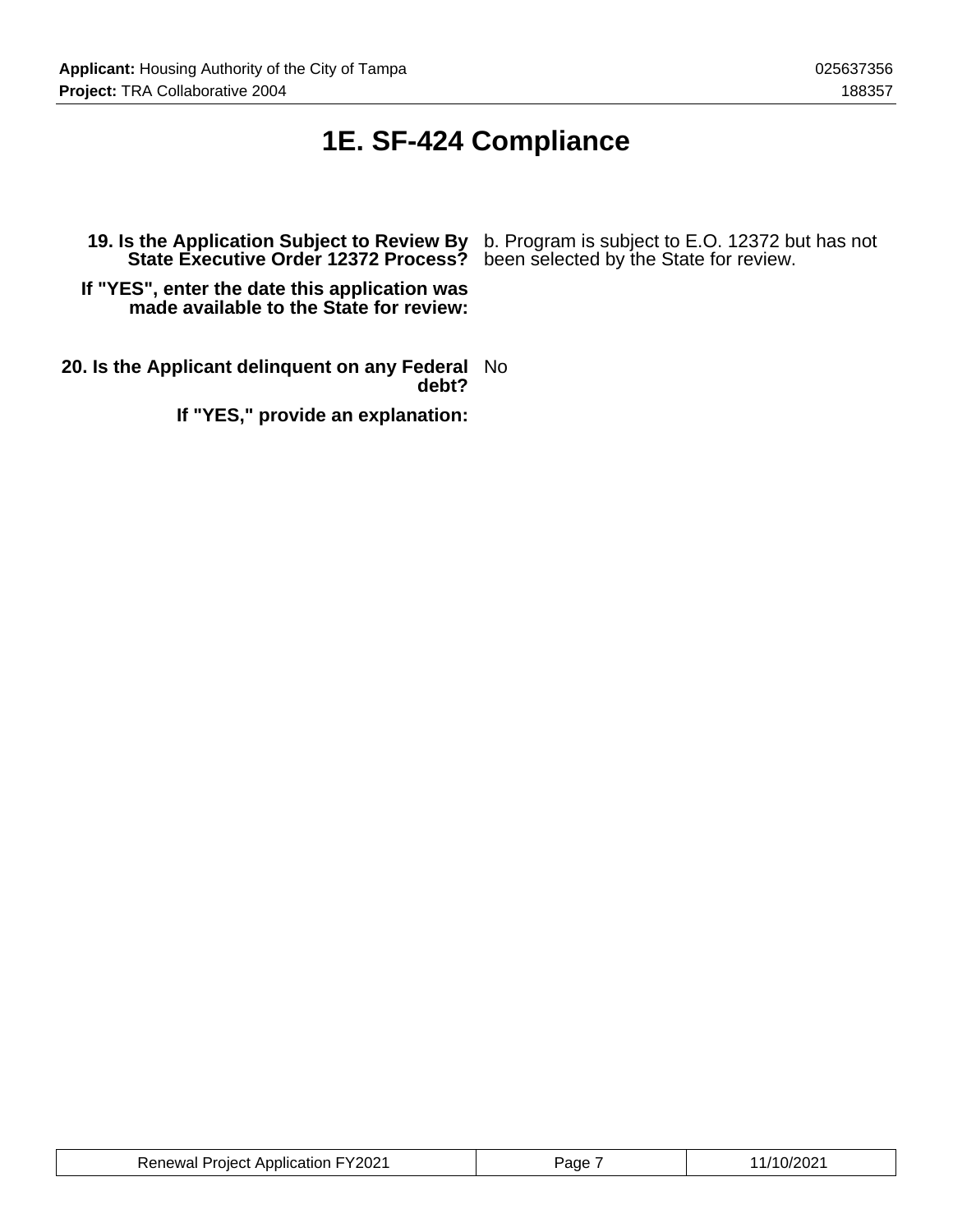## **1F. SF-424 Declaration**

**By signing and submitting this application, I certify (1) to the statements contained in the list of certifications\*\* and (2) that the statements herein are true, complete, and accurate to the best of my knowledge. I also provide the required assurances\*\* and agree to comply with any resulting terms if I accept an award. I am aware that any false, fictitious, or fraudulent statements or claims may subject me to criminal, civil, or administrative penalties. (U.S. Code, Title 218, Section 1001)**

**I AGREE:** X

**21. Authorized Representative**

| Prefix: Mr.                                                       |                                                                                              |
|-------------------------------------------------------------------|----------------------------------------------------------------------------------------------|
| First Name: Jerome                                                |                                                                                              |
| Middle Name: D.                                                   |                                                                                              |
| <b>Last Name:</b> Ryans                                           |                                                                                              |
| Suffix:                                                           |                                                                                              |
|                                                                   | <b>Title:</b> President/CEO                                                                  |
| <b>Telephone Number:</b> (813) 253-0551<br>(Format: 123-456-7890) |                                                                                              |
| (Format: 123-456-7890)                                            | <b>Fax Number:</b> (813) 367-0800                                                            |
|                                                                   | <b>Email:</b> margaret.jones@thafl.com                                                       |
|                                                                   | <b>Signature of Authorized Representative:</b> Considered signed upon submission in e-snaps. |
| <b>Date Signed: 11/09/2021</b>                                    |                                                                                              |

| <b>Renewal Project Application FY2021</b> | Page 8 | /10/2021 |
|-------------------------------------------|--------|----------|
|-------------------------------------------|--------|----------|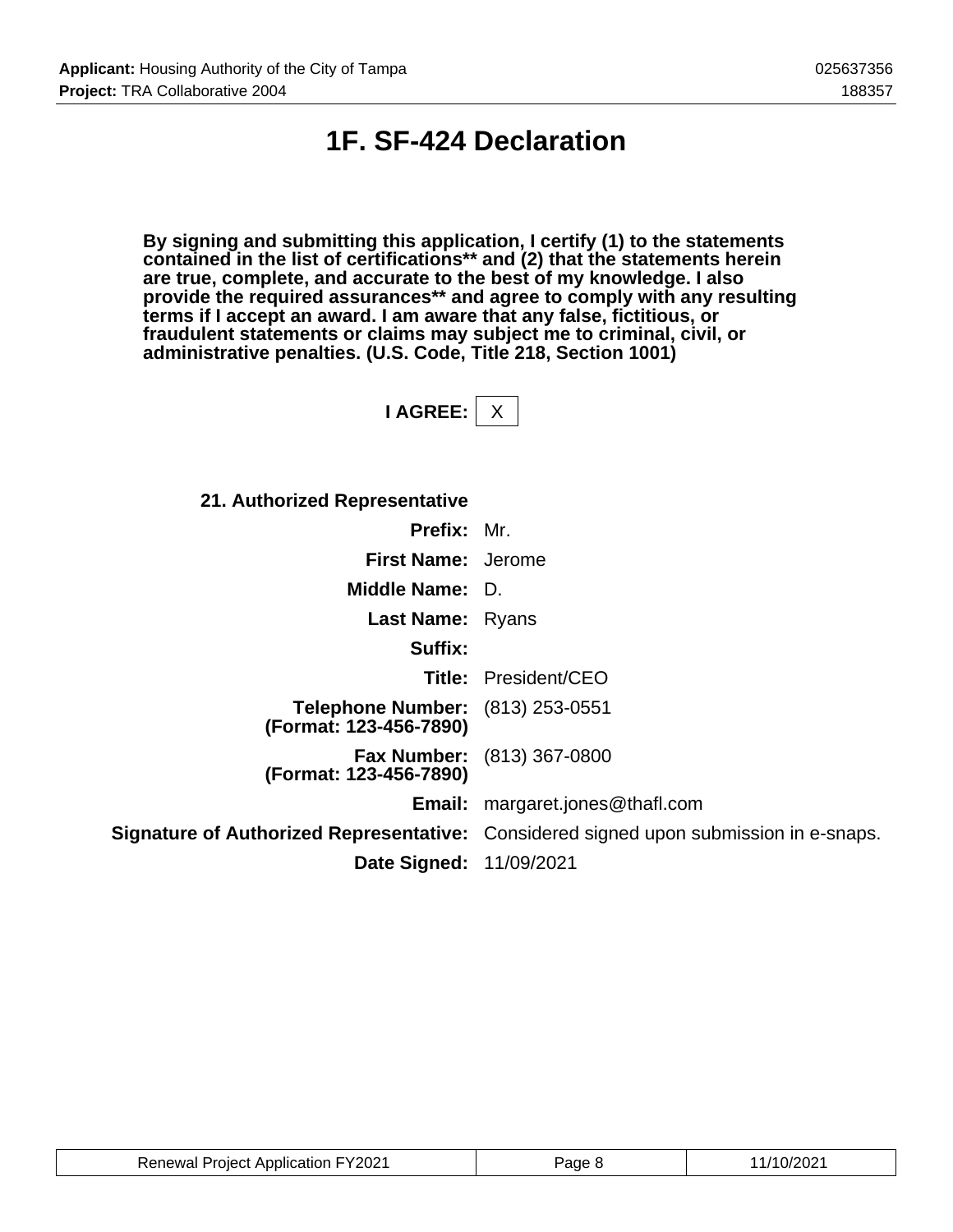# **1G. HUD 2880**

#### **Applicant/Recipient Disclosure/Update Report - form HUD-2880 U.S. Department of Housing and Urban Development OMB Approval No. 2506-0214 (exp.02/28/2022)**

## **Applicant/Recipient Information**

## **1. Applicant/Recipient Name, Address, and Phone**

|                                         | <b>Agency Legal Name:</b> Housing Authority of the City of Tampa          |  |
|-----------------------------------------|---------------------------------------------------------------------------|--|
| <b>Prefix: Mr.</b>                      |                                                                           |  |
| First Name: Jerome                      |                                                                           |  |
| Middle Name: D.                         |                                                                           |  |
| <b>Last Name: Ryans</b>                 |                                                                           |  |
| Suffix:                                 |                                                                           |  |
|                                         | <b>Title: President/CEO</b>                                               |  |
|                                         | <b>Organizational Affiliation:</b> Housing Authority of the City of Tampa |  |
| <b>Telephone Number:</b> (813) 253-0551 |                                                                           |  |
| Extension: 1470                         |                                                                           |  |
|                                         | <b>Email:</b> margaret.jones@thafl.com                                    |  |
|                                         | City: Tampa                                                               |  |
|                                         | <b>County: Hillsborough</b>                                               |  |
|                                         | <b>State: Florida</b>                                                     |  |
|                                         | <b>Country: United States</b>                                             |  |
| Zip/Postal Code: 33607                  |                                                                           |  |
|                                         |                                                                           |  |
|                                         |                                                                           |  |

**2. Employer ID Number (EIN):** 59-6001289 **3. HUD Program:** Continuum of Care Program

## **4. Amount of HUD Assistance Requested/Received**

| <b>Renewal Project Application FY2021</b> | Page 9 | 11/10/2021 |
|-------------------------------------------|--------|------------|
|-------------------------------------------|--------|------------|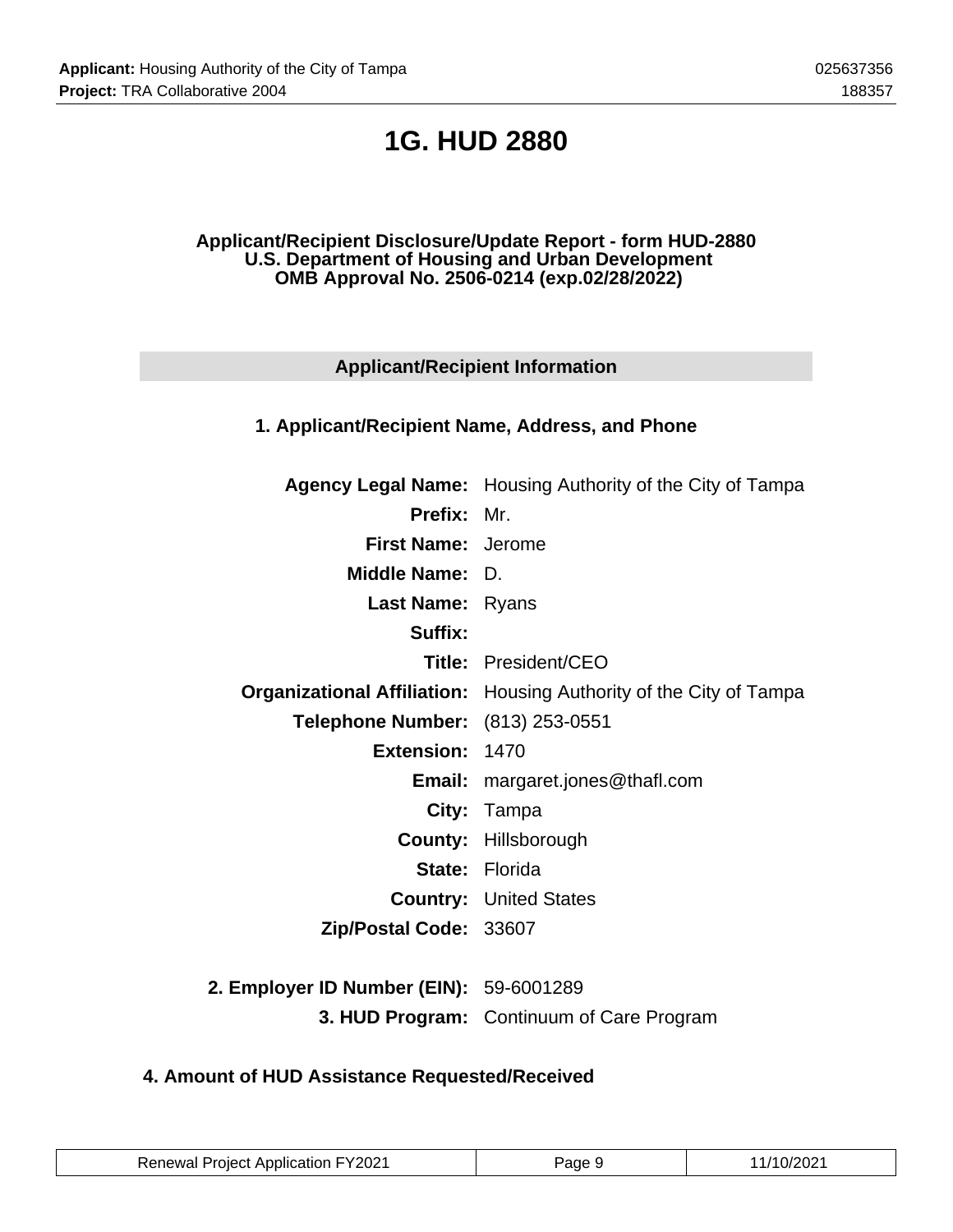## **4a. Total Amount Requested for this project:** \$215,285

#### **5. State the name and location (street** TRA Collaborative 2004 5301 West Cypress **address, city and state) of the project or** Street Tampa Florida **activity:**

Refer to project name, addresses and CoC Project Identifying Number (PIN) entered into the attached project application.

#### **Part I Threshold Determinations**

**1. Are you applying for assistance for a** Yes **specific project or activity? (For further information, see 24 CFR Sec. 4.3).**

**2. Have you received or do you expect to** Yes **receive assistance within the jurisdiction of the Department (HUD), involving the project or activity in this application, in excess of \$200,000 during this fiscal year (Oct. 1 - Sep. 30)? For further information, see 24 CFR Sec. 4.9.**

#### **Part II Other Government Assistance Provided or Requested/Expected Sources and Use of Funds**

Such assistance includes, but is not limited to, any grant, loan, subsidy, guarantee, insurance, payment, credit, or tax benefit.

| Department/Local Agency Name and Address | <b>Type of Assistance</b> | Amount<br><b>Requested /<br/>Provided</b> | <b>Expected Uses of the Funds</b> |
|------------------------------------------|---------------------------|-------------------------------------------|-----------------------------------|
| N/A                                      | N/A                       | \$0.00 N/A                                |                                   |
|                                          |                           |                                           |                                   |
|                                          |                           |                                           |                                   |
|                                          |                           |                                           |                                   |
|                                          |                           |                                           |                                   |

### **Part III Interested Parties**

You must disclose:

1. All developers, contractors, or consultants involved in the application for the assistance or in the planning, development, or implementation of the project or activity and

| <b>Renewal Project Application FY2021</b> | Page 10 | 11/10/2021 |
|-------------------------------------------|---------|------------|
|-------------------------------------------|---------|------------|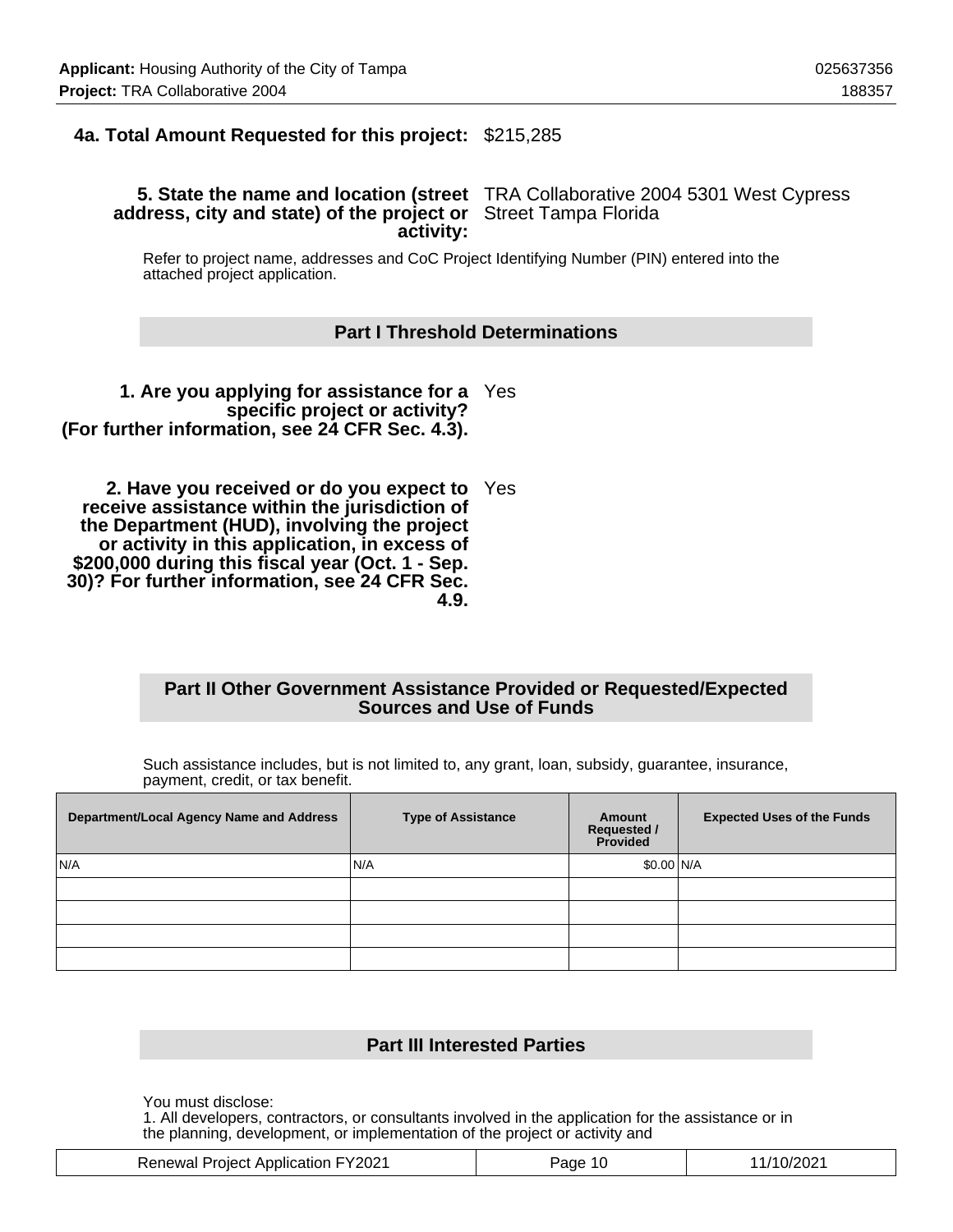2. any other person who has a financial interest in the project or activity for which the assistance is sought that exceeds \$50,000 or 10 percent of the assistance (whichever is lower).

| Alphabetical list of all persons with a<br>reportable financial interest in the<br>project or activity<br>(For individuals, give the last name<br>first) | <b>Social Security No.</b><br>or Employee ID No. | Type of<br>Participation | <b>Financial Interest</b><br>in Project/Activity<br>$($ \$) | <b>Financial Interest</b><br>in Project/Activity<br>(%) |
|----------------------------------------------------------------------------------------------------------------------------------------------------------|--------------------------------------------------|--------------------------|-------------------------------------------------------------|---------------------------------------------------------|
| N/A                                                                                                                                                      | N/A                                              | N/A                      | \$0.00                                                      | $0\%$                                                   |
|                                                                                                                                                          |                                                  |                          |                                                             |                                                         |
|                                                                                                                                                          |                                                  |                          |                                                             |                                                         |
|                                                                                                                                                          |                                                  |                          |                                                             |                                                         |
|                                                                                                                                                          |                                                  |                          |                                                             |                                                         |

### **Certification**

Warning: If you knowingly make a false statement on this form, you may be subject to civil or criminal penalties under Section 1001 of Title 18 of the United States Code. In addition, any person who knowingly and materially violates any required disclosures of information, including intentional nondisclosure, is subject to civil money penalty not to exceed \$10,000 for each violation.

I certify that the information provided on this form and in any accompanying documentation is true and accurate. I acknowledge that making, presenting, submitting, or causing to be submitted a false, fictitious, or fraudulent statement, representation, or certification may result in criminal, civil, and/or administrative sanctions, including fines, penalties, and imprisonment.

| <b>AGRE</b><br>г. |  |
|-------------------|--|
|-------------------|--|

**Name / Title of Authorized Official:** Jerome Ryans, President/CEO

**Signature of Authorized Official:** Considered signed upon submission in e-snaps.

**Date Signed:** 10/04/2021

| <b>Renewal Project Application FY2021</b> | Page 11 | 11/10/2021 |
|-------------------------------------------|---------|------------|
|-------------------------------------------|---------|------------|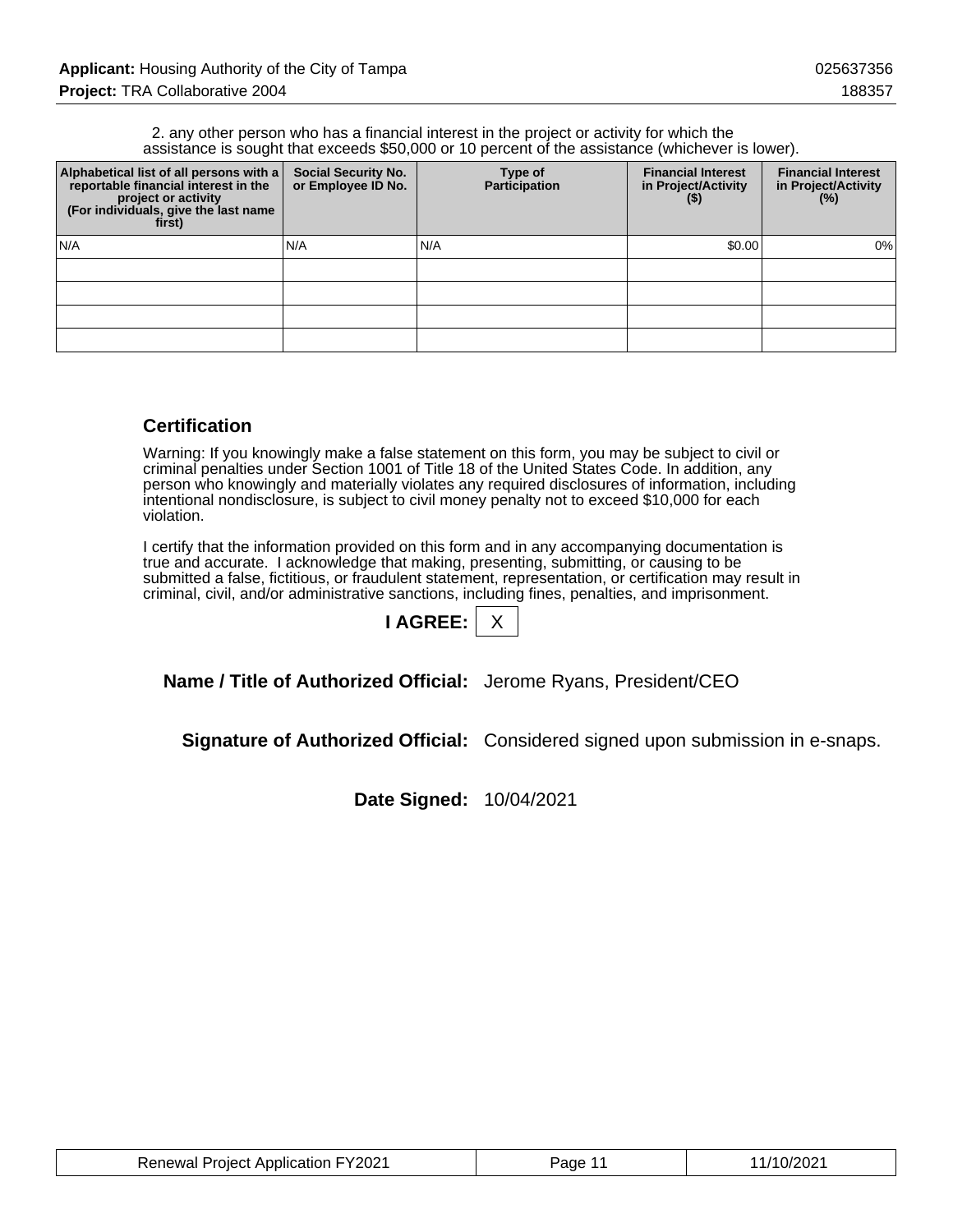# **1H. HUD 50070**

## **HUD 50070 Certification for a Drug Free Workplace**

**Applicant Name:** Housing Authority of the City of Tampa

**Program/Activity Receiving Federal Grant** CoC Program **Funding:**

**Acting on behalf of the above named Applicant as its Authorized Official, I make the following certifications and agreements to the Department of Housing and Urban Development (HUD) regarding the sites listed below:**

|     | I certify that the above named Applicant will or will continue to<br>provide a drug-free workplace by:                                                                                                                                                                                                                                                                                                                |    |                                                                                                                                                                                                                                                                                                                                                                                                                                                                                                                                                                                                                |
|-----|-----------------------------------------------------------------------------------------------------------------------------------------------------------------------------------------------------------------------------------------------------------------------------------------------------------------------------------------------------------------------------------------------------------------------|----|----------------------------------------------------------------------------------------------------------------------------------------------------------------------------------------------------------------------------------------------------------------------------------------------------------------------------------------------------------------------------------------------------------------------------------------------------------------------------------------------------------------------------------------------------------------------------------------------------------------|
| la. | Publishing a statement notifying employees that the unlawful<br>manufacture, distribution, dispensing, possession, or use of a<br>controlled substance is prohibited in the Applicant's workplace<br>and specifying the actions that will be taken against employees<br>for violation of such prohibition.                                                                                                            | е. | Notifying the agency in writing, within ten calendar days after<br>receiving notice under subparagraph d.(2) from an employee or<br>otherwise receiving actual notice of such conviction. Employers<br>of convicted employees must provide notice, including position<br>title, to every grant officer or other designee on whose grant<br>activity the convicted employee was working, unless the<br>Federalagency has designated a central point for the receipt of<br>such notices. Notice shall include the identification number(s)<br>of each affected grant:                                            |
| b.  | Establishing an on-going drug-free awareness program to<br>inform employees ---<br>(1) The dangers of drug abuse in the workplace<br>(2) The Applicant's policy of maintaining a drug-free workplace;<br>(3) Any available drug counseling, rehabilitation, and employee<br>assistance programs; and<br>(4) The penalties that may be imposed upon employees for drug<br>abuse violations occurring in the workplace. | f. | Taking one of the following actions, within 30 calendar days of<br>receiving notice under subparagraph d.(2), with respect to any<br>emplovee who is so convicted ---<br>(1) Taking appropriate personnel action against such an<br>employee, up to and including termination, consistent with the<br>requirements of the Rehabilitation Act of 1973, as amended; or<br>(2) Requiring such employee to participate satisfactorily in a<br>drug abuse assistance or rehabilitation program approved for<br>such purposes by a Federal, State, or local health, law<br>enforcement, or other appropriate agency; |
| ۱c. | Making it a requirement that each employee to be engaged in<br>the performance of the grant be given a copy of the statement<br>required by paragraph a.;                                                                                                                                                                                                                                                             | g. | Making a good faith effort to continue to maintain a drugfree<br>workplace through implementation of paragraphs a. thru f.                                                                                                                                                                                                                                                                                                                                                                                                                                                                                     |
| d.  | Notifying the employee in the statement required by paragraph<br>a. that, as a condition of employment under the grant, the<br>emplovee will ---<br>(1) Abide by the terms of the statement; and<br>(2) Notify the employer in writing of his or her conviction for a<br>violation of a criminal drug statute occurring in the workplace<br>no later than five calendar days after such conviction;                   |    |                                                                                                                                                                                                                                                                                                                                                                                                                                                                                                                                                                                                                |

### **Sites for Work Performance.**

The Applicant shall list (on separate pages) the site(s) for the performance of work done in connection with the HUD funding of the program/activity shown above: Place of Performance shall include the street address, city, county, State, and zip code. Identify each sheet with the Applicant name and address and the program/activity receiving grant funding.) Workplaces, including addresses, entered in the attached project application. Refer to addresses entered into the attached project application.

| I certify that the information provided on this<br>form and in any accompanying<br>documentation is true and accurate. I |         |            |
|--------------------------------------------------------------------------------------------------------------------------|---------|------------|
| <b>Renewal Project Application FY2021</b>                                                                                | Page 12 | 11/10/2021 |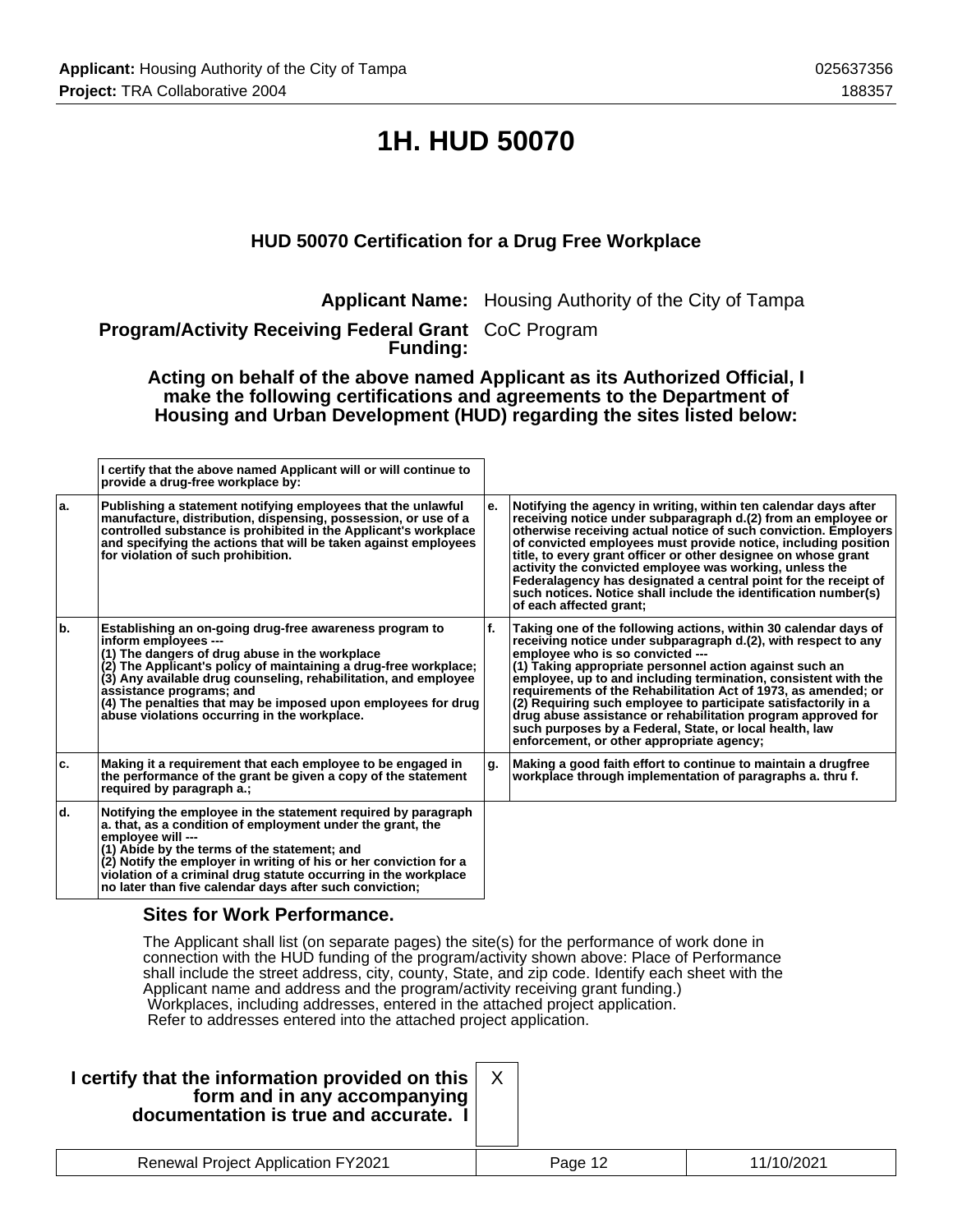**acknowledge that making, presenting, submitting, or causing to be submitted a false, fictitious, or fraudulent statement, representation, or certification may result in criminal, civil, and/or administrative sanctions, including fines, penalties, and imprisonment.**

> WARNING: Anyone who knowingly submits a false claim or makes a false statement is subject to criminal and/or civil penalties, including confinement for up to 5 years, fines, and civil and administrative penalties. (18 U.S.C. §§ 287, 1001, 1010, 1012; 31 U.S.C. §3729, 3802)

## **Authorized Representative**

| <b>Prefix: Mr.</b>                                                |                                                                                              |
|-------------------------------------------------------------------|----------------------------------------------------------------------------------------------|
| First Name: Jerome                                                |                                                                                              |
| Middle Name D.                                                    |                                                                                              |
| Last Name: Ryans                                                  |                                                                                              |
| Suffix:                                                           |                                                                                              |
|                                                                   | <b>Title: President/CEO</b>                                                                  |
| <b>Telephone Number:</b> (813) 253-0551<br>(Format: 123-456-7890) |                                                                                              |
| (Format: 123-456-7890)                                            | <b>Fax Number:</b> (813) 367-0800                                                            |
|                                                                   | <b>Email:</b> margaret.jones@thafl.com                                                       |
|                                                                   | <b>Signature of Authorized Representative:</b> Considered signed upon submission in e-snaps. |
| <b>Date Signed: 11/09/2021</b>                                    |                                                                                              |

| <b>Renewal Project Application FY2021</b> | Page 13 | 11/10/2021 |
|-------------------------------------------|---------|------------|
|-------------------------------------------|---------|------------|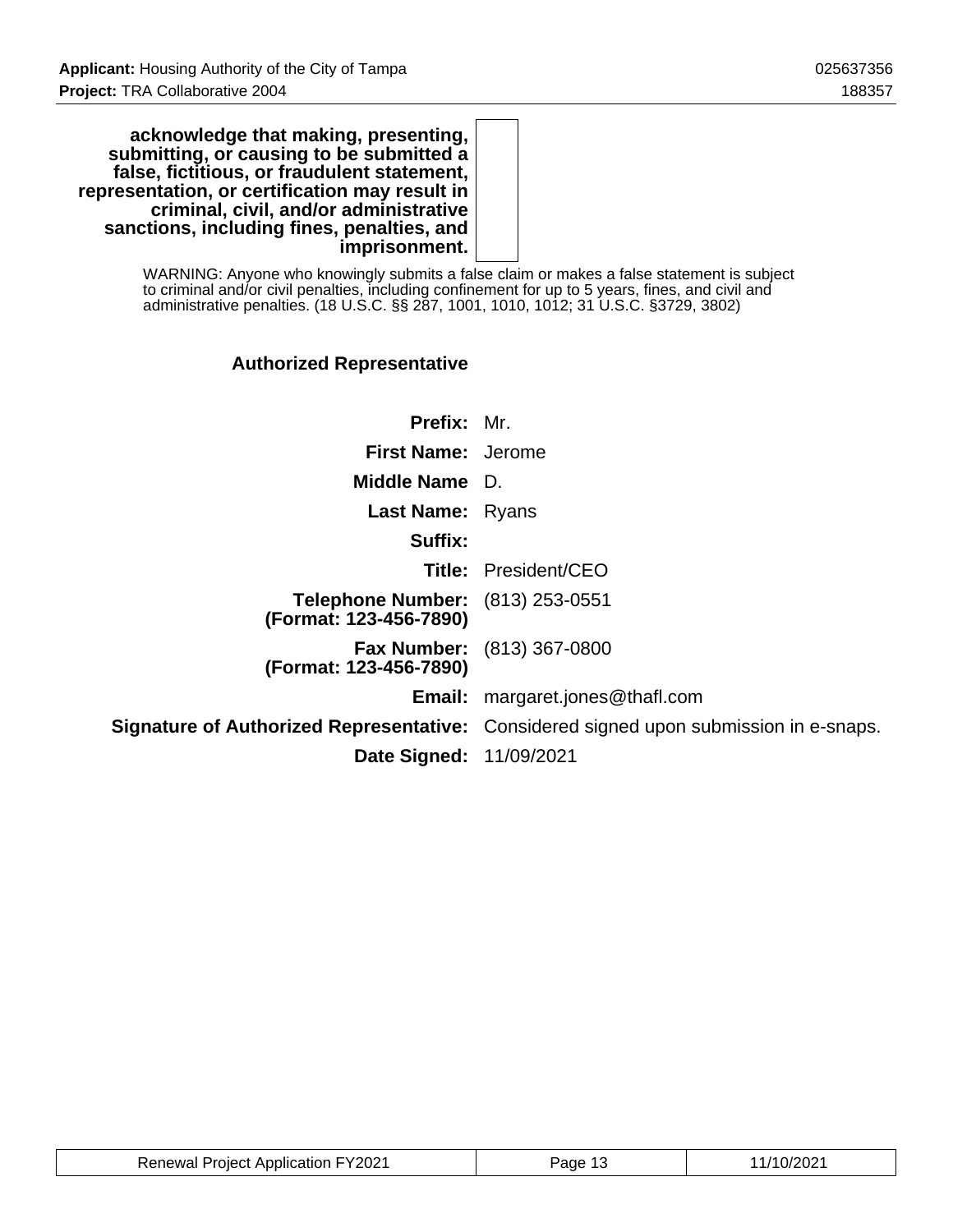## **CERTIFICATION REGARDING LOBBYING**

**Certification for Contracts, Grants, Loans, and Cooperative Agreements**

 **The undersigned certifies, to the best of his or her knowledge and belief, that:**

 **(1) No Federal appropriated funds have been paid or will be paid, by or on behalf of the undersigned, to any person for influencing or attempting to influence an officer or employee of an agency, a Member of Congress, an officer or employee of Congress, or an employee of a Member of Congress in connection with the awarding of any Federal contract, the making of any Federal grant, the making of any Federal loan, the entering into of any cooperative agreement, and the extension, continuation, renewal, amendment, or modification of any Federal contract, grant, loan, or cooperative agreement.**

 **2) If any funds other than Federal appropriated funds have been paid or will be paid to any person for influencing or attempting to influence an officer or employee of any agency, a Member of Congress, an officer or employee of Congress, or an employee of a Member of Congress in connection with this Federal contract, grant, loan, or cooperative agreement, the undersigned shall complete and submit Standard Form-LLL, ''Disclosure of Lobbying Activities,'' in accordance with its instructions.**

 **(3) The undersigned shall require that the language of this certification be included in the award documents for all subawards at all tiers (including subcontracts, subgrants, and contracts under grants, loans, and cooperative agreements) and that all subrecipients shall certify and disclose accordingly. This certification is a material representation of fact upon which reliance was placed when this transaction was made or entered into. Submission of this certification is a prerequisite for making or entering into this transaction imposed by section 1352, title 31, U.S. Code. Any person who fails to file the required certification shall be subject to a civil penalty of not less than \$10,000 and not more than \$100,000 for each such failure.**

 **Statement for Loan Guarantees and Loan Insurance**

 **The undersigned states, to the best of his or her knowledge and belief, that:**

 **If any funds have been paid or will be paid to any person for influencing or attempting to influence an officer or employee of any agency, a Member of Congress, an officer or employee of Congress, or an employee of a Member of Congress in connection with this commitment providing for the United States to insure or guarantee a loan, the undersigned shall complete and submit Standard Form-LLL, ''Disclosure of Lobbying Activities,'' in accordance with its instructions. Submission of this statement is a prerequisite for making or entering into this transaction imposed by section 1352, title 31, U.S. Code. Any person who fails to file**

| <b>Renewal Project Application FY2021</b> | Page 14 | 11/10/2021 |
|-------------------------------------------|---------|------------|
|-------------------------------------------|---------|------------|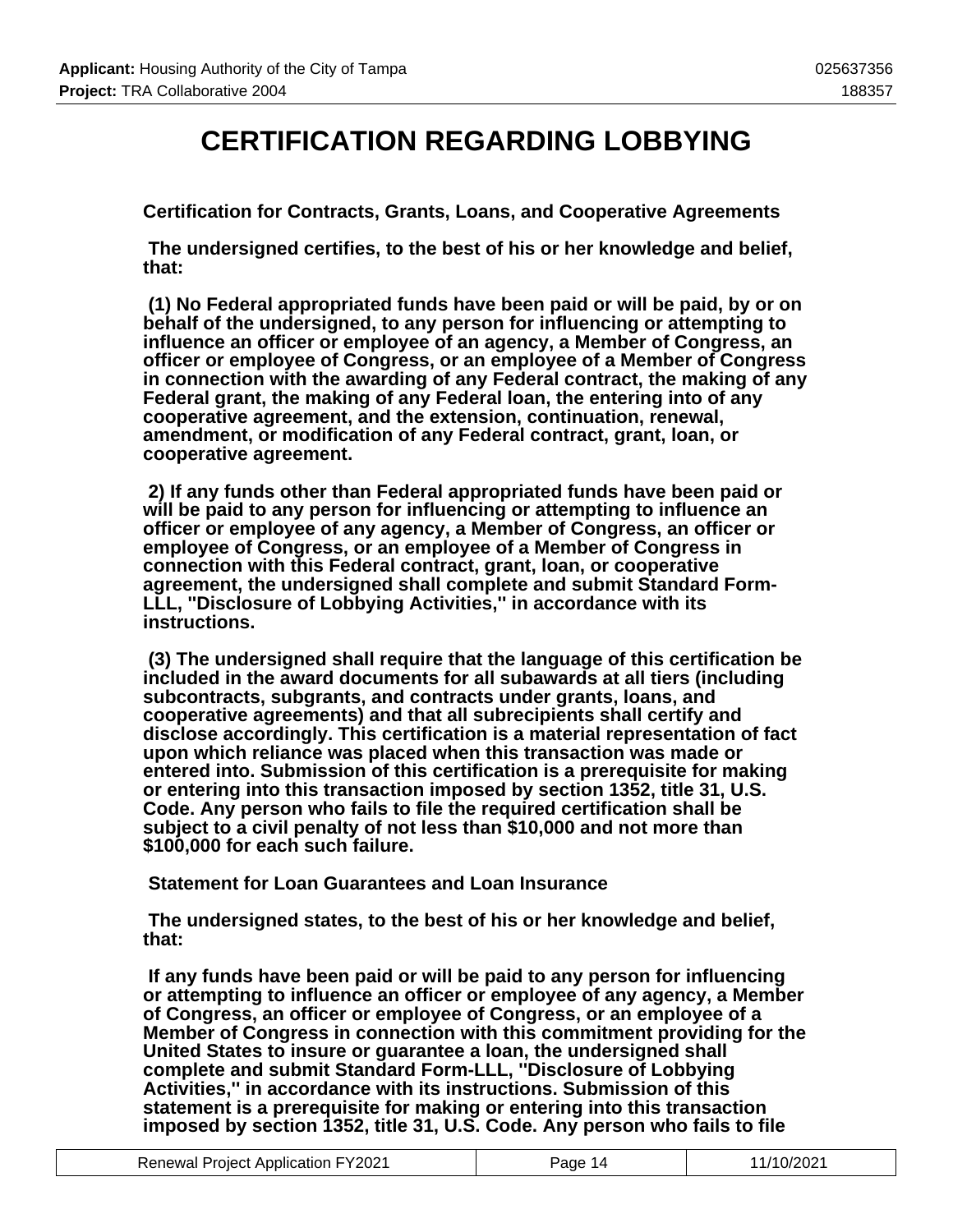### **the required statement shall be subject to a civil penalty of not less than \$10,000 and not more than \$100,000 for each such failure.**

| I hereby certify that all the information stated  <br>herein, as well as any information provided in<br>the accompaniment herewith, is true and |  |
|-------------------------------------------------------------------------------------------------------------------------------------------------|--|
| accurate:                                                                                                                                       |  |

**Warning: HUD will prosecute false claims and statements. Conviction may result in criminal and/or civil penalties. (18 U.S.C. 1001, 1010, 1012; 31 U.S.C. 3729, 3802)**

**Applicant's Organization:** Housing Authority of the City of Tampa

**Name / Title of Authorized Official:** Jerome Ryans, President/CEO

**Signature of Authorized Official:** Considered signed upon submission in e-snaps.

**Date Signed:** 11/09/2021

| <b>Renewal Project Application FY2021</b> | Page 15 | 11/10/2021 |
|-------------------------------------------|---------|------------|
|-------------------------------------------|---------|------------|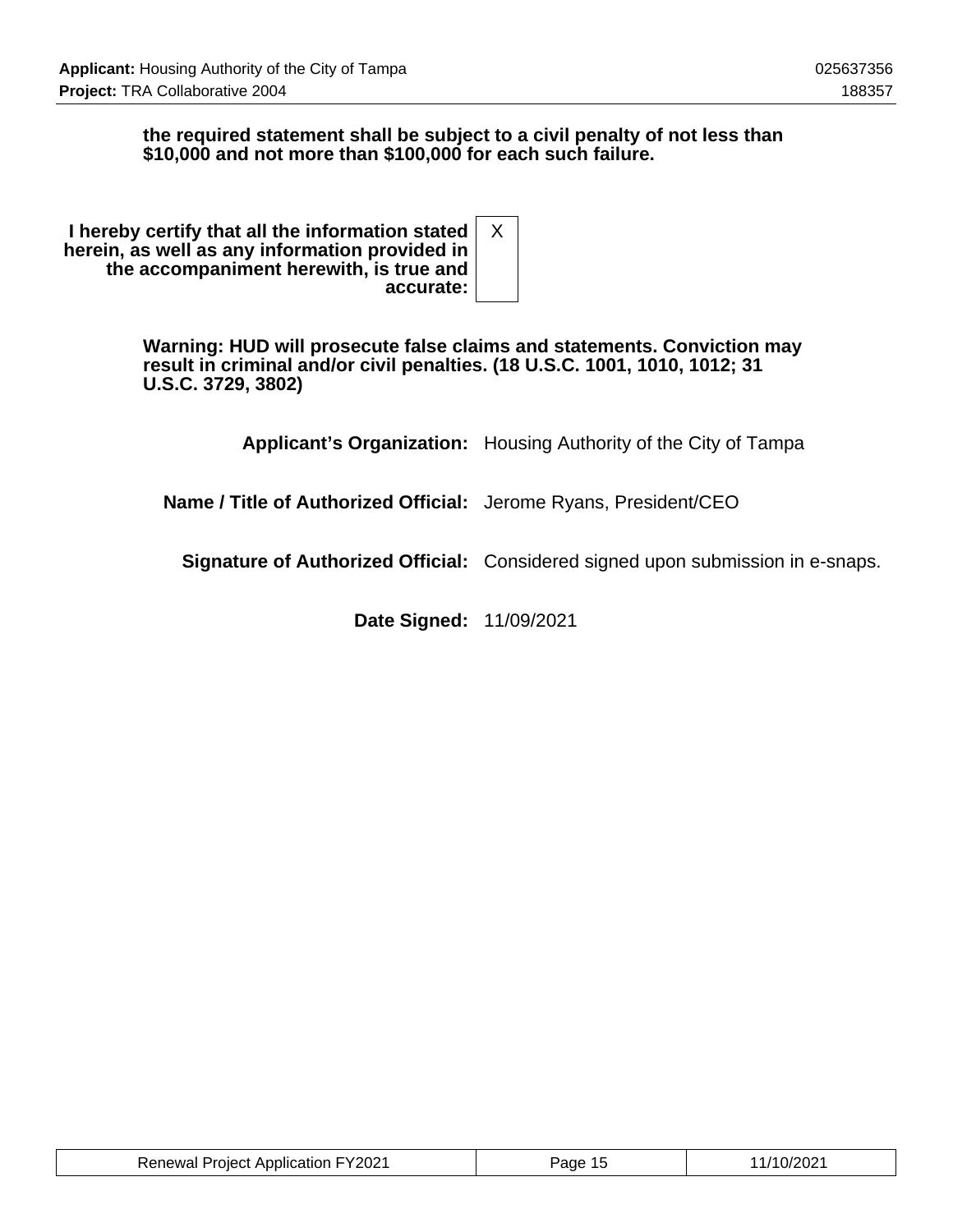# **1J. SF-LLL**

#### **DISCLOSURE OF LOBBYING ACTIVITIES Complete this form to disclose lobbying activities pursuant to 31 U.S.C. 1352. Approved by OMB0348-0046**

HUD requires a new SF-LLL submitted with each annual CoC competition and completing this screen fulfills this requirement.

Answer "Yes" if your organization is engaged in lobbying associated with the CoC Program and answer the questions as they appear next on this screen. The requirement related to lobbying as explained in the SF-LLL instructions states: "The filing of a form is required for each payment or agreement to make payment to any lobbying entity for influencing or attempting to influence an officer or employee of any agency, a Member of Congress, an officer or employee of Congress, or an employee of a Member of Congress in connection with a covered Federal action."

Answer "No" if your organization is NOT engaged in lobbying.

| Does the recipient or subrecipient of this CoC No<br>grant participate in federal lobbying activities<br>(lobbying a federal administration or<br>congress) in connection with the CoC<br>Program? |                                                           |
|----------------------------------------------------------------------------------------------------------------------------------------------------------------------------------------------------|-----------------------------------------------------------|
|                                                                                                                                                                                                    | <b>Legal Name:</b> Housing Authority of the City of Tampa |
|                                                                                                                                                                                                    | <b>Street 1: 5301 West Cypress Street</b>                 |
| Street 2:                                                                                                                                                                                          |                                                           |
|                                                                                                                                                                                                    | City: Tampa                                               |
|                                                                                                                                                                                                    | <b>County: Hillsborough</b>                               |
|                                                                                                                                                                                                    | <b>State: Florida</b>                                     |
|                                                                                                                                                                                                    | <b>Country: United States</b>                             |
| Zip / Postal Code: 33607                                                                                                                                                                           |                                                           |
|                                                                                                                                                                                                    |                                                           |

**11. Information requested through this form is authorized by title 31 U.S.C. section 1352. This disclosure of lobbying activities is a material representation of fact upon which reliance was placed by the tier above when this transaction was made or entered into. This disclosure is required pursuant to 31 U.S.C. 1352. This information will be available for public inspection. Any person who fails to file the required disclosure shall be subject to a civil penalty of not less than \$10,000 and not more than \$100,000 for each such failure.**

| I certify that this information is true and $\vert$ |  |
|-----------------------------------------------------|--|
| complete.                                           |  |

| Application FY2021<br>Proiect<br>.kenewar<br>_ _ _ | ане: |  |
|----------------------------------------------------|------|--|
|                                                    |      |  |

X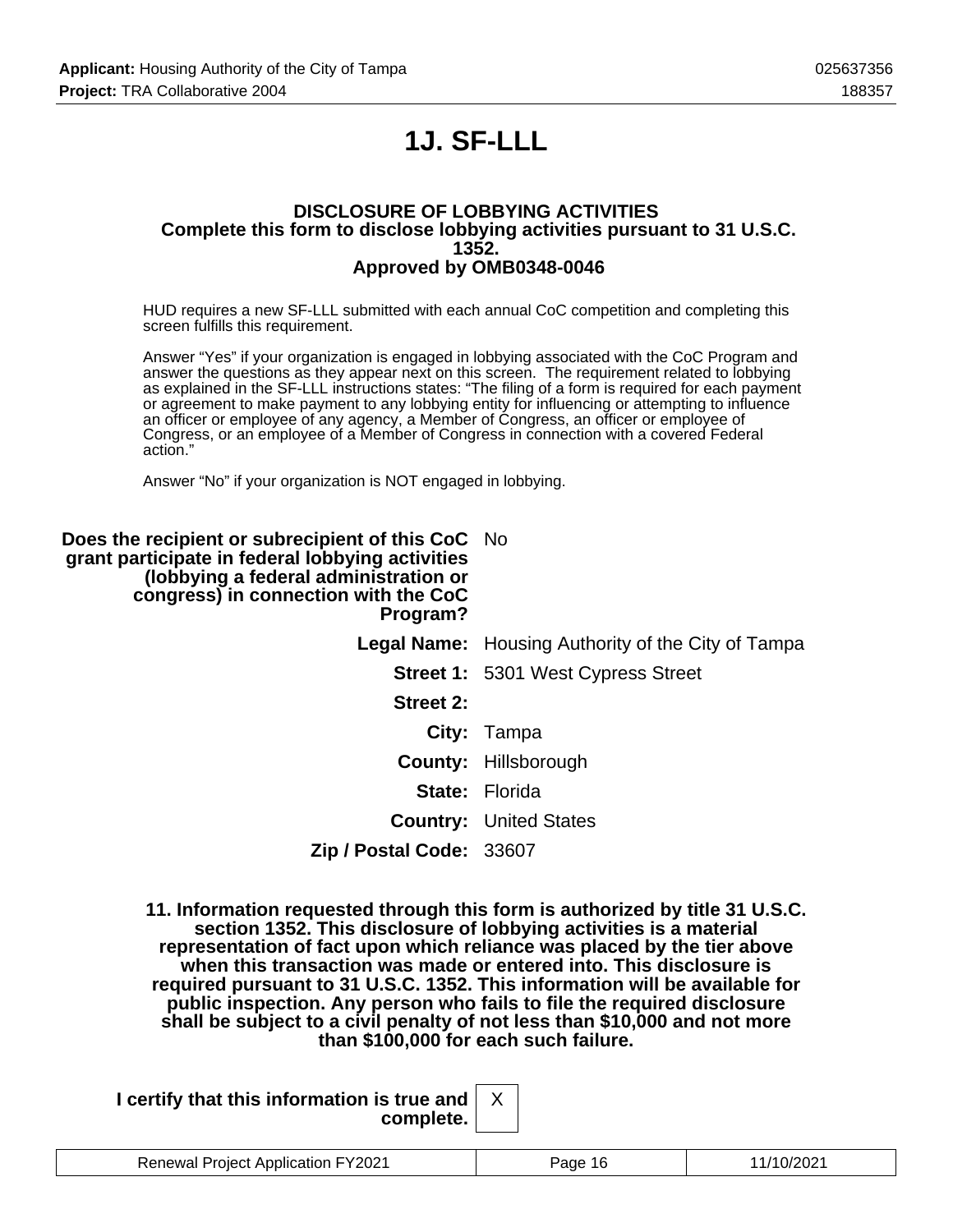| <b>Prefix: Mr.</b>                                                              |
|---------------------------------------------------------------------------------|
| <b>First Name: Jerome</b>                                                       |
| Middle Name: D.                                                                 |
| <b>Last Name:</b> Ryans                                                         |
|                                                                                 |
| <b>Title: President/CEO</b>                                                     |
| <b>Telephone Number:</b> (813) 253-0551                                         |
| <b>Fax Number:</b> (813) 367-0800                                               |
| <b>Email:</b> margaret.jones@thafl.com                                          |
| Signature of Authorized Official: Considered signed upon submission in e-snaps. |
| Date Signed: 11/09/2021                                                         |
|                                                                                 |

| <b>Renewal Project Application FY2021</b> | Paαe | /10/202 |
|-------------------------------------------|------|---------|
|-------------------------------------------|------|---------|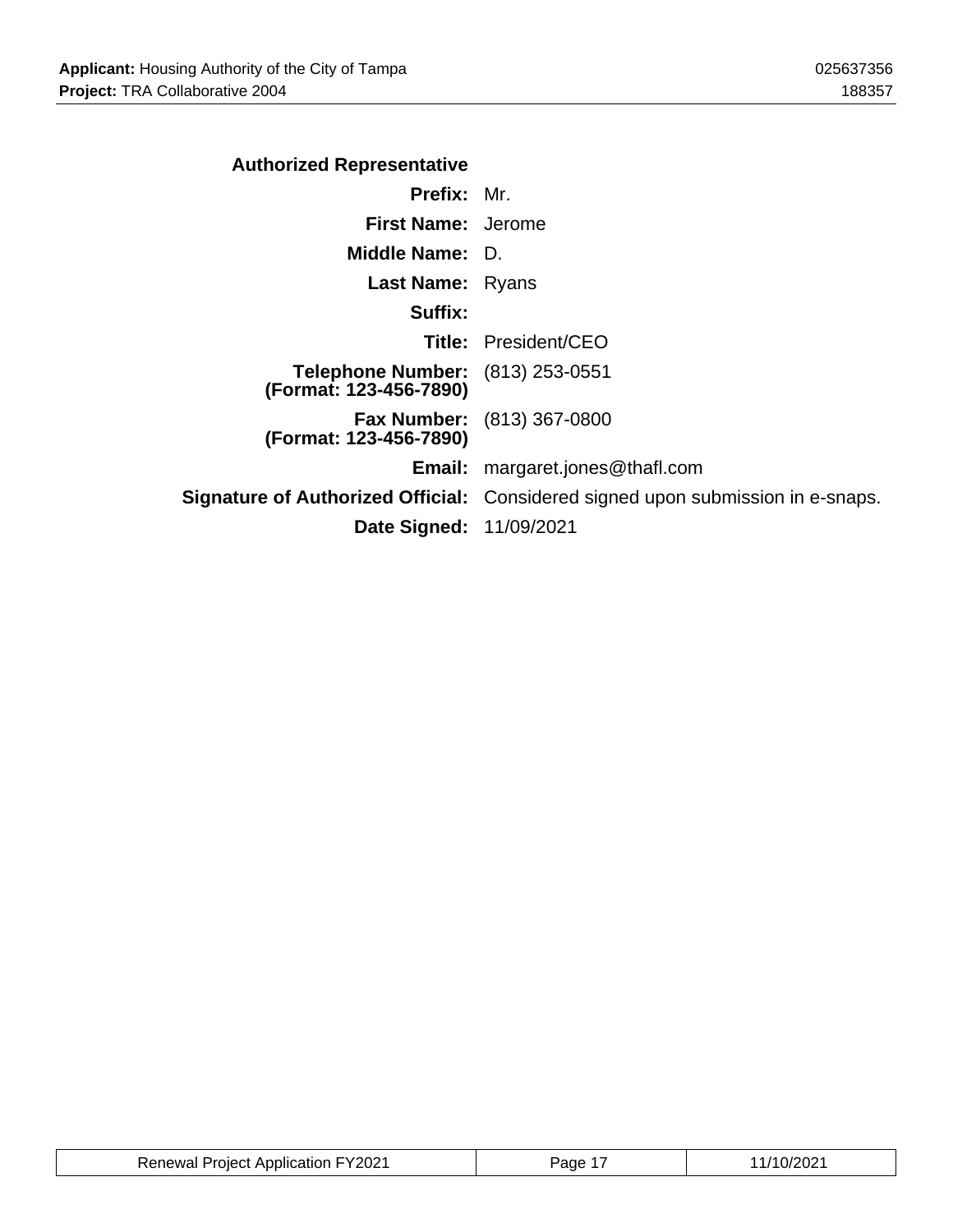## **IK. SF-424B**

## **(SF-424B) ASSURANCES - NON-CONSTRUCTION PROGRAMS**

#### **OMB Number: 4040-0007 Expiration Date: 02/28/2022**

NOTE: Certain of these assurances may not be applicable to your project or program. If you have questions, please contact the awarding agency. Further, certain Federal awarding agencies may require applicants to certify to additional assurances. If such is the case, you will be notified.

As the duly authorized representative of the applicant, I certify that the applicant:

**1. Has the legal authority to apply for Federal assistance and the institutional, managerial and financial capability (including funds sufficient to pay the non-Federal share of project cost) to ensure proper planning, management and completion of the project described in this application. 2. Will give the awarding agency, the Comptroller General of the United States and, if appropriate, the State, through any authorized representative, access to and the right to examine all records, books, papers, or documents related to the award; and will establish a proper accounting system in accordance with generally accepted accounting standards or agency directives. 3. Will establish safeguards to prohibit employees from using their positions for a purpose that constitutes or presents the appearance of personal or organizational conflict of interest, or personal gain. 4. Will initiate and complete the work within the applicable time frame after receipt of approval of the awarding agency. 5. Will comply with the Intergovernmental Personnel Act of 1970 (42 U.S.C. §§4728-4763) relating to prescribed standards for merit systems for programs funded under one of the 19 statutes or regulations specified in Appendix A of OPM's Standards for a Merit System of Personnel Administration (5 C.F.R. 900, Subpart F). 6. Will comply with all Federal statutes relating to nondiscrimination. These include but are not limited to: (a) Title VI of the Civil Rights Act of 1964 (P.L. 88-352) which prohibits discrimination on the basis of race, color or national origin; (b) Title IX of the Education Amendments of 1972, as amended (20 U.S.C.§§1681-1683, and 1685-1686), which prohibits discrimination on the basis of sex; (c) Section 504 of the Rehabilitation Act of 1973, as amended (29 U.S.C. §794), which prohibits discrimination on the basis of handicaps; (d) the Age Discrimination Act of 1975, as amended (42 U.S.C. §§6101-6107), which prohibits discrimination on the basis of age; (e)**

**the Drug Abuse Office and Treatment Act of 1972 (P.L. 92-255), as amended, relating to nondiscrimination on the basis of drug abuse; (f) the Comprehensive Alcohol Abuse and Alcoholism Prevention, Treatment and Rehabilitation Act of 1970 (P.L. 91-616), as amended, relating to nondiscrimination on the basis of alcohol abuse or alcoholism, (g) §§523 and 527 of the Public Health Service Act of 1912 (42 U.S.C. §§290 dd-3 and 290 ee-3), as amended, relating to confidentiality of alcohol and drug abuse patient records; (h) Title VIII of the Civil Rights Act of 1968 (42 U.S.C. §§3601 et seq.), as amended, relating to nondiscrimination in the sale, rental or financing of housing; (i) any other**

**nondiscrimination provisions in the specific statute(s) under which application for Federal assistance is being made; and, (j) the requirements of any other nondiscrimination statute(s) which may apply to the application. 7. Will comply, or has already complied, with the requirements of Titles II and III of the Uniform Relocation Assistance and Real Property**

**Acquisition Policies Act of 1970 (P.L. 91-646) which provide for fair and equitable treatment of persons displaced or whose property is acquired as a result of Federal or federally-assisted programs. These requirements apply to all interests in real property acquired for project purposes regardless of Federal participation in purchases.**

| <b>Renewal Project Application FY2021</b> | Page 18 | 11/10/2021 |
|-------------------------------------------|---------|------------|
|-------------------------------------------|---------|------------|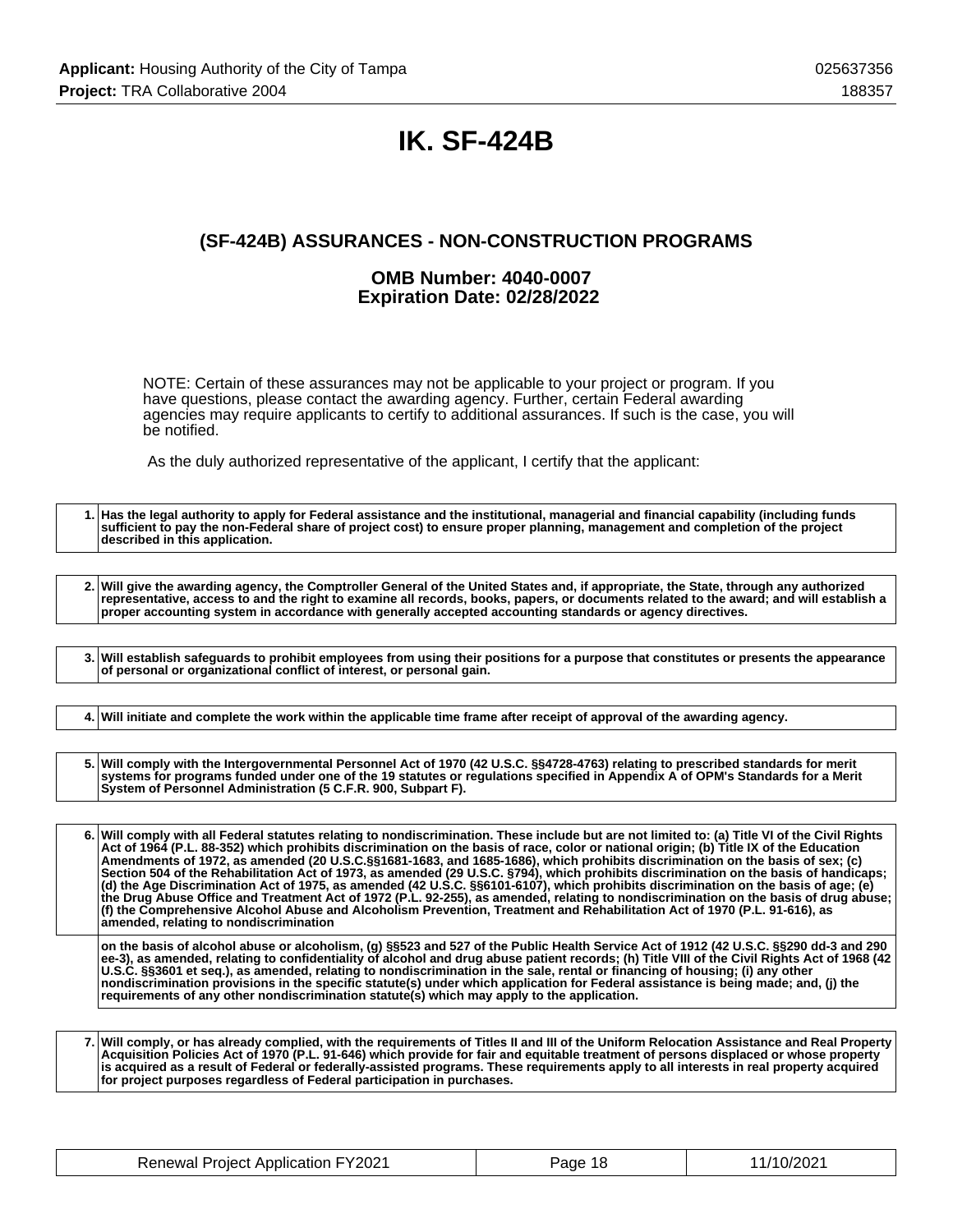**8. Will comply, as applicable, with provisions of the Hatch Act (5 U.S.C. §§1501-1508 and 7324-7328) which limit the political activities of employees whose principal employment activities are funded in whole or in part with Federal funds.**

**9. Will comply, as applicable, with the provisions of the Davis-Bacon Act (40 U.S.C. §§276a to 276a-7), the Copeland Act (40 U.S.C. §276c and 18 U.S.C. §874), and the Contract Work Hours and Safety Standards Act (40 U.S.C. §§327¬333), regarding labor standards for federally-assisted construction subagreements.**

**10. Will comply, if applicable, with flood insurance purchase requirements of Section 102(a) of the Flood Disaster Protection Act of 1973 (P.L. 93-234) which requires recipients in a special flood hazard area to participate in the program and to purchase flood insurance if the total cost of insurable construction and acquisition is \$10,000 or more.**

**11. Will comply with environmental standards which may be prescribed pursuant to the following: (a) institution of environmental quality control measures under the National Environmental Policy Act of 1969 (P.L. 91-190) and Executive Order (EO) 11514; (b) notification of violating facilities pursuant to EO 11738; (c) protection of wetlands pursuant to EO 11990; (d) evaluation of flood hazards in floodplains in accordance with EO 11988; (e) assurance of project consistency with the approved State management program developed under the Coastal Zone Management Act of 1972 (16 U.S.C. §§1451 et seq.); (f) conformity of Federal actions to State (Clean Air) Implementation Plans under Section 176(c) of the Clean Air Act of 1955, as amended (42 U.S.C. §§7401 et seq.); (g) protection of underground sources of drinking water under the Safe Drinking Water Act of 1974, as amended (P.L. 93-523); and, (h) protection of endangered species under the Endangered Species Act of 1973, as amended (P.L. 93¬205).**

**12. Will comply with the Wild and Scenic Rivers Act of 1968 (16 U.S.C. §§1271 et seq.) related to protecting components or potential components of the national wild and scenic rivers system.**

**13. Will assist the awarding agency in assuring compliance with Section 106 of the National Historic Preservation Act of 1966, as amended (16 U.S.C. §470), EO 11593 (identification and protection of historic properties), and the Archaeological and Historic Preservation Act of 1974 (16 U.S.C. §§469a-1 et seq.).**

**14. Will comply with P.L. 93-348 regarding the protection of human subjects involved in research, development, and related activities supported by this award of assistance.**

**15. Will comply with the Laboratory Animal Welfare Act of 1966 (P.L. 89-544, as amended, 7 U.S.C. §§2131 et seq.) pertaining to the care, handling, and treatment of warm blooded animals held for research, teaching, or other activities supported by this award of assistance.**

**16. Will comply with the Lead-Based Paint Poisoning Prevention Act (42 U.S.C. §§4801 et seq.) which prohibits the use of lead-based paint in construction or rehabilitation of residence structures.**

**17. Will cause to be performed the required financial and compliance audits in accordance with the Single Audit Act Amendments of 1996 and OMB Circular No. A-133, "Audits of States, Local Governments, and Non-Profit Organizations."**

**18. Will comply with all applicable requirements of all other Federal laws, executive orders, regulations, and policies governing this program.**

**19. Will comply with the requirements of Section 106(g) of the Trafficking Victims Protection Act (TVPA) of 2000, as amended (22 U.S.C. 7104) which prohibits grant award recipients or a sub-recipient from (1) Engaging in severe forms of trafficking in persons during the period of time that the award is in effect (2) Procuring a commercial sex act during the period of time that the award is in effect or (3) Using forced labor in the performance of the award or subawards under the award.**

## **As the duly authorized representative of the applicant, I certify:**

X

**Authorized Representative for:** Housing Authority of the City of Tampa

**Prefix:** Mr.

| <b>Renewal Project Application FY2021</b> | Page 19 | 11/10/2021 |
|-------------------------------------------|---------|------------|
|-------------------------------------------|---------|------------|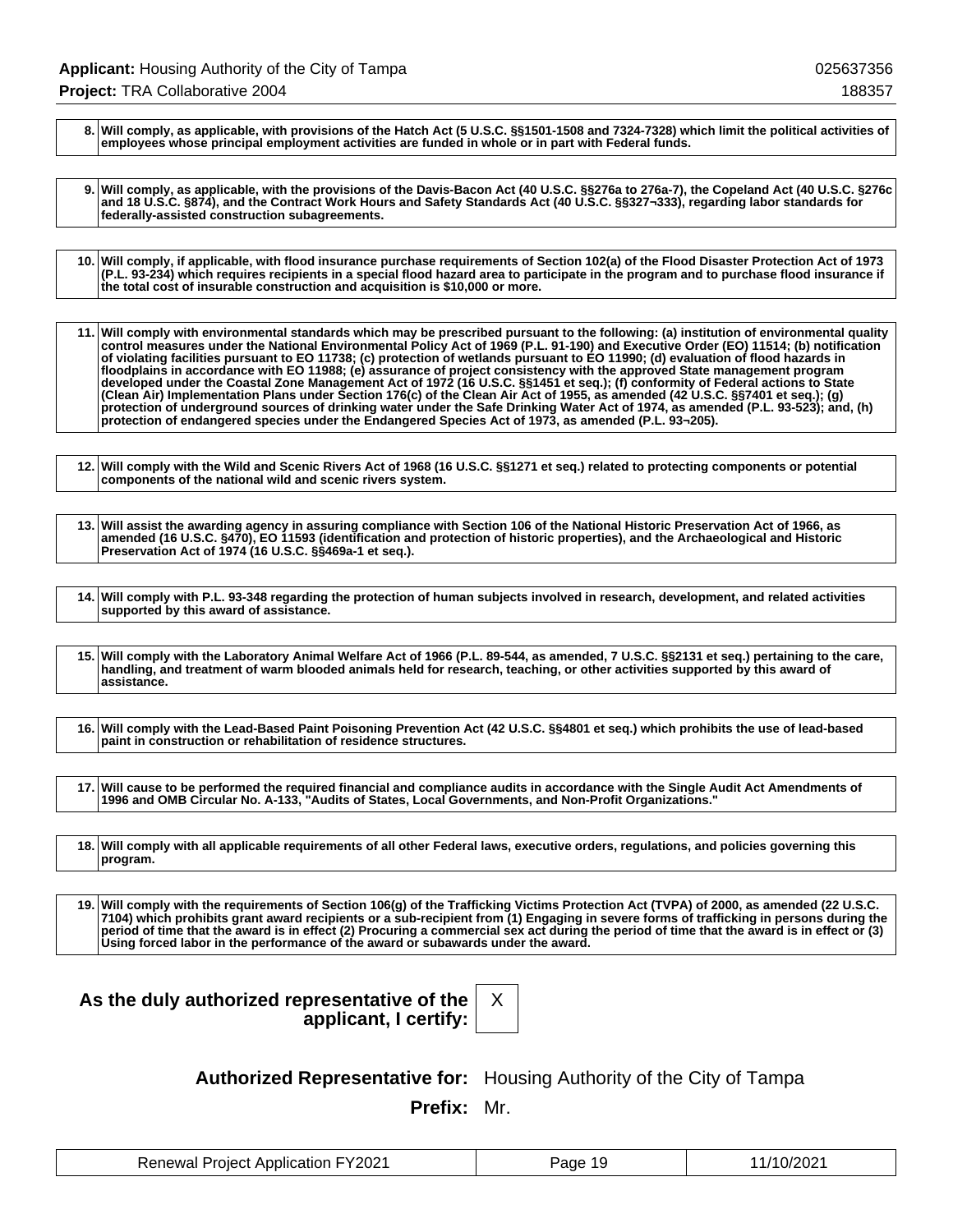| <b>First Name:</b> Jerome |                                                                                                   |
|---------------------------|---------------------------------------------------------------------------------------------------|
| Middle Name: D.           |                                                                                                   |
| <b>Last Name: Ryans</b>   |                                                                                                   |
| Suffix:                   |                                                                                                   |
|                           | <b>Title: President/CEO</b>                                                                       |
|                           | <b>Signature of Authorized Certifying Official:</b> Considered signed upon submission in e-snaps. |
| Date Signed: 11/09/2021   |                                                                                                   |

| <b>Renewal Project Application FY2021</b> | Page | 1/10/2021 |
|-------------------------------------------|------|-----------|
|-------------------------------------------|------|-----------|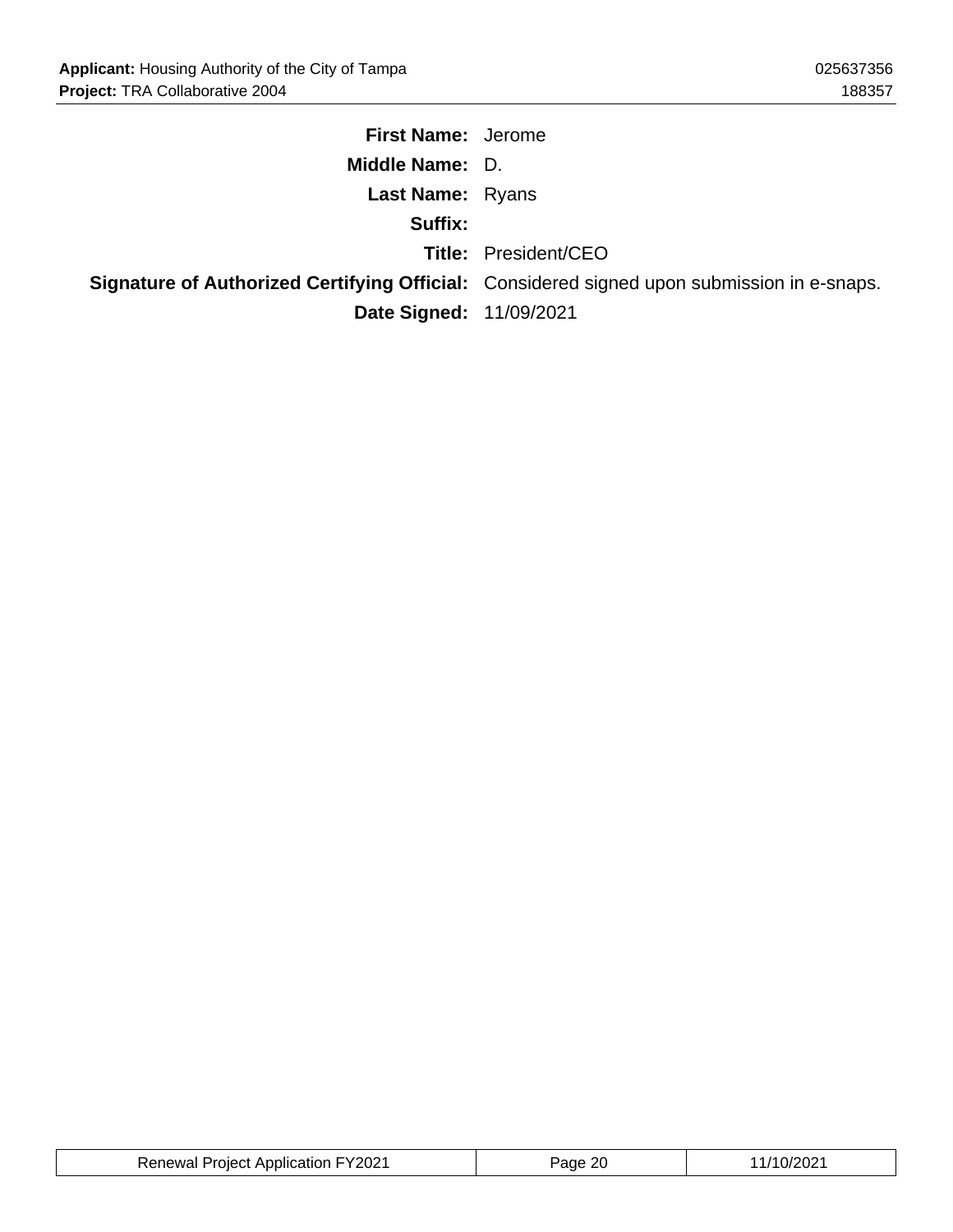## **Information About Submission without Changes**

Follow the instructions below making note of the exceptions and limitations to the "Submit Without Changes" process.

 In general, HUD expects a project's proposed project application information will remain the same from year-to-year unless changes are directed by HUD or approved through the grant agreement amendment process. However, HUD expects applicants to carefully review their information to determine if submitting without changes accurately reflects the expiring grant requesting renewal.

 Due to e-snaps limitations, only previously submitted renewal applications can import data into the FY 2021 renewal project application. The data from previously submitted new and renewal project applications can be imported into a FY 2021 renewal project application. The "Submit without Changes" process is not applicable for:

- first time renewing project applications
- a project application that did not import last FY 2019 information

 - a project that had Issues or Conditions that were addressed in FY 2019 Post-Award and updates need to be reflected in the FY 2021 project application

 - a project that had amendments approved in FY 2019 or FY 2020 that need to be reflected in the FY 2021 project application

 e-snaps will automatically be set to "Make Changes" and all questions on each screen must be updated.

 Renewal projects that brought forward data from FY 2019 and have either a Leasing budget, Operating budget or use HUD PAID RENTS (Actual Rents) instead of FMR MAY NOT use the "Submit Without Changes" process and e-snaps will automatically be set to "Make Changes". All Leasing and Operating budgets, along with Rental Assistance budgets that use HUD PAID Rent will need to be updated in the application. Refer to the GIW posted on the HUD Exchange for accurate budget information on leasing and operating budgets and refer to the HUD PAID RENT document sent by your field office from HUD HQ to accurately set your rental assistance budgets that use HUD PAID rents. This will only impact the FY 2021 competition.

 The e-snaps screens that remain "open" for required annual updates and do not affect applicants' ability to select "Submit without Changes" are:

- Recipient Performance Screen
- Consolidation and Expansion
- Screen 3A. Project Detail
- Screen 6D. Sources of Match
- All of Part 7: Attachments and Certification; and
- All of Part 8: Submission Summary.

 All other screens in Part 2 through Part 6 begin in "Read-Only" format and should be reviewed for accuracy; including any updates that were made to the 2019 or 2020 project during the CoC Post Award Issues and Conditions process or as amended. If all the imported data is accurate and no edits or updates are needed to any screens other than the mandatory screens and questions noted above, project applicants should select "Submit Without Changes" in Part 8. If project applicants imported data and do need to make updates to the information on one or more screens, they must navigate to Part 8: "Submission Without Changes" Screen, select "Make Changes", and check the box next to each relevant screen title to unlock screens for editing. After project applicants select the screens they intend to edit via checkboxes, click ""Save"" and those screens will be available for edit. Once a project applicant selects a checkbox and clicks ""Save"", the project applicant cannot uncheck the box.

 Please refer to the Detailed Instructions found on the left side menu of e-snaps or hud.gov to find more in depth information about applying under the FY 2021 CoC Competition.

| <b>Renewal Project Application FY2021</b> | Page 21 | 11/10/2021 |
|-------------------------------------------|---------|------------|
|-------------------------------------------|---------|------------|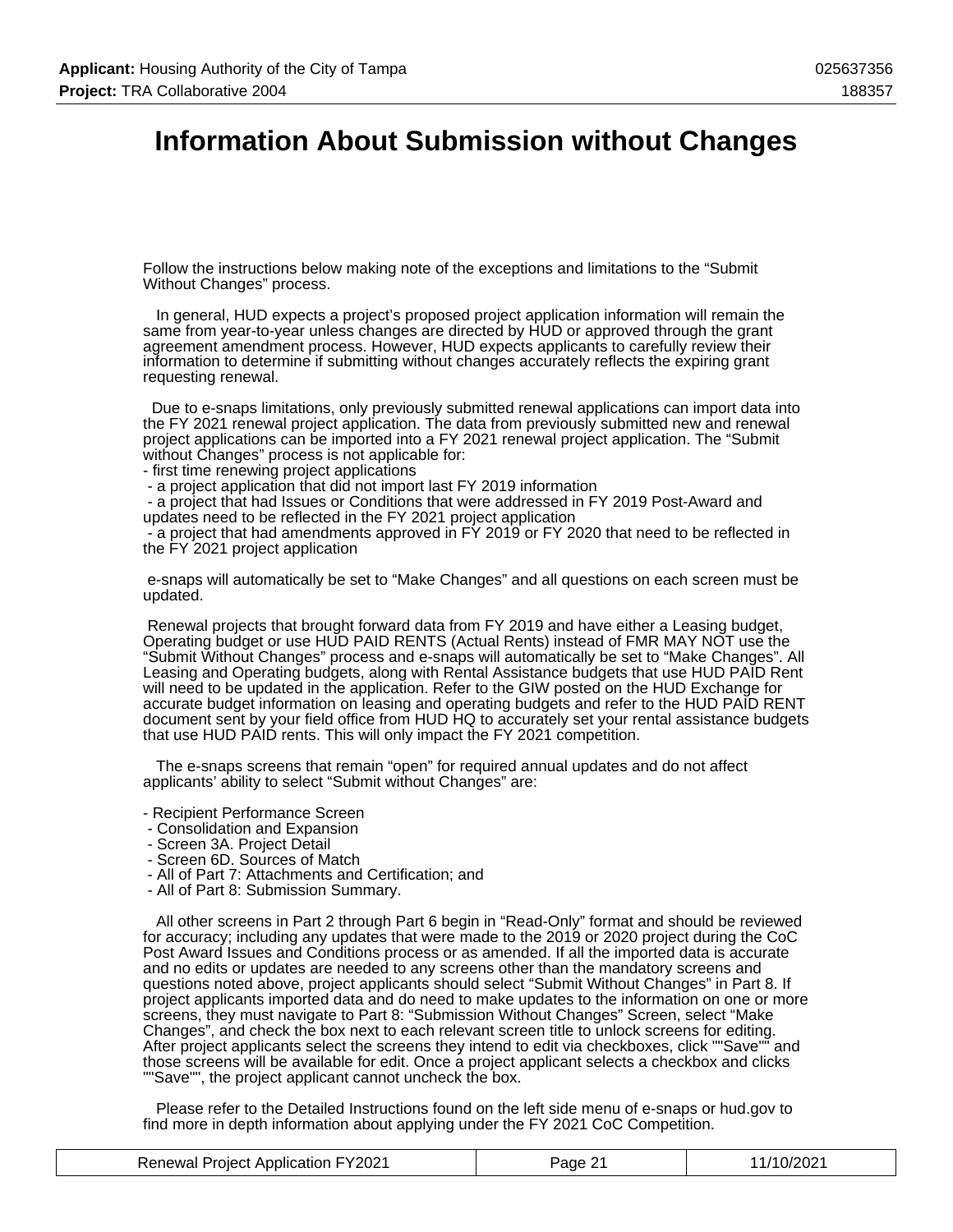## **Submission Without Changes**

#### **1. Are the requested renewal funds reduced** No **from the previous award due to reallocation?**

**2. Do you wish to submit this application** Make changes **without making changes? Please refer to the guidelines below to inform you of the requirements.**

#### **3. Specify which screens require changes by clicking the checkbox next to the name and then clicking the Save button.**

| Part 2 - Subrecipient Information              |         |            |              |
|------------------------------------------------|---------|------------|--------------|
| 2A. Subrecipients                              |         |            |              |
| Part 3 - Project Information                   |         |            |              |
| 3A. Project Detail                             |         |            | $\mathsf X$  |
| 3B. Description                                |         |            | $\mathsf{X}$ |
| 3C. Dedicated Plus                             |         |            |              |
| Part 4 - Housing Services and HMIS             |         |            |              |
| <b>4A. Services</b>                            |         |            |              |
| <b>4B. Housing Type</b>                        |         |            |              |
| Part 5 - Participants and Outreach Information |         |            |              |
| 5A. Households                                 |         |            |              |
| 5B. Subpopulations                             |         |            |              |
| Part 6 - Budget Information                    |         |            |              |
| <b>6A. Funding Request</b>                     |         |            |              |
| <b>6C. Rental Assistance</b>                   |         |            |              |
| 6D. Match                                      |         |            | $\mathsf X$  |
| 6E. Summary Budget                             |         |            |              |
| <b>Renewal Project Application FY2021</b>      | Page 22 | 11/10/2021 |              |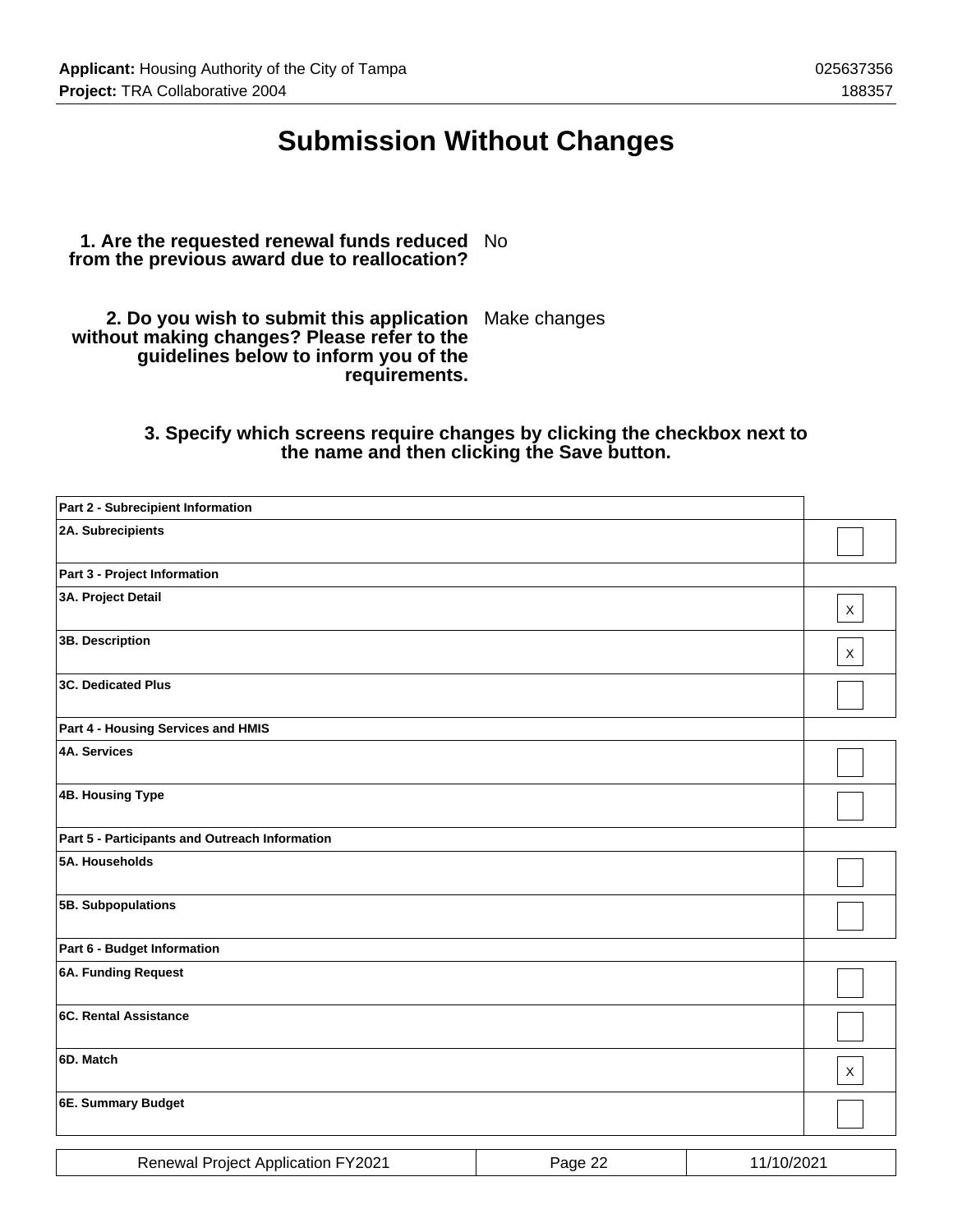| <b>Part 7 - Attachment(s) &amp; Certification</b> |   |
|---------------------------------------------------|---|
| 7A. Attachment(s)                                 | X |
| 7A. In-Kind Match MOU Attachment                  | X |
| 7B. Certification                                 | X |

**You have selected "Make Changes" to question #2 above. Provide a brief description of the changes that will be made to the project information screens (bullets are appropriate):**

Changes to project detail

 **You have selected "Make Changes." Once this screen is saved, you will be prohibited from "unchecking" any box that has been checked regardless of whether a change to data on the corresponding screen will be made.**

| <b>Renewal Project Application FY2021</b> | Page 23 | 11/10/2021 |
|-------------------------------------------|---------|------------|
|-------------------------------------------|---------|------------|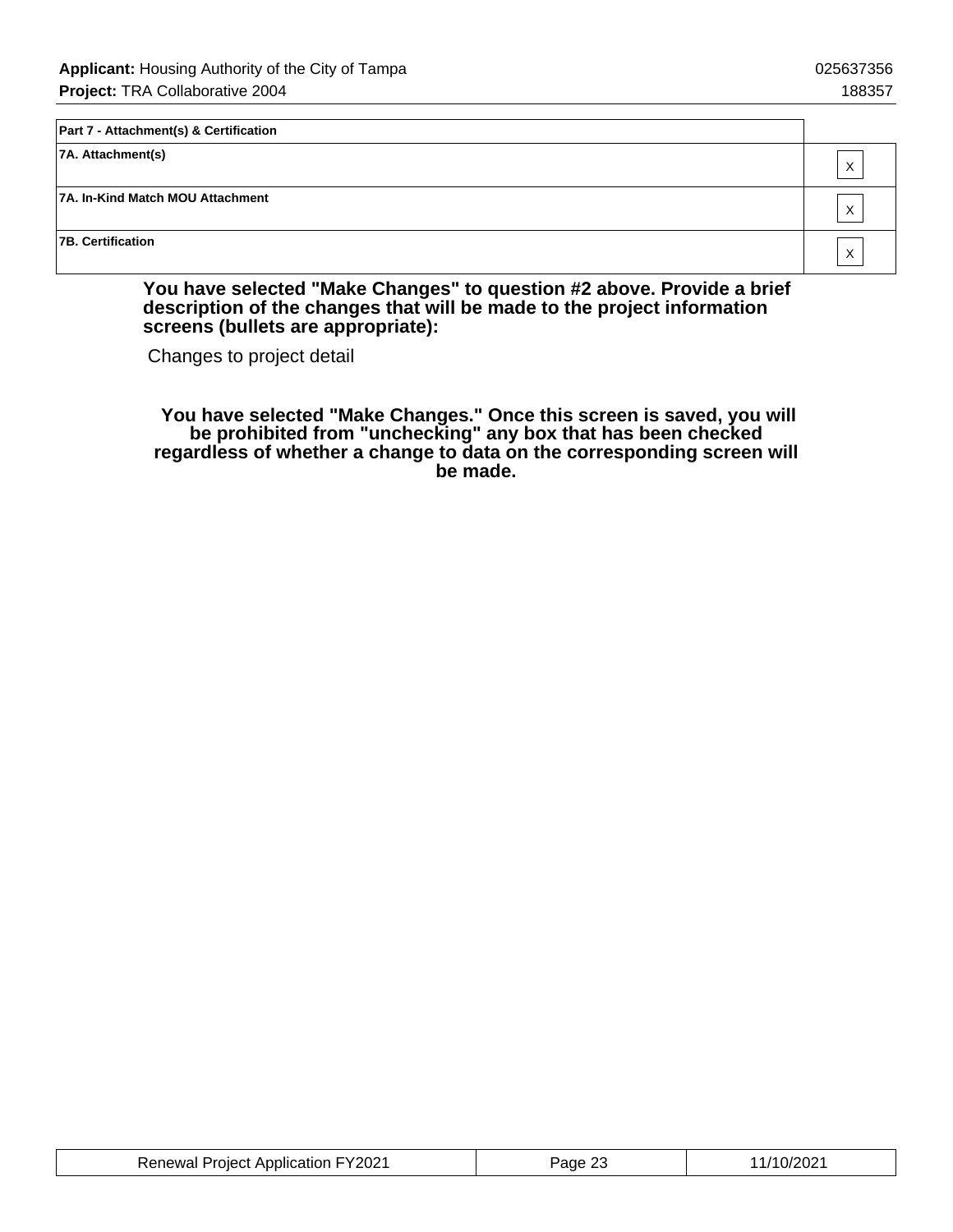## **Recipient Performance**

- **1. Did you submit your previous year's** Yes **Annual Performance Report (APR) on time?**
- **2. Do you have any unresolved HUD** No **Monitoring or OIG Audit finding(s) concerning any previous grant term related to this renewal project request?**
	- **3. Do you draw funds quarterly for your** Yes **current renewal project?**

#### **4. Have any funds remained available for** Yes **recapture by HUD for the most recently expired grant term related to this renewal project request?**

### **4a. If HUD recaptured funds provide an explanation.**

Average leasing rate was approximately \$749 and housed on average 18 families per year which exceed the baseline; however, cost of rents continually increase the FMRS will be increasing as well.

| <b>Renewal Project Application FY2021</b> | Page 24 | 11/10/2021 |
|-------------------------------------------|---------|------------|
|-------------------------------------------|---------|------------|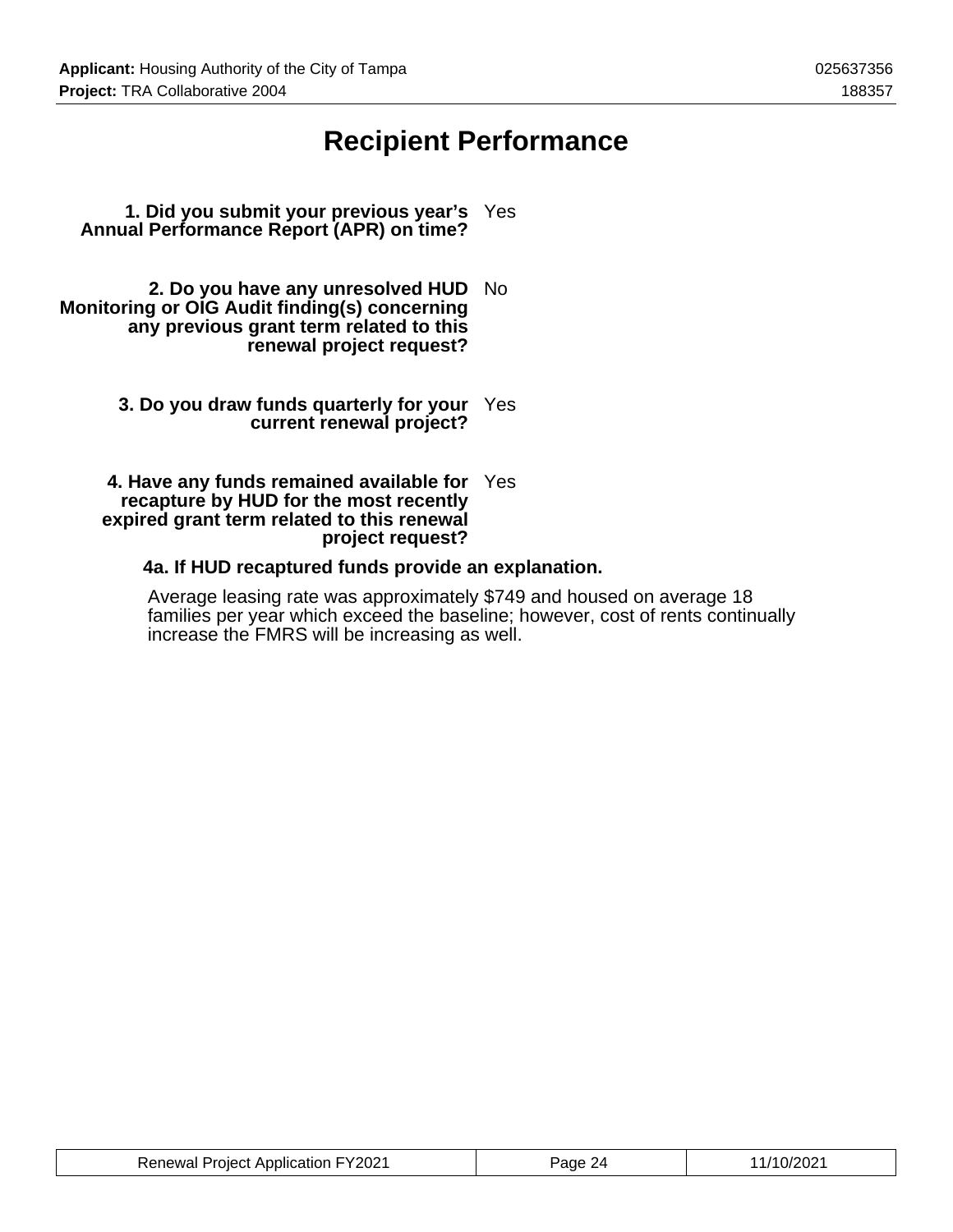## **Renewal Grant Consolidation or Renewal Grant Expansion**

The FY2021 CoC Competition will continue offering opportunities to expand or consolidate CoC projects. A few changes have occurred that differentiate the process from FY 2019.

1. Expansions and Consolidations will submit individual applications.

 a. Expansions will ONLY submit a Stand-Alone Renewal application and a Stand-Alone New application.

 b. Consolidations will ONLY submit individual renewal project applications, identifying the renewal application that will survive, and the renewal applications that will terminate. Up to 10 grants may be included in a consolidation.

 2. HUD HQ will combine the data (e.g., units, budgets) for Expansion or Consolidation requests from the individual project applications selected for conditional award and provide a data report with further instructions for the field office and conditional recipient.

#### **1. Is this renewal project application** No **requesting to consolidate or expand?**

If "No" click on "Next" or "Save & Next" below to move to the next screen.

| <b>Renewal Project Application FY2021</b> | Page 25 | 11/10/2021 |
|-------------------------------------------|---------|------------|
|-------------------------------------------|---------|------------|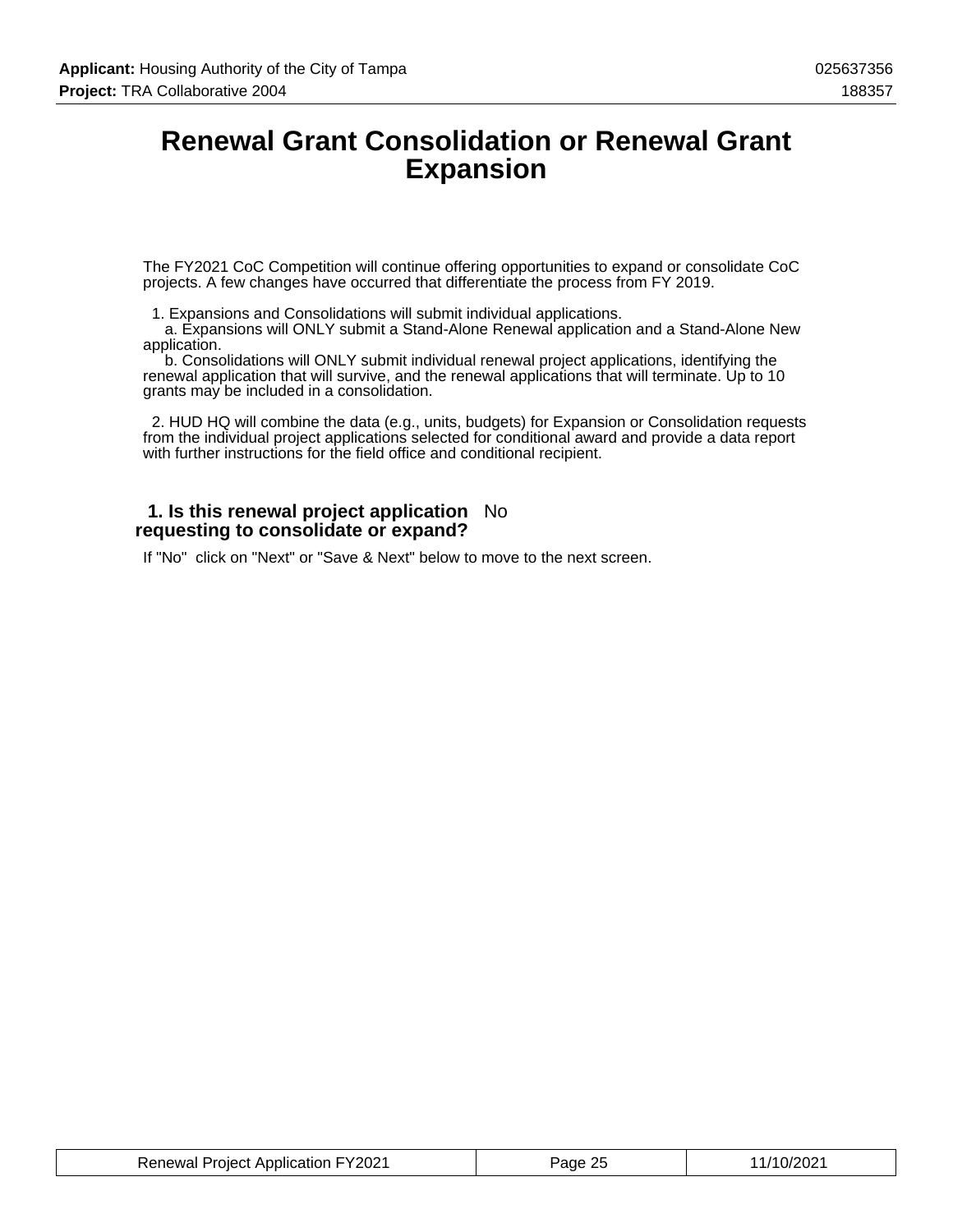# **2A. Project Subrecipients**

**This screen is currently read only and only includes data from the previous grant. To make changes to this information, navigate to the Submission without Changes screen, select "Make Changes" in response to Question 2, and then check the box next each screen that requires a change to match the current grant agreement, as amended, or to account for a reallocation of funds.**

**This form lists the subrecipient organization(s) for the project. To add a subrecipient, select the icon. To view or update subrecipient** information already listed, select the view

|  |  | <b>Total Expected Sub-Awards: \$0</b> |  |
|--|--|---------------------------------------|--|
|--|--|---------------------------------------|--|

| <b>Organization</b> | <b>Type</b>                 | Sub-<br>Award<br><b>Amount</b> |
|---------------------|-----------------------------|--------------------------------|
|                     | This list contains no items |                                |

| <b>Renewal Project Application FY2021</b> | Page 26 | 11/10/2021 |
|-------------------------------------------|---------|------------|
|-------------------------------------------|---------|------------|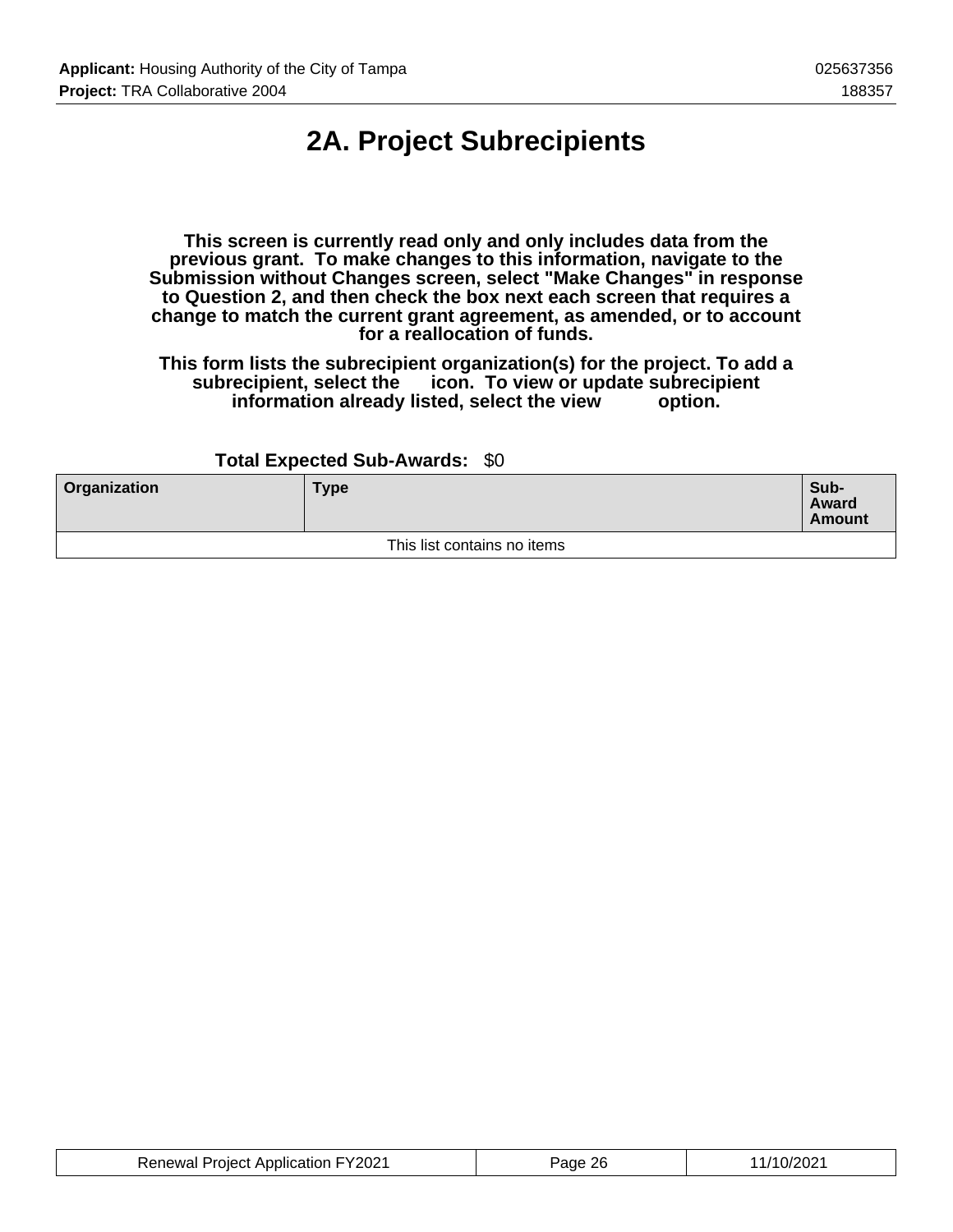# **3A. Project Detail**

## **1. Expiring Grant Project Identification** FL0299 **Number (PIN):**

(e.g., the "Federal Award Identifier" indicated on form 1A. Application Type)

**2. CoC Number and Name:** FL-501 - Tampa/Hillsborough County CoC

**3. CoC Collaborative Applicant Name:** Tampa Hillsborough Homeless Initiative

**4. Project Name:** TRA Collaborative 2004

- **5. Project Status:** Standard
- **6. Component Type:** PH
- **6a. Select the type of PH project.** PSH
- **7. Is your organization, or subrecipient, a** No **victim service provider defined in 24 CFR 578.3?**
- **8. Does this project include Replacement** No **Reserves as a CoC Operating Cost?**

(Attachment Requirement)

| <b>Renewal Project Application FY2021</b> | Page 27 | 11/10/2021 |
|-------------------------------------------|---------|------------|
|-------------------------------------------|---------|------------|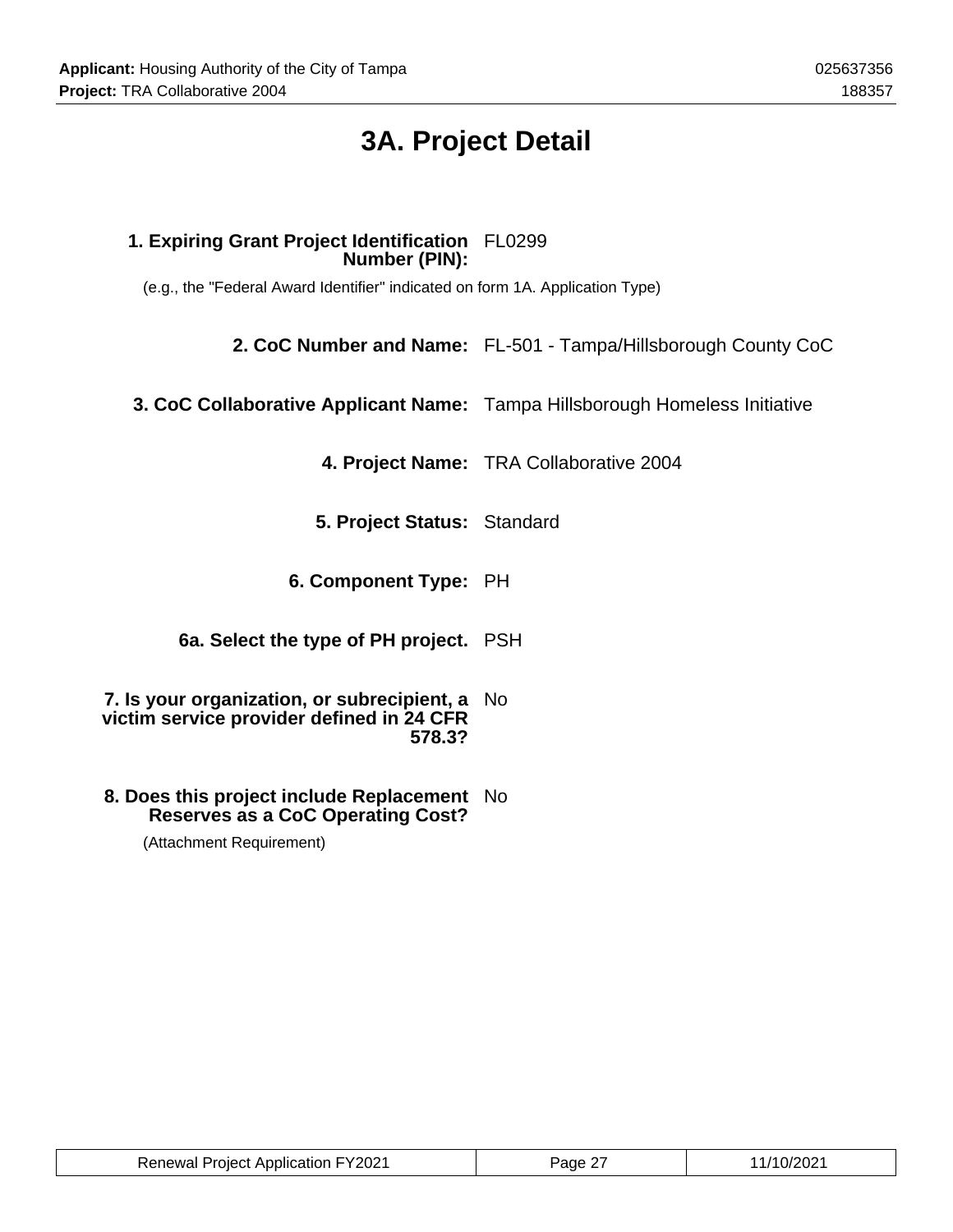# **3B. Project Description**

### **1. Provide a description that addresses the entire scope of the proposed project.**

TRA Collaborative 2004 is a tenant based rental assistance program designed to assist 12 chronically homeless individuals/families move to permanent supportive housing and achieve housing stability and 5 individuals/families move to permanent supportive housing and achieve housing stability. To be eligible for a chronic slot, the individual must be disabled with a primary diagnosis of chronic mental illness or other qualifying disability. Participants may also have a co-occurring chronic substance use disorder. This is a very challenging population as they have often criminal backgrounds, poor rental histories, and difficult forming relationships which are critical for remaining stable. Rental subsidies must be reasonably matched by appropriate support services equal in value to 25% or more of the total grant.

Tampa Housing Authority (THA) hired one full-time homeless case manager who is responsible for outreach, comprehensive assessment, service planning; assisting participants through the application process and in finding a suitable unit, and providing directly or arranging for those services needed to assist each household maintain their placement and work toward self-sufficiency. The case manager will assist participants in accessing entitlement benefits including, but not limited to, Supplemental Security Income, Social Security Disability, Medicaid, Medicare, Social Security Retirement, Food Stamps, TANF, and Veterans Benefits. Most households are seeking disability income which is being facilitated by the case manager.

The project is based on Housing First, an effective approach providing immediate access to housing with assistance needed to foster long-term stability made available after move-in. THA participates in the Coordinated Entry Process, accepting those most vulnerable and highest priority for PSH. Staff are trained to use the HMIS system, VISPDAT, Motivational Interviewing, and Stages of Change Model. The case manager also provides one on one individual mental health counseling on an as needed basis.

THA expedites all applications, ensuring participants are eligible at lease-up, and that the selected housing unit meets the Housing Quality Standards. Each year THA completes an annual recertification and inspection of the unit. THA has been diligent in marketing the program to owners, placing information regarding the program on the website and providing information during monthly landlord meetings. This agency has made great efforts to prevent evictions that could lead to homelessness through successful mediation with the tenant and the owner when needed.

#### **2. Check the appropriate box(s) if this project will have a specific subpopulation focus. (Select all that apply)**

| FY2021<br>Renewal Project Application | Page 28 |  |  |
|---------------------------------------|---------|--|--|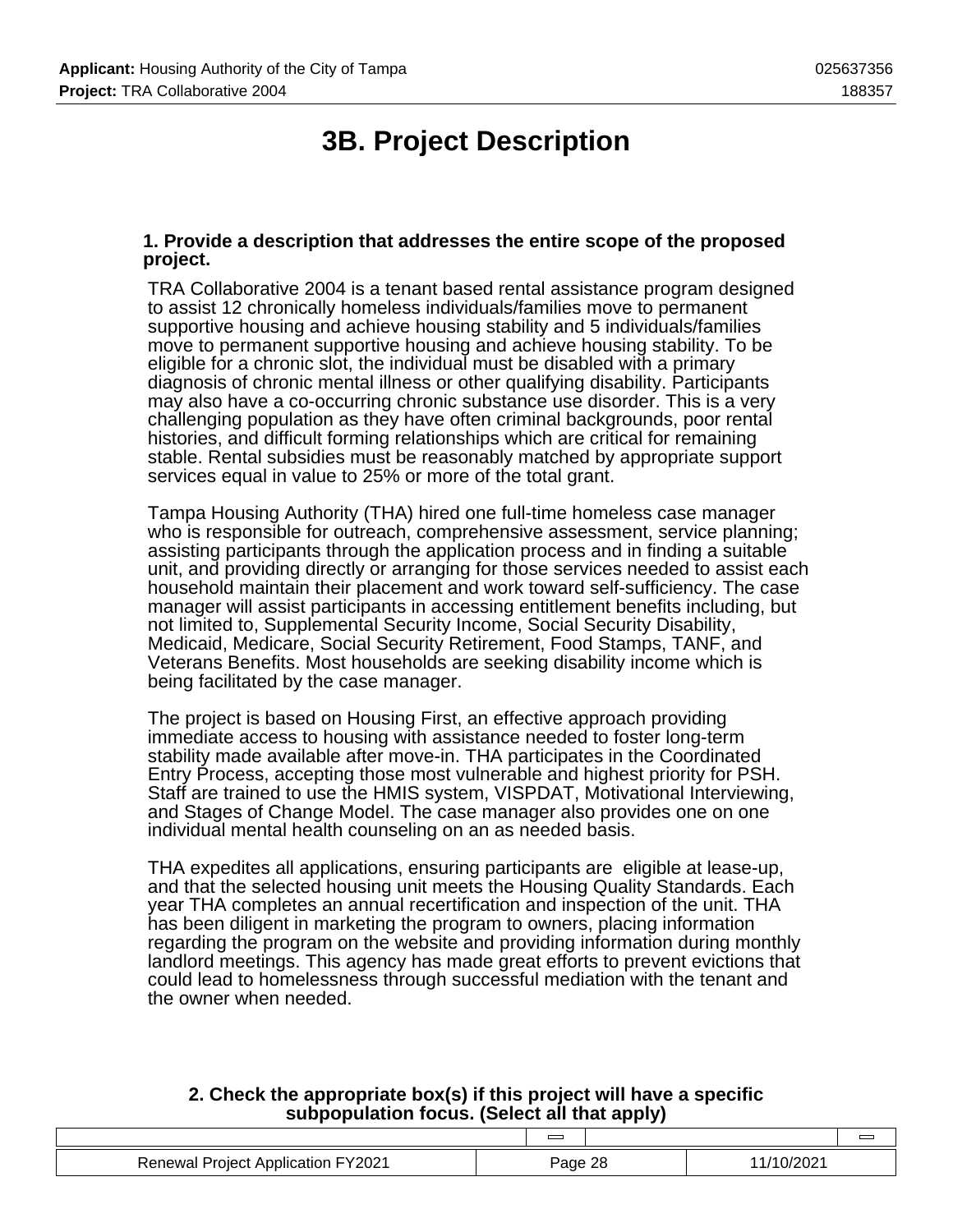| N/A - Project Serves All Subpopulations | <b>Domestic Violence</b>       |  |
|-----------------------------------------|--------------------------------|--|
| <b>Veterans</b>                         | <b>Substance Abuse</b>         |  |
| Youth (under 25)                        | Mental Illness                 |  |
| <b>Families with Children</b>           | <b>HIV/AIDS</b>                |  |
|                                         | <b>Chronic Homeless</b>        |  |
|                                         | Other (Click 'Save' to update) |  |

## **3. Housing First**

### **3a. Does the project quickly move** Yes **participants into permanent housing**

#### **3b. Does the project enroll program participants who have the following barriers? Select all that apply.**

| Having too little or little income                                                           | X |
|----------------------------------------------------------------------------------------------|---|
| Active or history of substance use                                                           | X |
| Having a criminal record with exceptions<br>for state-mandated restrictions                  | Χ |
| <b>History of victimization</b><br>(e.g. domestic violence, sexual assault, childhood abuse) | X |
| None of the above                                                                            |   |

#### **3c. Will the project prevent program participant termination for the following reasons? Select all that apply.**

| Failure to participate in supportive services                                                                               | Х |
|-----------------------------------------------------------------------------------------------------------------------------|---|
| Failure to make progress on a service plan                                                                                  | X |
| Loss of income or failure to improve income                                                                                 | Х |
| Any other activity not covered in a lease agreement typically found for unassisted persons in the project's geographic area | X |
| None of the above                                                                                                           |   |

#### **3d. Does the project follow a "Housing First"** Yes **approach?**

| <b>Renewal Project Application FY2021</b> | aae 29 | 11/10/2021 |
|-------------------------------------------|--------|------------|
|-------------------------------------------|--------|------------|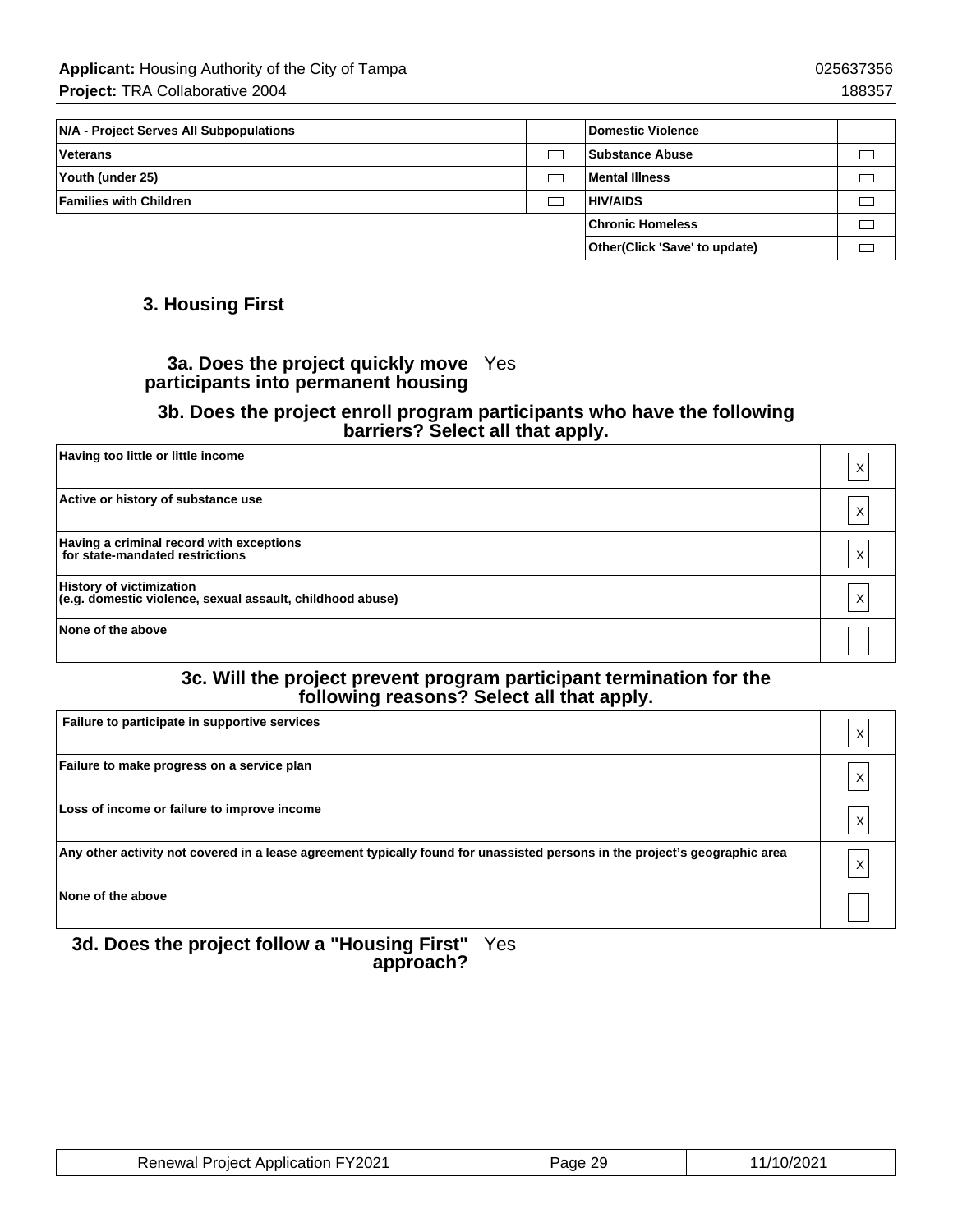## **3C. Dedicated Plus**

**This screen is currently read only and only includes data from the previous grant. To make changes to this information, navigate to the Submission without Changes screen, select "Make Changes" in response to Question 2, and then check the box next each screen that requires a change to match the current grant agreement, as amended, or to account for a reallocation of funds.**

**Dedicated and DedicatedPLUS**

**A "100% Dedicated" project is a permanent supportive housing project that commits 100% of its beds to chronically homeless individuals and families, according to NOFA Section lll.3.b.**

 **A "DedicatedPLUS" project is a permanent supportive housing project where 100% of the beds are dedicated to serve individuals with disabilities and families in which one adult or child has a disability, including unaccompanied homeless youth, that at a minimum, meet ONE of the following criteria according to NOFA Section lll.3.d:**

(1) experiencing chronic homelessness as defined in 24 CFR 578.3;

 (2) residing in a transitional housing project that will be eliminated and meets the definition of chronically homeless in effect at the time in which the individual or family entered the transitional housing project;

 (3) residing in a place not meant for human habitation, emergency shelter, or safe haven; but the individuals or families experiencing chronic homelessness as defined at 24 CFR 578.3 had been admitted and enrolled in a permanent housing project within the last year and were unable to maintain a housing placement;

 (4) residing in transitional housing funded by a joint TH and PH-RRH component project and who were experiencing chronic homelessness as defined at 24 CFR 578.3 prior to entering the project;

 (5)residing and has resided in a place not meant for human habitation, a safe haven, or emergency shelter for at least 12 months in the last three years, but has not done so on four separate occasions; or

 (6) receiving assistance through a Department of Veterans Affairs(VA)-funded homeless assistance program and met one of the above criteria at initial intake to the VA's homeless assistance system.

 A renewal project where 100 percent of the beds are dedicated in their current grant as described in NOFA Section lll.A.3.b. must either become DedicatedPLUS or remain 100% Dedicated. If a renewal project currently has 100 percent of its beds dedicated to chronically homeless individuals and families and elects to become a DedicatedPLUS project, the project will be required to adhere to all fair housing requirements at 24 CFR 578.93. Any beds that the applicant identifies in this application as being dedicated to chronically homeless individuals and families in a DedicatedPLUS project must continue to operate in accordance with Section lll.A.3.b. Beds are identified on Screen 4B.

### **1. Is this project "100% Dedicated,"** DedicatedPLUS

| <b>Renewal Project Application FY2021</b> | Page 30 | 11/10/2021 |
|-------------------------------------------|---------|------------|
|-------------------------------------------|---------|------------|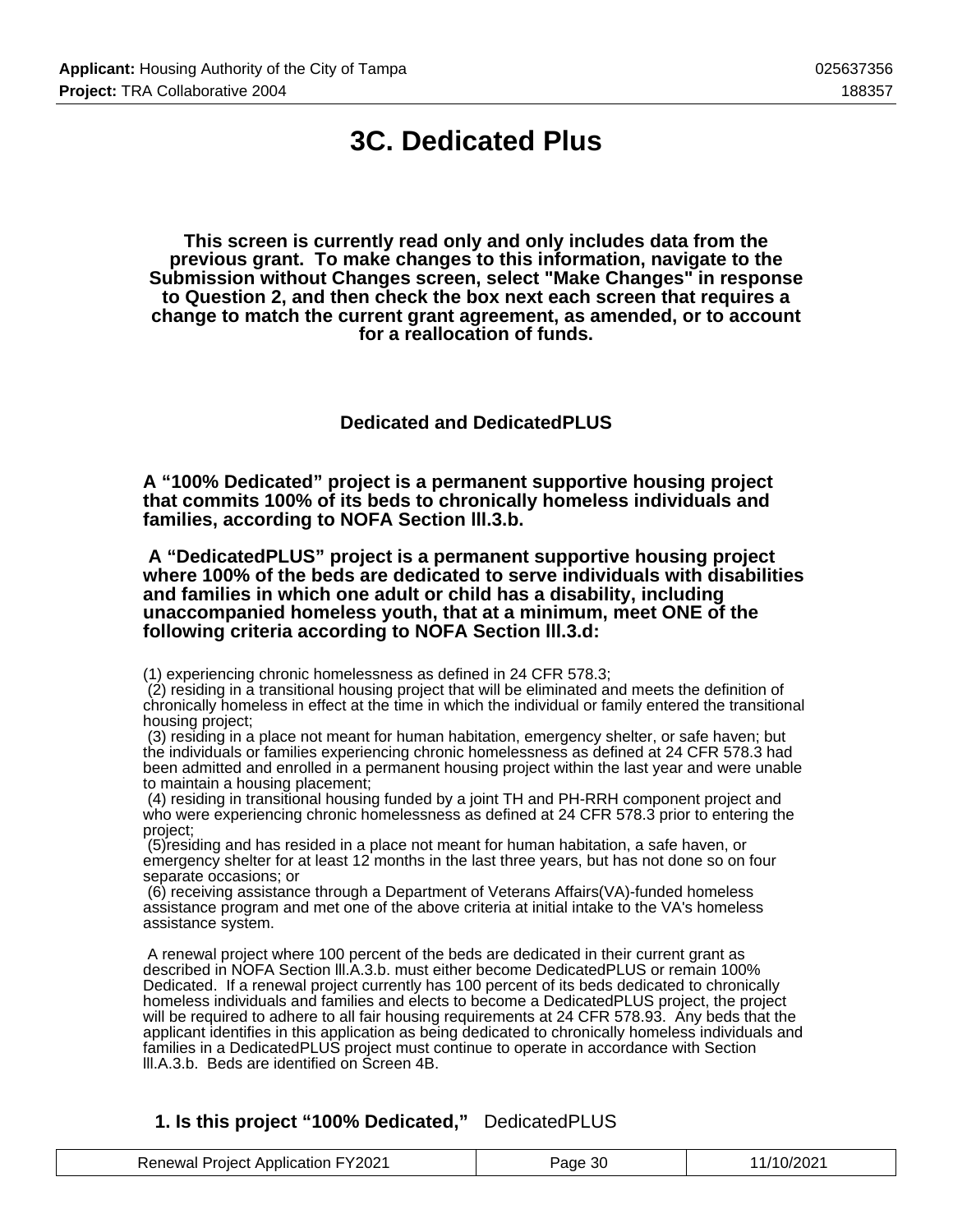**"DedicatedPLUS," or "N/A"? (Only select "N/A" if this project was originally awarded as a grant that did not have requirements to only serve persons experiencing chronic homelessness and meets the definition of "non-dedicated permanent supportive housing beds" in the NOFO Section III.C.2.p).**

| <b>Renewal Project Application FY2021</b> | Page 31 | 1/10/2021 |
|-------------------------------------------|---------|-----------|
|-------------------------------------------|---------|-----------|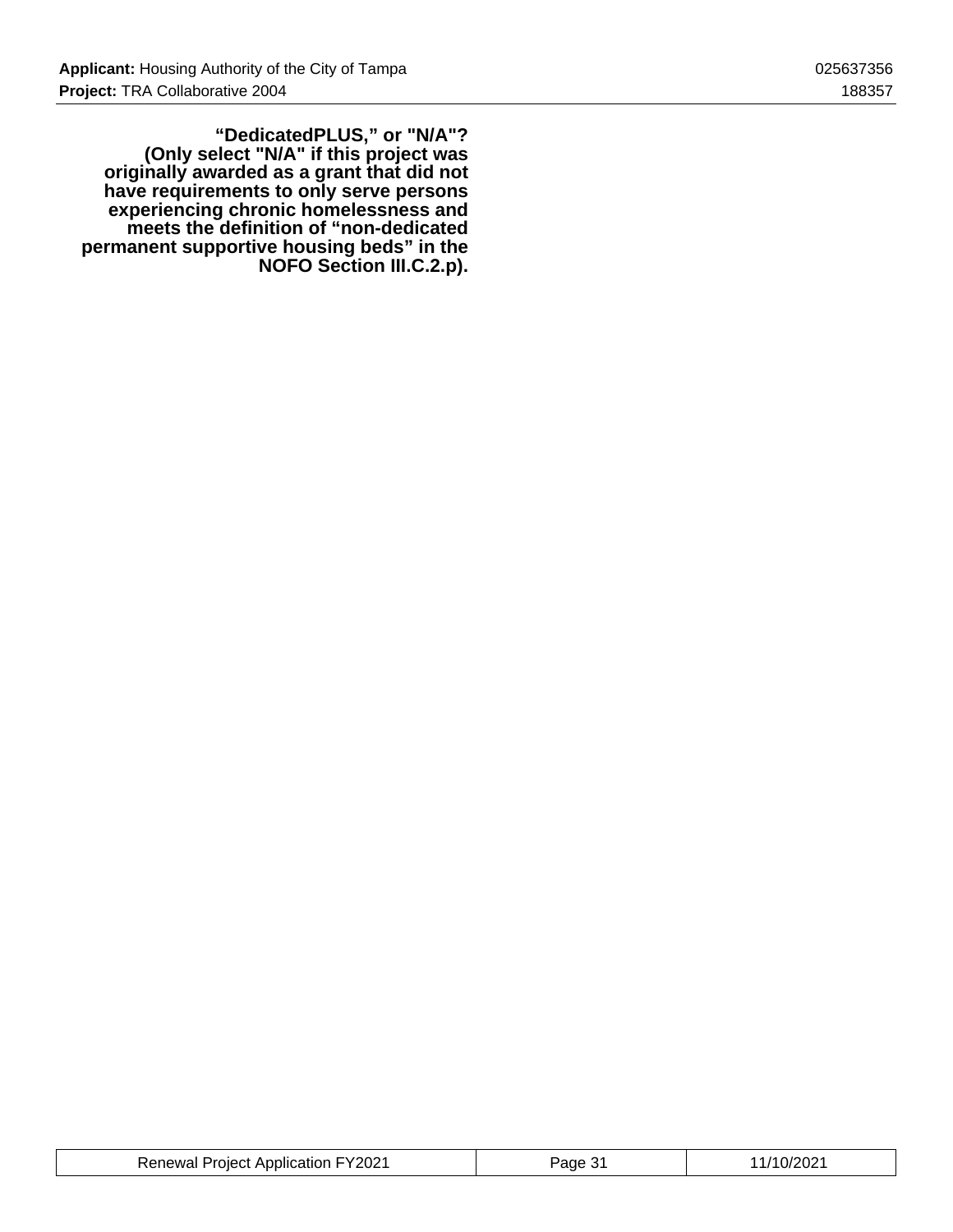## **4A. Supportive Services for Program Participants**

**This screen is currently read only and only includes data from the previous grant. To make changes to this information, navigate to the Submission without Changes screen, select "Make Changes" in response to Question 2, and then check the box next each screen that requires a change to match the current grant agreement, as amended, or to account for a reallocation of funds.**

#### **1. For all supportive services available to program participants, indicate who will provide them and how often they will be provided. Click 'Save' to update.**

| <b>Supportive Services</b>                    | Provider    | Frequency |
|-----------------------------------------------|-------------|-----------|
| <b>Assessment of Service Needs</b>            | Applicant   | Bi-weekly |
| <b>Assistance with Moving Costs</b>           | Applicant   | As needed |
| <b>Case Management</b>                        | Applicant   | Weekly    |
| <b>Child Care</b>                             | Non-Partner | As needed |
| <b>Education Services</b>                     | Non-Partner | As needed |
| <b>Employment Assistance and Job Training</b> | Applicant   | As needed |
| Food                                          | Non-Partner | As needed |
| <b>Housing Search and Counseling Services</b> | Applicant   | As needed |
| <b>Legal Services</b>                         | Non-Partner | As needed |
| <b>Life Skills Training</b>                   | Applicant   | As needed |
| <b>Mental Health Services</b>                 | Non-Partner | As needed |
| <b>Outpatient Health Services</b>             | Partner     | As needed |
| <b>Outreach Services</b>                      | Applicant   | As needed |
| <b>Substance Abuse Treatment Services</b>     | Non-Partner | As needed |
| Transportation                                | Applicant   | As needed |
| <b>Utility Deposits</b>                       | Applicant   | As needed |

**Identify whether the project includes the following activities:**

**2. Transportation assistance to program** Yes **participants to attend mainstream benefit appointments, employee training, or jobs?**

**3. Annual follow-up with program participants** Yes **to ensure mainstream benefits are received and renewed?**

## **4. Do program participants have access to** Yes **SSI/SSDI technical assistance provided by**

| <b>Renewal Project Application FY2021</b> | Page 32 | 11/10/2021 |
|-------------------------------------------|---------|------------|
|-------------------------------------------|---------|------------|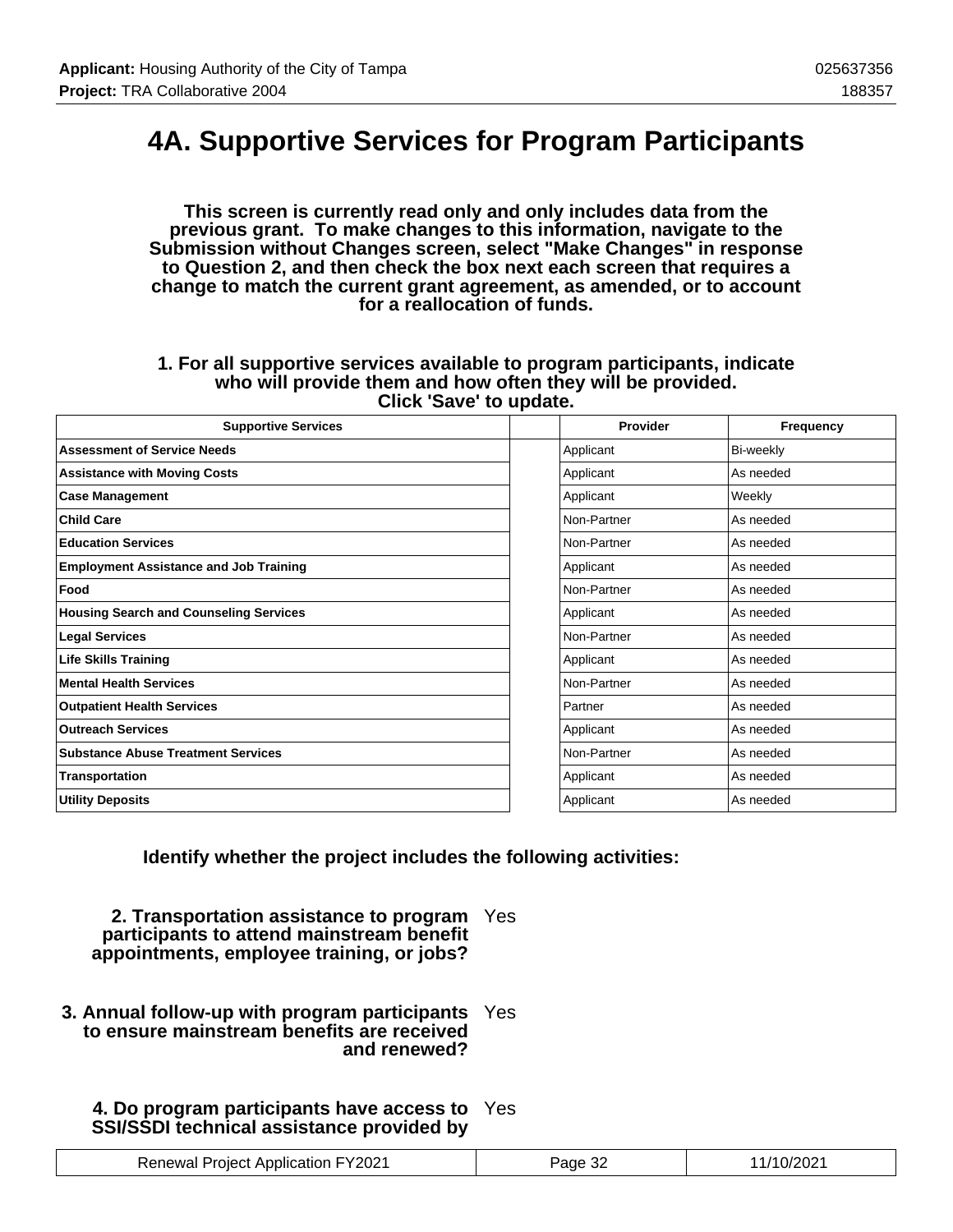## **this project, subrecipient, or partner agency?**

**4a. Has the staff person providing the technical assistance completed SOAR training in the past 24 months?** Yes

| <b>Renewal Project Application FY2021</b> | Page 33 | 11/10/2021 |
|-------------------------------------------|---------|------------|
|-------------------------------------------|---------|------------|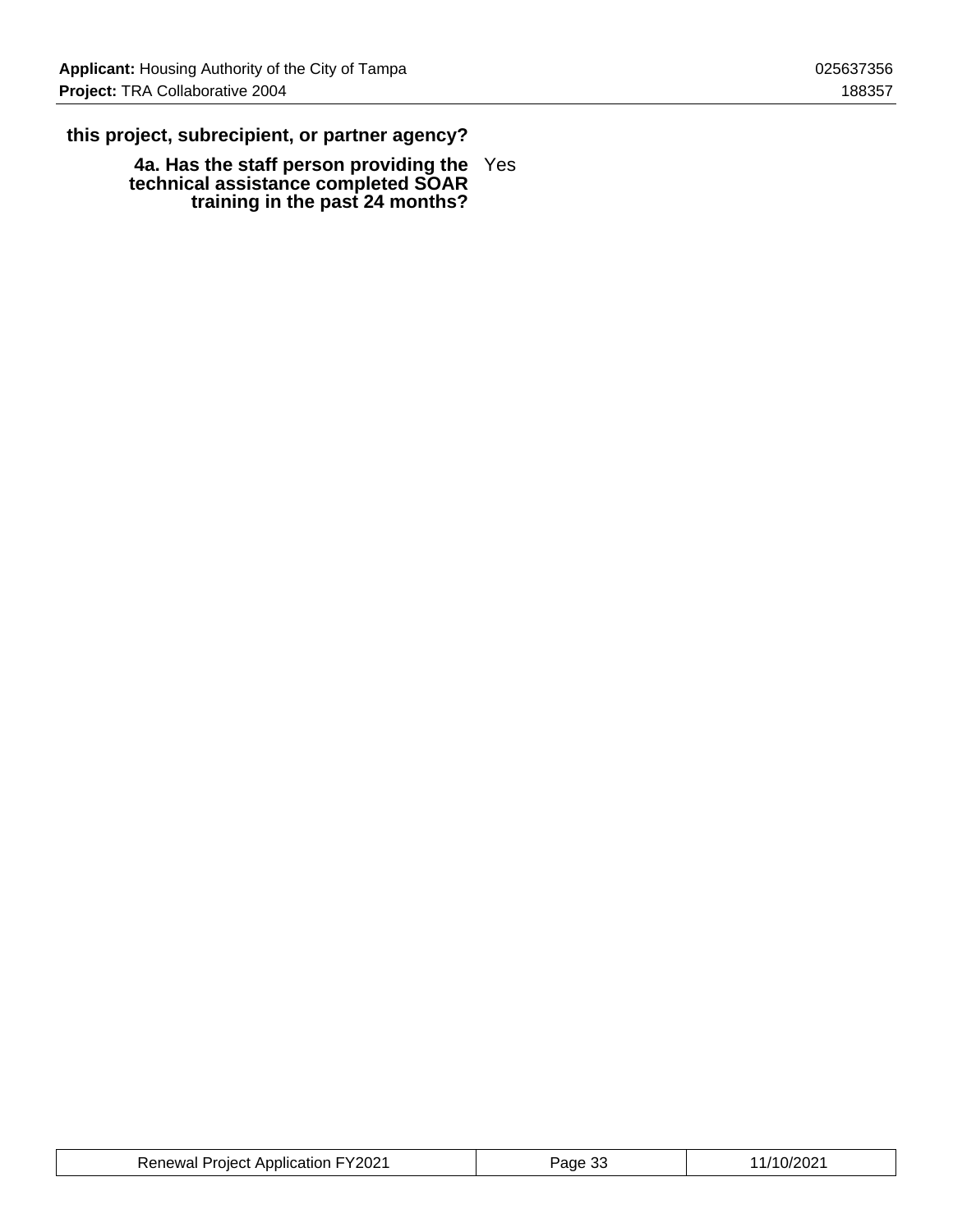# **4B. Housing Type and Location**

**This screen is currently read only and only includes data from the previous grant. To make changes to this information, navigate to the Submission without Changes screen, select "Make Changes" in response to Question 2, and then check the box next each screen that requires a change to match the current grant agreement, as amended, or to account for a reallocation of funds.**

**The following list summarizes each housing site in the project. To add a housing site to the list, select the icon. To view or update a housing site already listed, select the icon.**

#### **Total Units:** 17

#### **Total Beds:** 17

**Total Dedicated CH Beds:** 12

| <b>Housing Type</b>         | <b>Housing Type (JOINT)</b> | <b>Units</b> | <b>Beds</b> |
|-----------------------------|-----------------------------|--------------|-------------|
| Scattered-site apartments ( | ---                         |              |             |

| <b>Renewal Project Application FY2021</b> | Page 34 | 11/10/2021 |
|-------------------------------------------|---------|------------|
|-------------------------------------------|---------|------------|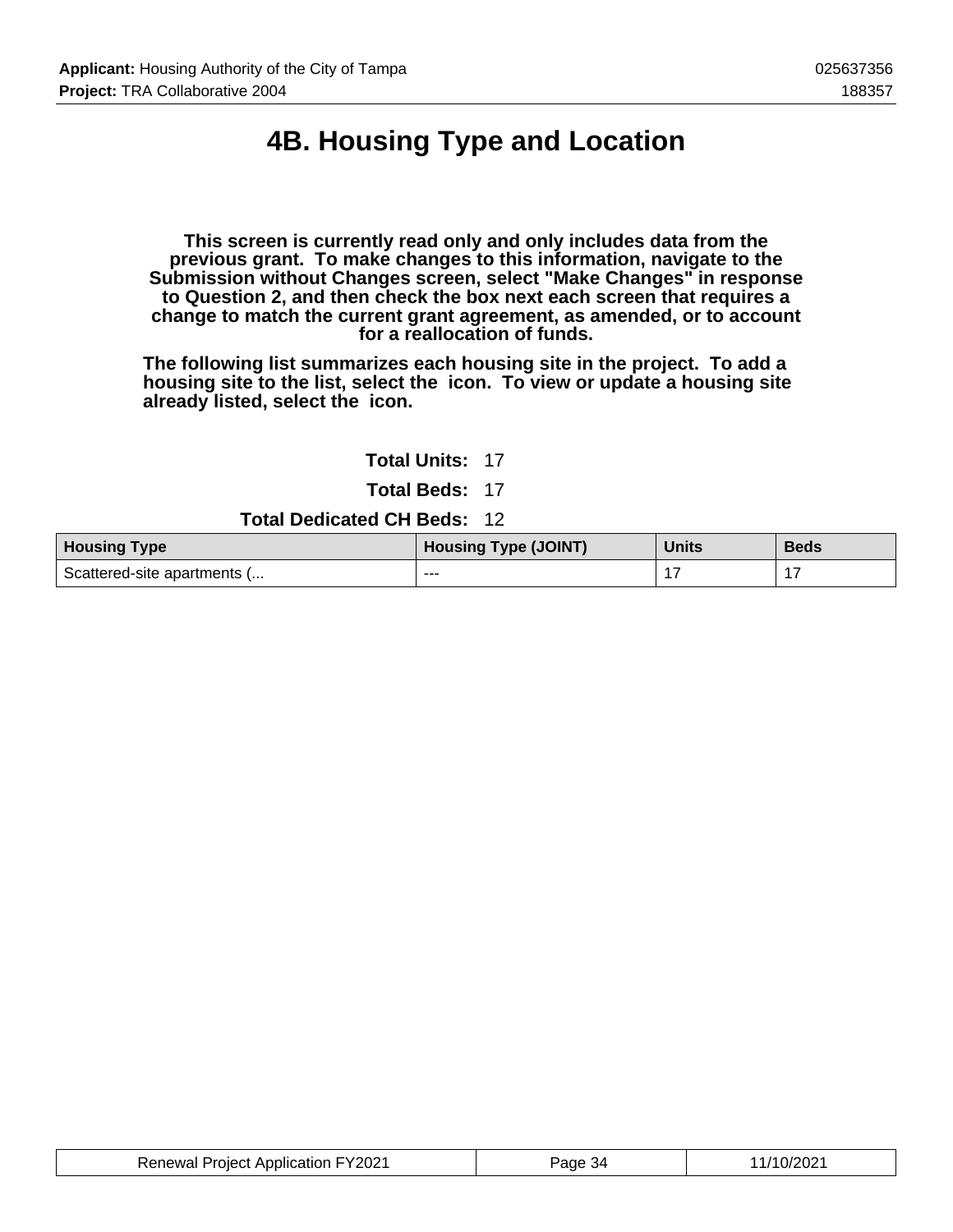## **4B. Housing Type and Location Detail**

**1. Housing Type:** Scattered-site apartments (including efficiencies)

#### **2. Indicate the maximum number of units and beds available for program participants at the selected housing site.**

**a. Units:** 17

**b. Beds:** 17

#### **3. How many beds of the total beds in "2b.** 12 **Beds" are dedicated to the chronically homeless?**

#### **This includes both the "dedicated" and "prioritized" beds from previous competitions.**

## **4. Address:**

Project applicants must enter an address for all proposed and existing properties. If the location is not yet known, enter the expected location of the housing units. For Scattered-site and Singlefamily home housing, or for projects that have units at multiple locations, project applicants should enter the address where the majority of beds will be located or where the majority of beds are located as of the application submission. Where the project uses tenant-based rental assistance in the RRH portion, or if the address for scattered-site or single-family homes housing cannot be identified at the time of application, enter the address for the project's administration office. Projects serving victims of domestic violence, including human trafficking, must use a PO Box or other anonymous address to ensure the safety of participants.

|                 | <b>Street 1: 5301 West Cypress Street</b> |
|-----------------|-------------------------------------------|
| Street 2:       |                                           |
|                 | City: Tampa                               |
|                 | <b>State: Florida</b>                     |
| ZIP Code: 33607 |                                           |
|                 |                                           |

#### **5. Select the geographic area(s) associated with the address: (for multiple selections hold CTRL Key)**

129057 Hillsborough County, 123012 Tampa

| <b>Renewal Project Application FY2021</b> | Page 35 | 11/10/2021 |
|-------------------------------------------|---------|------------|
|-------------------------------------------|---------|------------|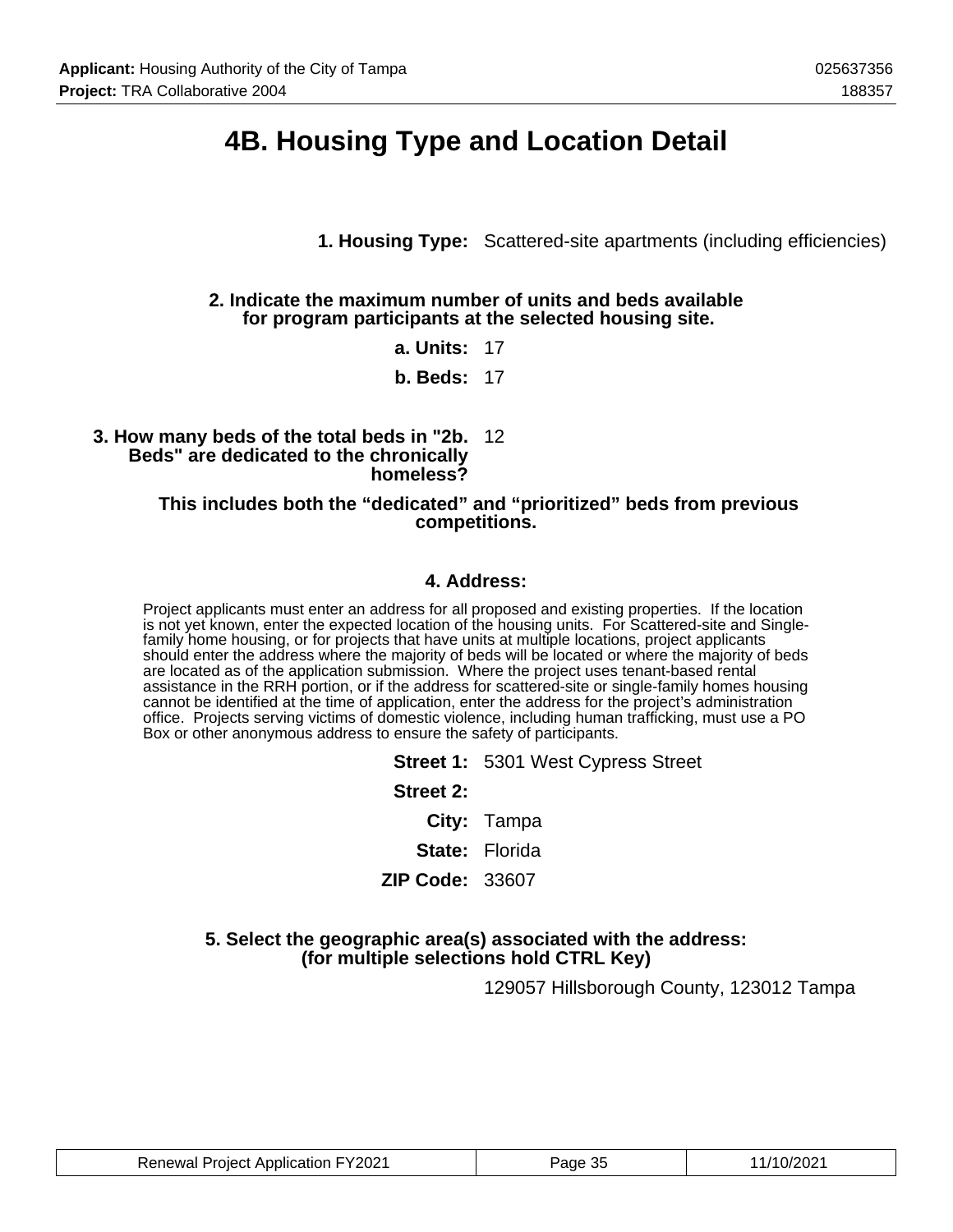# **5A. Program Participants - Households**

**This screen is currently read only and only includes data from the previous grant. To make changes to this information, navigate to the Submission without Changes screen, select "Make Changes" in response to Question 2, and then check the box next each screen that requires a change to match the current grant agreement, as amended, or to account for a reallocation of funds.**

| <b>Households</b>                   | Households with at<br><b>Least One Adult</b><br>and One Child               | <b>Adult Households</b><br>without Children                             | <b>Households with</b><br><b>Only Children</b>               | Total    |
|-------------------------------------|-----------------------------------------------------------------------------|-------------------------------------------------------------------------|--------------------------------------------------------------|----------|
| <b>Total Number of Households</b>   |                                                                             | 17                                                                      | 0                                                            | 17       |
|                                     |                                                                             |                                                                         |                                                              |          |
| <b>Characteristics</b>              | Persons in<br>Households with at<br><b>Least One Adult</b><br>and One Child | <b>Adult Persons in</b><br><b>Households without</b><br><b>Children</b> | Persons in<br><b>Households with</b><br><b>Only Children</b> | Total    |
| Persons over age 24                 |                                                                             | 17                                                                      |                                                              | 17       |
| Persons ages 18-24                  | $\Omega$                                                                    | $\Omega$                                                                |                                                              | $\Omega$ |
| Accompanied Children under age 18   |                                                                             |                                                                         | $\Omega$                                                     | $\Omega$ |
| Unaccompanied Children under age 18 |                                                                             |                                                                         | $\Omega$                                                     | $\Omega$ |
| <b>Total Persons</b>                | $\Omega$                                                                    | 17                                                                      | $\mathbf 0$                                                  | 17       |

**Click Save to automatically calculate totals**

| <b>Renewal Project Application FY2021</b> | Page 36 | 11/10/2021 |
|-------------------------------------------|---------|------------|
|-------------------------------------------|---------|------------|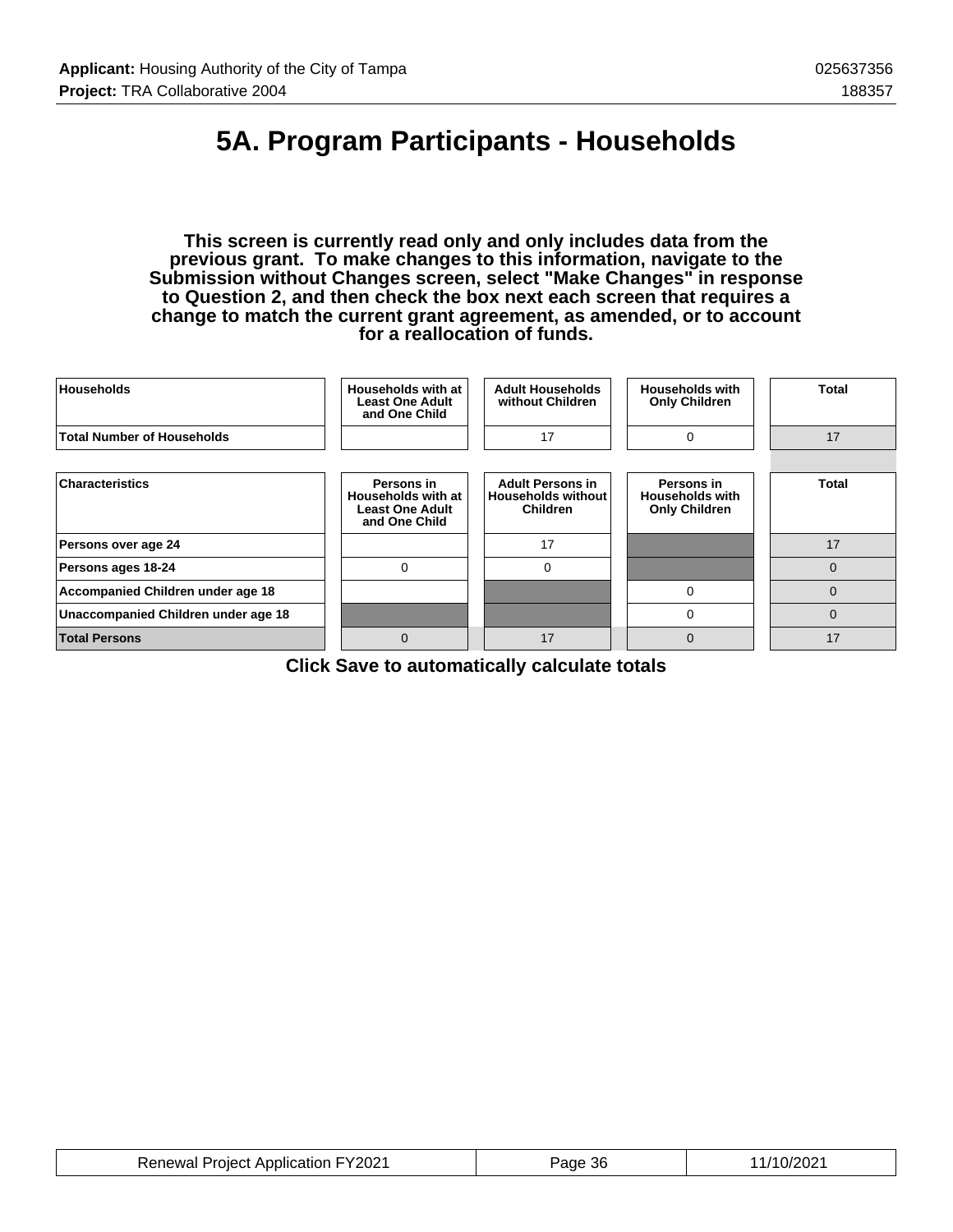## **5B. Program Participants - Subpopulations**

**This screen is currently read only and only includes data from the previous grant. To make changes to this information, navigate to the Submission without Changes screen, select "Make Changes" in response to Question 2, and then check the box next each screen that requires a change to match the current grant agreement, as amended, or to account for a reallocation of funds.**

### **Persons in Households with at Least One Adult and One Child**

| <b>Characteristics</b> | <b>CH</b><br>(Not<br>Veterans   Veterans | <b>CH</b> | Veterans   Chronic<br>(Not CH) Substan | <b>ce</b><br><b>Abuse</b> | <b>HIV/AID</b><br>s | <b>Severely</b><br><b>Mentally</b><br>Ш | <b>DV</b> | <b>Physical</b><br><b>Disability</b> | Developmenta<br><b>Disability</b> | <b>Persons Not</b><br>Represented<br>by a<br>Listed<br>Subpopulatio |
|------------------------|------------------------------------------|-----------|----------------------------------------|---------------------------|---------------------|-----------------------------------------|-----------|--------------------------------------|-----------------------------------|---------------------------------------------------------------------|
| Persons over age 24    |                                          |           |                                        |                           |                     |                                         |           |                                      |                                   |                                                                     |
| Persons ages 18-24     |                                          |           |                                        |                           |                     |                                         |           |                                      |                                   |                                                                     |
| Children under age 18  |                                          |           |                                        |                           |                     |                                         |           |                                      |                                   |                                                                     |
| <b>Total Persons</b>   | 0                                        | $\Omega$  | 0                                      | $\Omega$                  | $\Omega$            |                                         |           |                                      |                                   | 0                                                                   |

## **Persons in Households without Children**

| <b>Characteristics</b> | <b>CH</b><br>(Not<br>l Veterans l | <b>CH</b><br>l Veterans l | <b>Veterans</b><br>$ $ (Not CH) $ $ | <b>Chronic</b><br><b>Substan</b><br><sub>ce</sub><br><b>Abuse</b> | <b>HIV/AID</b> | <b>Severely</b><br><b>Mentally</b><br>$\mathbf{m}$ | <b>DV</b> | <b>Physical</b><br><b>Disability</b> | Developmenta<br><b>Disability</b> | <b>Persons Not</b><br><b>Represented</b><br>by a<br>Listed<br>Subpopulatio |
|------------------------|-----------------------------------|---------------------------|-------------------------------------|-------------------------------------------------------------------|----------------|----------------------------------------------------|-----------|--------------------------------------|-----------------------------------|----------------------------------------------------------------------------|
| Persons over age 24    | 12                                |                           |                                     | 10                                                                |                | 12                                                 |           |                                      |                                   |                                                                            |
| Persons ages 18-24     |                                   |                           |                                     |                                                                   |                |                                                    |           |                                      |                                   |                                                                            |
| <b>Total Persons</b>   | 12                                |                           |                                     | 10                                                                | $\Omega$       | 12                                                 | $\Omega$  |                                      |                                   |                                                                            |

**Click Save to automatically calculate totals**

| <b>Characteristics</b>                        | <b>CH</b><br>(Not<br><b>Veterans</b> | <b>CH</b><br><b>Veterans</b> | <b>Veterans</b> | (Not CH) Chronic<br><b>Substan</b><br>ce<br><b>Abuse</b> | <b>HIV/AID</b><br>S | <b>Severely</b><br><b>Mentally</b><br>Ш | <b>DV</b> | <b>Physical</b><br><b>Disability</b> | Developmenta<br><b>Disability</b> | <b>Persons Not</b><br>Represented<br>by a<br>Listed<br>Subpopulatio |
|-----------------------------------------------|--------------------------------------|------------------------------|-----------------|----------------------------------------------------------|---------------------|-----------------------------------------|-----------|--------------------------------------|-----------------------------------|---------------------------------------------------------------------|
| Accompanied Children under<br>age 18          |                                      |                              |                 |                                                          |                     |                                         |           |                                      |                                   |                                                                     |
| <b>Unaccompanied Children</b><br>under age 18 |                                      |                              |                 |                                                          |                     |                                         |           |                                      |                                   |                                                                     |
| <b>Total Persons</b>                          |                                      |                              |                 | $\Omega$                                                 | $\Omega$            |                                         |           | $\Omega$                             |                                   |                                                                     |

## **Persons in Households with Only Children**

Renewal Project Application FY2021 Page 37 11/10/2021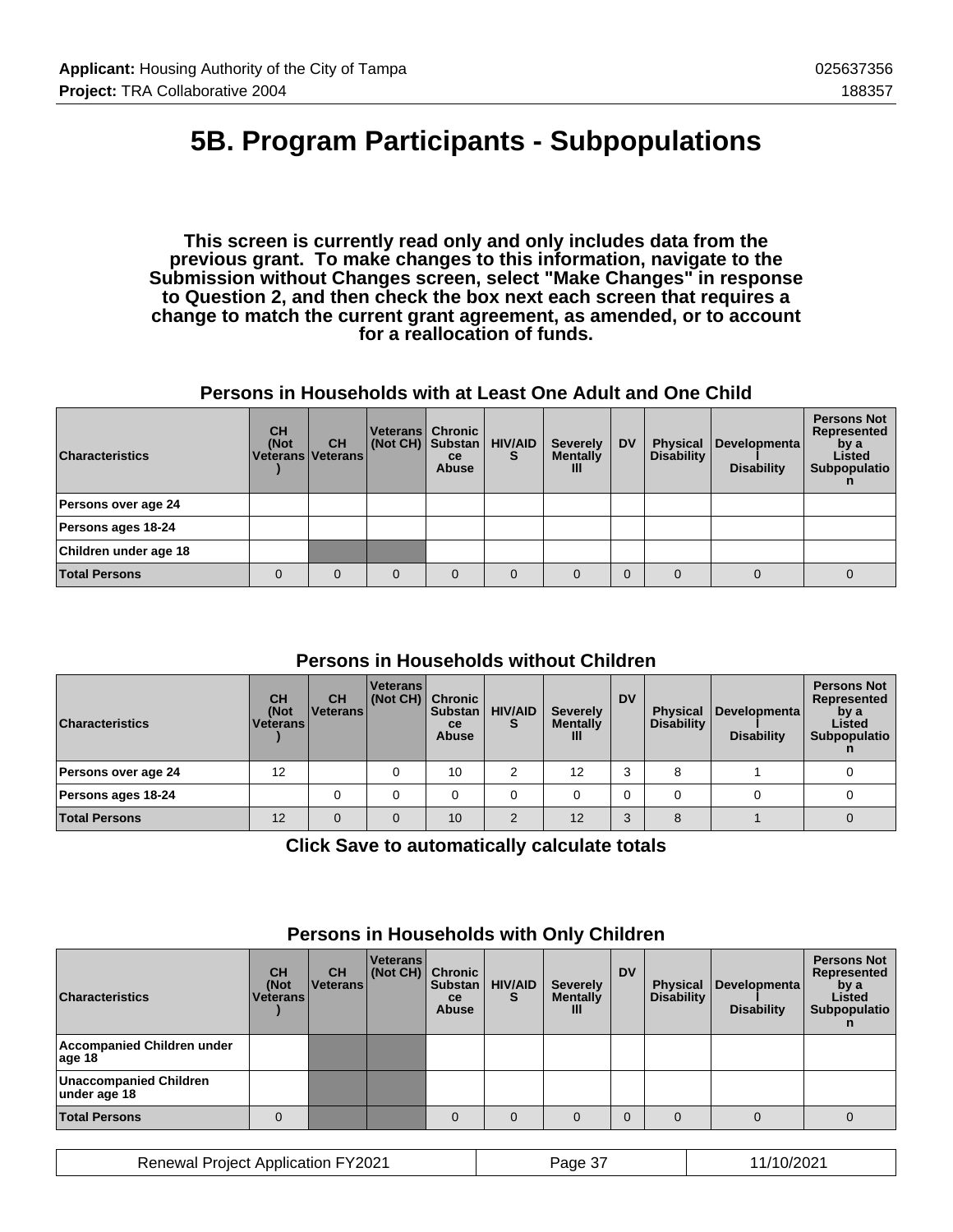# **6A. Funding Request**

|                                                                                                                   | This screen is currently read only and only includes data from the<br>previous grant. To make changes to this information, navigate to the<br>Submission without Changes screen, select "Make Changes" in response<br>to Question 2, and then check the box next each screen that requires a<br>change to match the current grant agreement, as amended, or to account<br>for a reallocation of funds. |
|-------------------------------------------------------------------------------------------------------------------|--------------------------------------------------------------------------------------------------------------------------------------------------------------------------------------------------------------------------------------------------------------------------------------------------------------------------------------------------------------------------------------------------------|
| 1. Do any of the properties in this project No<br>have an active restrictive covenant?                            |                                                                                                                                                                                                                                                                                                                                                                                                        |
| 2. Was the original project awarded as either<br>a Samaritan Bonus or Permanent Housing<br><b>Bonus project?</b>  | No.                                                                                                                                                                                                                                                                                                                                                                                                    |
| 3. Does this project propose to allocate funds No<br>according to an indirect cost rate?                          |                                                                                                                                                                                                                                                                                                                                                                                                        |
| 4. Renewal Grant Term: This field is pre- 1 Year<br>populated with a one-year grant term and<br>cannot be edited: |                                                                                                                                                                                                                                                                                                                                                                                                        |
| 5. Select the costs for which funding is<br>requested:                                                            |                                                                                                                                                                                                                                                                                                                                                                                                        |
| <b>Leased Units</b>                                                                                               |                                                                                                                                                                                                                                                                                                                                                                                                        |
| <b>Leased Structures</b>                                                                                          |                                                                                                                                                                                                                                                                                                                                                                                                        |
| <b>Rental Assistance</b>                                                                                          | X                                                                                                                                                                                                                                                                                                                                                                                                      |
| <b>Supportive Services</b>                                                                                        |                                                                                                                                                                                                                                                                                                                                                                                                        |
| Operating                                                                                                         |                                                                                                                                                                                                                                                                                                                                                                                                        |

**HMIS**

| <b>Renewal Project Application FY2021</b> | Page 38 | 11/10/2021 |
|-------------------------------------------|---------|------------|
|-------------------------------------------|---------|------------|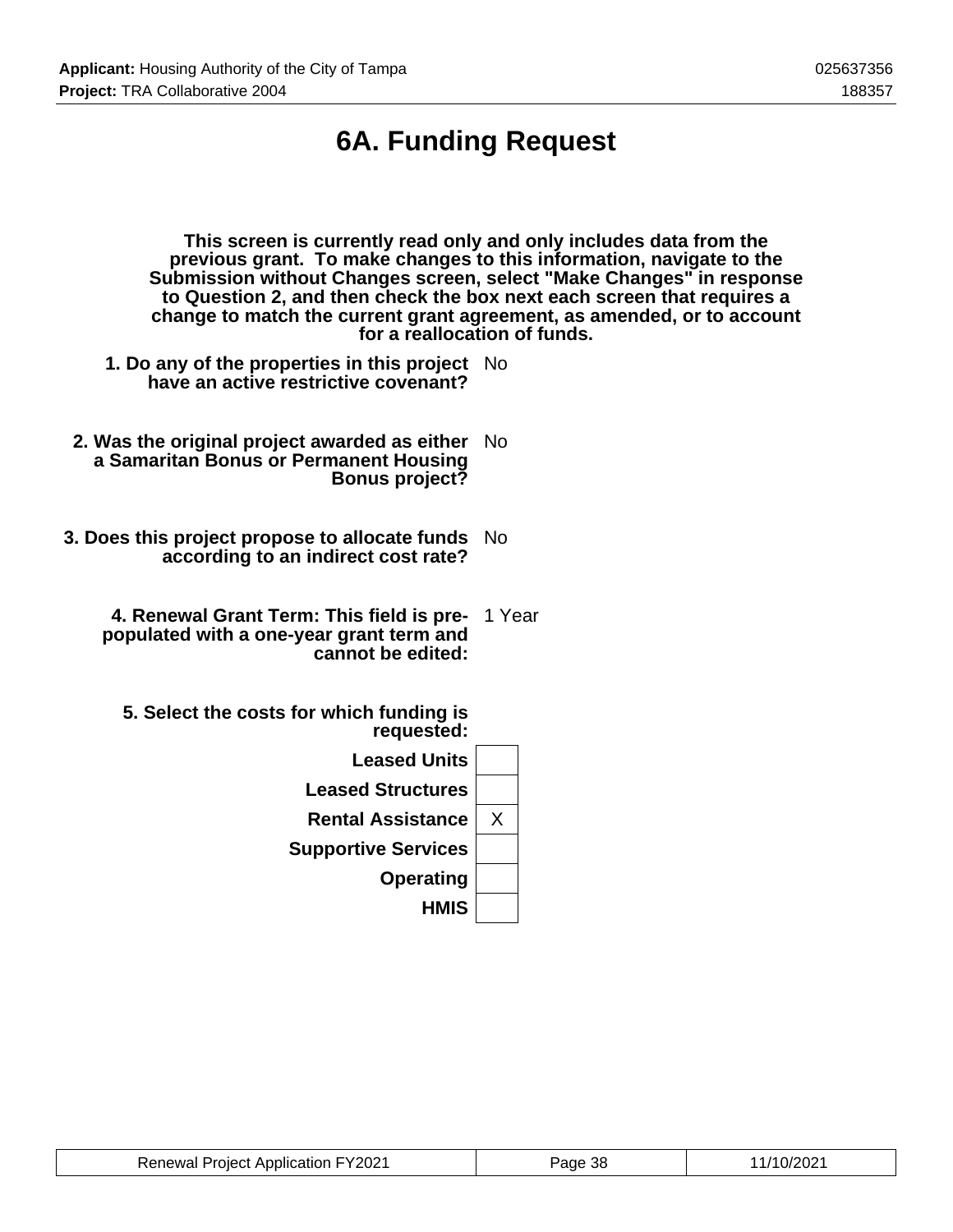# **6C. Rental Assistance Budget**

**This screen is currently read only and only includes data from the previous grant. To make changes to this information, navigate to the Submission without Changes screen, select "Make Changes" in response to Question 2, and then check the box next each screen that requires a change to match the current grant agreement, as amended, or to account for a reallocation of funds.**

**The following list summarizes the rental assistance funding request for the total term of the project. To add information to the list, select the icon. To view or update information already listed, select the icon.**

|                                     | <b>Total Request for Grant Term:</b>  |                                 | \$212,160            |
|-------------------------------------|---------------------------------------|---------------------------------|----------------------|
|                                     | <b>Total Units:</b>                   |                                 | 17 <sup>1</sup>      |
| Type of Rental<br><b>Assistance</b> | <b>FMR Area</b>                       | <b>Total Units</b><br>Requested | <b>Total Request</b> |
| TRA                                 | FL - Tampa-St. Petersburg-Clearwater, | 17                              | \$212,160            |

| <b>Renewal Project Application FY2021</b> | Page 39 | 11/10/2021 |
|-------------------------------------------|---------|------------|
|-------------------------------------------|---------|------------|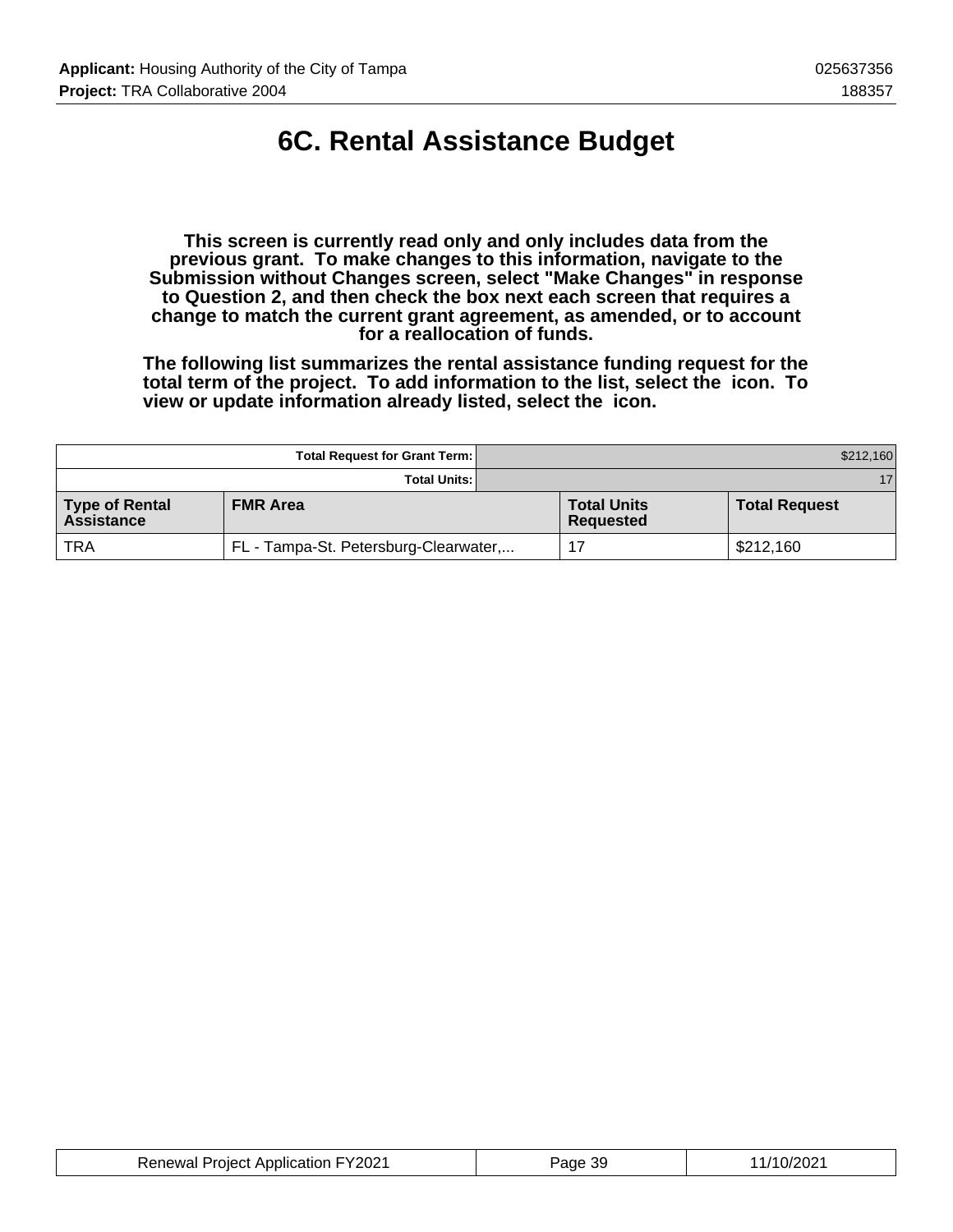## **Rental Assistance Budget Detail**

## **Type of Rental Assistance:** TRA

#### **Metropolitan or non-metropolitan fair market rent area:**

FL - Tampa-St. Petersburg-Clearwater, FL MSA (1205399999)

#### **Does the applicant request rental assistance funding for less than the area's per unit size fair market rents?** No

| <b>Size of Units</b>                                  | # of Units<br>(Applicant) |                           | <b>FMR Area</b><br>(Applicant) | <b>HUD Paid</b><br>Rent<br>(Applicant) | 12 Months |          | <b>Total</b><br>Request<br>(Applicant) |
|-------------------------------------------------------|---------------------------|---------------------------|--------------------------------|----------------------------------------|-----------|----------|----------------------------------------|
| <b>SRO</b>                                            |                           | $\boldsymbol{\mathsf{x}}$ | \$742                          | $$742$ $\times$                        | 12        | $=$      | \$0                                    |
| 0 Bedroom                                             |                           | $\mathbf x$               | \$989                          | $$989$ $\times$                        | 12        | =        | \$0                                    |
| 1 Bedroom                                             | 17 <sup>1</sup>           | $\mathbf x$               | \$1,040                        | $$1,040$ x                             | 12        | $=$      | \$212,160                              |
| 2 Bedrooms                                            |                           | X                         | \$1,271                        | $$1,271$ x                             | 12        | =        | \$0                                    |
| 3 Bedrooms                                            |                           | $\mathbf x$               | \$1,651                        | $$1,651$ x                             | 12        | =        | \$0                                    |
| 4 Bedrooms                                            |                           | X                         | \$2,028                        | $$2,028$ x                             | 12        | =        | \$0                                    |
| 5 Bedrooms                                            |                           | X                         | \$2,332                        | $$2,332$ x                             | 12        | $=$      | \$0                                    |
| <b>6 Bedrooms</b>                                     |                           | $\boldsymbol{x}$          | \$2,636                        | $$2,636$ x                             | 12        | Ξ        | \$0                                    |
| 7 Bedrooms                                            |                           | $\mathbf x$               | \$2,941                        | $$2,941$ x                             | 12        | $=$      | \$0                                    |
| 8 Bedrooms                                            |                           | $\boldsymbol{x}$          | \$3,245                        | $$3,245$ x                             | 12        | $=$      | \$0                                    |
| 9 Bedrooms                                            |                           | X                         | \$3,549                        | $$3,549$ x                             | 12        | $\equiv$ | \$0                                    |
| <b>Total Units and Annual Assistance</b><br>Requested | 17                        |                           |                                |                                        |           |          | \$212,160                              |
| <b>Grant Term</b>                                     |                           |                           |                                |                                        |           |          | 1 Year                                 |
| <b>Total Request for Grant Term</b>                   |                           |                           |                                |                                        |           |          | \$212,160                              |

**Click the 'Save' button to automatically calculate totals.**

| <b>Renewal Project Application FY2021</b> | 'age | /10/2021 |
|-------------------------------------------|------|----------|
|-------------------------------------------|------|----------|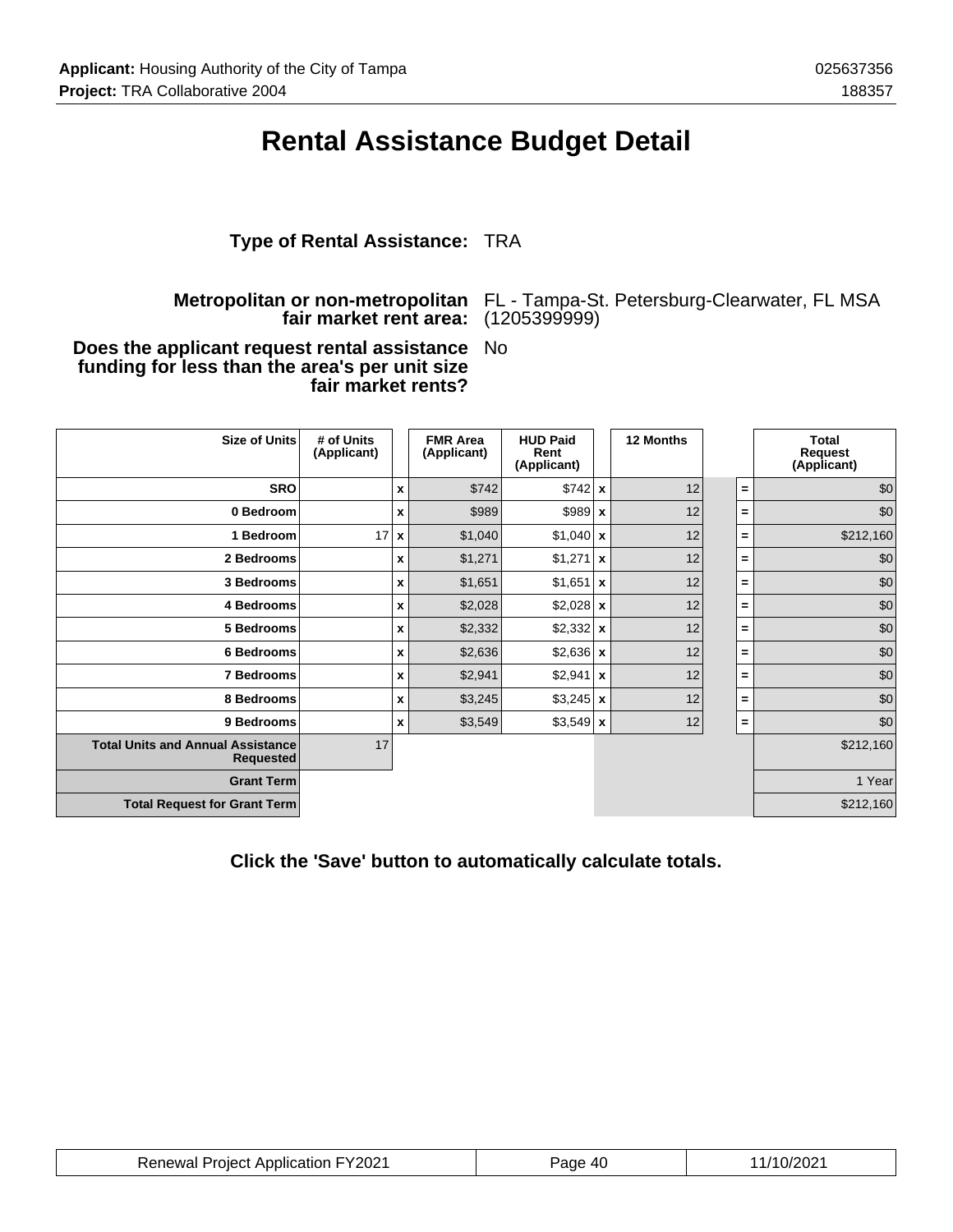# **6D. Sources of Match**

#### **The following list summarizes the funds that will be used as Match for this project. To add a Match source to the list, select the icon. To view or update a Match source already listed, select the icon.**

### **Summary for Match**

| <b>Total Value of Cash Commitments:</b>    | \$500    |
|--------------------------------------------|----------|
| <b>Total Value of In-Kind Commitments:</b> | \$64,156 |
| <b>Total Value of All Commitments:</b>     | \$64,656 |

#### **1. Will this project generate program income** No **described in 24 CFR 578.97 to use as Match for this project?**

#### **Before grant execution, services to be provided by a third party must be documented by a memorandum of understanding (MOU) between the recipient or subrecipient and the third party that will provide the services.**

| <b>Type</b> | <b>Source</b> | <b>Contributor</b> | <b>Value of Commitments</b> |
|-------------|---------------|--------------------|-----------------------------|
| In-Kind     | Government    | Housing Authority  | \$63,572                    |
| Cash        | Private       | Tampa Housing Aut  | \$500                       |
| In-Kind     | Government    | Hillsborough Coun  | \$584                       |

| <b>Renewal Project Application FY2021</b> | 2age 41 | 1/10/2021 |
|-------------------------------------------|---------|-----------|
|                                           |         |           |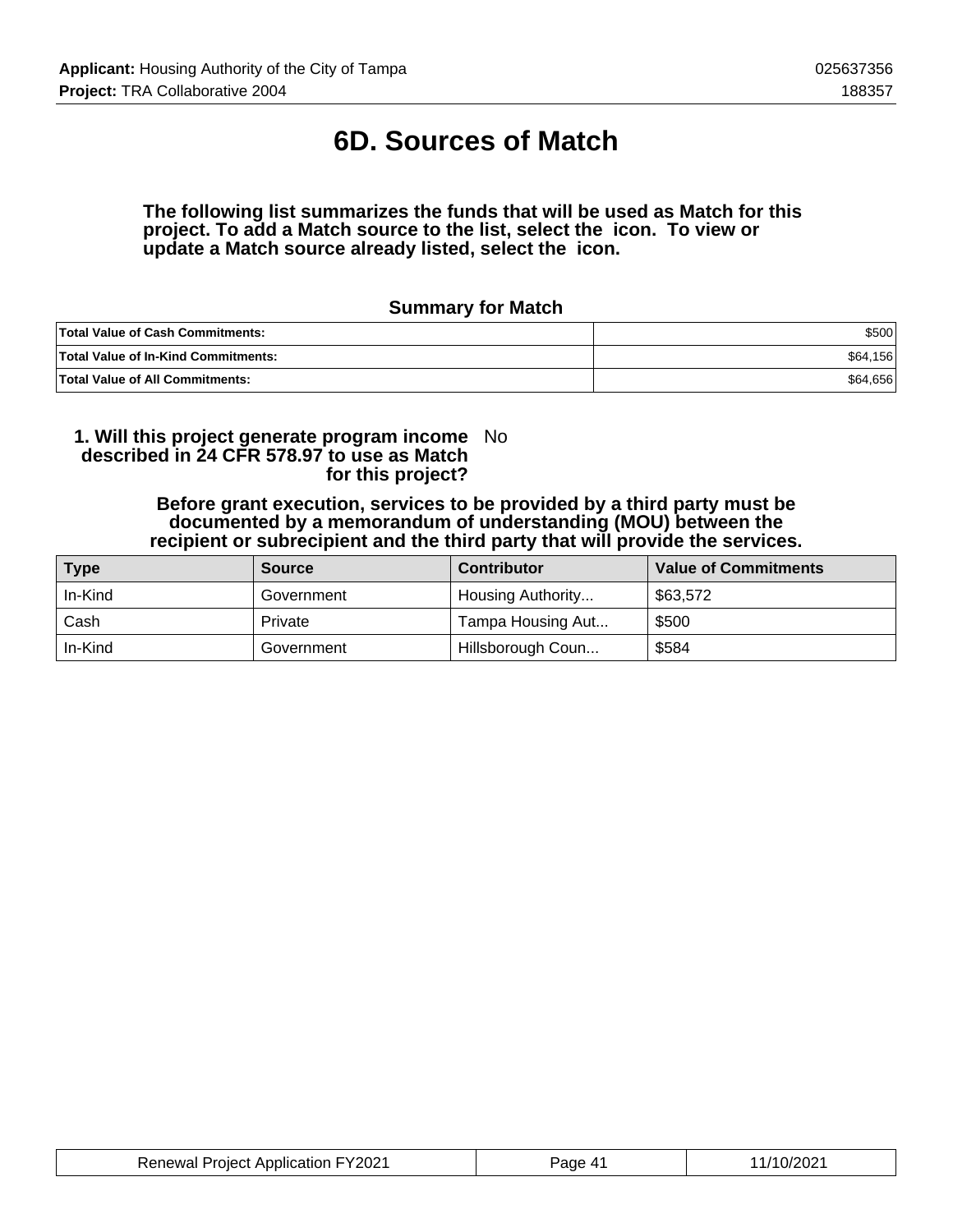## **Sources of Match Detail**

**1. Type of Match Commitment:** In-Kind **2. Source:** Government **3. Name of Source:** Housing Authority of the City of Tampa- Case  **(Be as specific as possible and include the** management/outreach **office or grant program as applicable) 4. Amount of Written Committment:** \$63,572 **Before grant execution, services to be provided by a third party must be documented by a memorandum of understanding (MOU) between the recipient or subrecipient and the third party that will provide the services.**

## **Sources of Match Detail**

**1. Type of Match Commitment:** Cash

**2. Source:** Private

**3. Name of Source:** Tampa Housing Authority Homeless Funds  **(Be as specific as possible and include the office or grant program as applicable)**

**4. Amount of Written Committment:** \$500

## **Sources of Match Detail**

**1. Type of Match Commitment:** In-Kind

**2. Source:** Government

**3. Name of Source:** Hillsborough County Health Care  **(Be as specific as possible and include the office or grant program as applicable)**

**4. Amount of Written Committment:** \$584

**Before grant execution, services to be provided by a third party must be documented by a memorandum of understanding (MOU) between the recipient or subrecipient and the third party that will provide the services.**

| Renewal Proiect Application FY2021 | Page 42 | 11/10/2021 |
|------------------------------------|---------|------------|
|------------------------------------|---------|------------|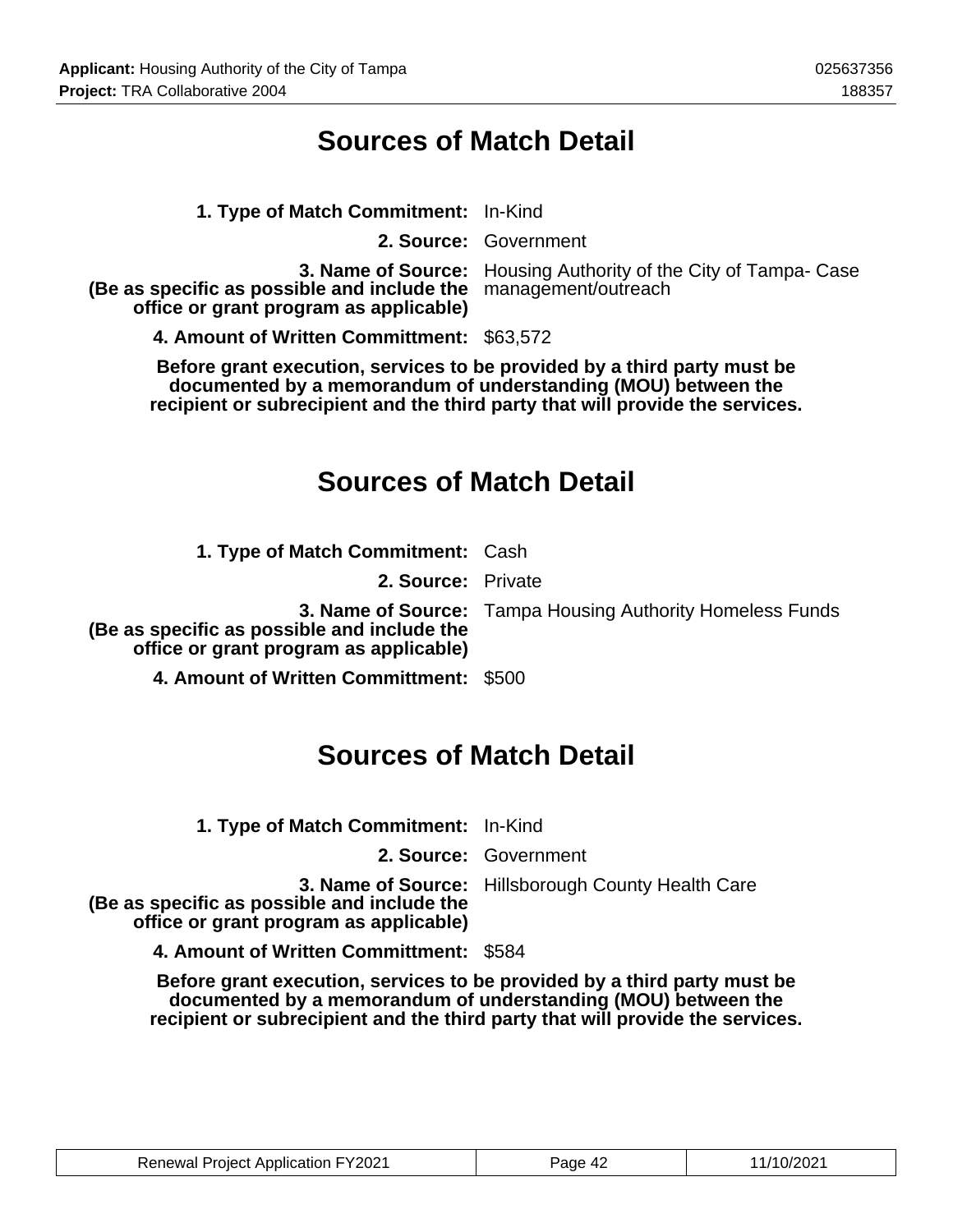# **6E. Summary Budget**

**This screen is currently read only and only includes data from the previous grant. To make changes to this information, navigate to the Submission without Changes screen, select "Make Changes" in response to Question 2, and then check the box next each screen that requires a change to match the current grant agreement, as amended, or to account for a reallocation of funds.**

**The following information summarizes the funding request for the total term of the project. Budget amounts from the Leased Units, Rental Assistance, and Match screens have been automatically imported and cannot be edited. However, applicants must confirm and correct, if necessary, the total budget amounts for Leased Structures, Supportive Services, Operating, HMIS, and Admin. Budget amounts must reflect the most accurate project information according to the most recent project grant agreement or project grant agreement amendment, the CoC's final HUD-approved FY 2018 GIW or the project budget as reduced due to CoC reallocation. Please note that, new for FY 2018, there are no detailed budget screens for Leased Structures, Supportive Services, Operating, or HMIS costs. HUD expects the original details of past approved budgets for these costs to be the basis for future expenses. However, any reasonable and eligible costs within each CoC cost category can be expended and will be verified during a HUD monitoring.**

| <b>Eligible Costs</b>                       | <b>Total Assistance</b><br><b>Requested</b><br>for 1 year<br><b>Grant Term</b><br>(Applicant) |
|---------------------------------------------|-----------------------------------------------------------------------------------------------|
| 1a. Leased Units                            | \$0                                                                                           |
| <b>1b. Leased Structures</b>                | \$0                                                                                           |
| 2. Rental Assistance                        | \$212,160                                                                                     |
| 3. Supportive Services                      | \$0                                                                                           |
| 4. Operating                                | \$0                                                                                           |
| 5. HMIS                                     | \$0                                                                                           |
| 6. Sub-total Costs Requested                | \$212,160                                                                                     |
| 7. Admin<br>(Up to 10%)                     | \$3,125                                                                                       |
| 8. Total Assistance<br>plus Admin Requested | \$215,285                                                                                     |
| 9. Cash Match                               | \$500                                                                                         |
| 10. In-Kind Match                           | \$64,156                                                                                      |
| 11. Total Match                             | \$64,656                                                                                      |
| 12. Total Budget                            | \$279,941                                                                                     |

| <b>Renewal Project Application FY2021</b> | Page 43 | 11/10/2021 |
|-------------------------------------------|---------|------------|
|-------------------------------------------|---------|------------|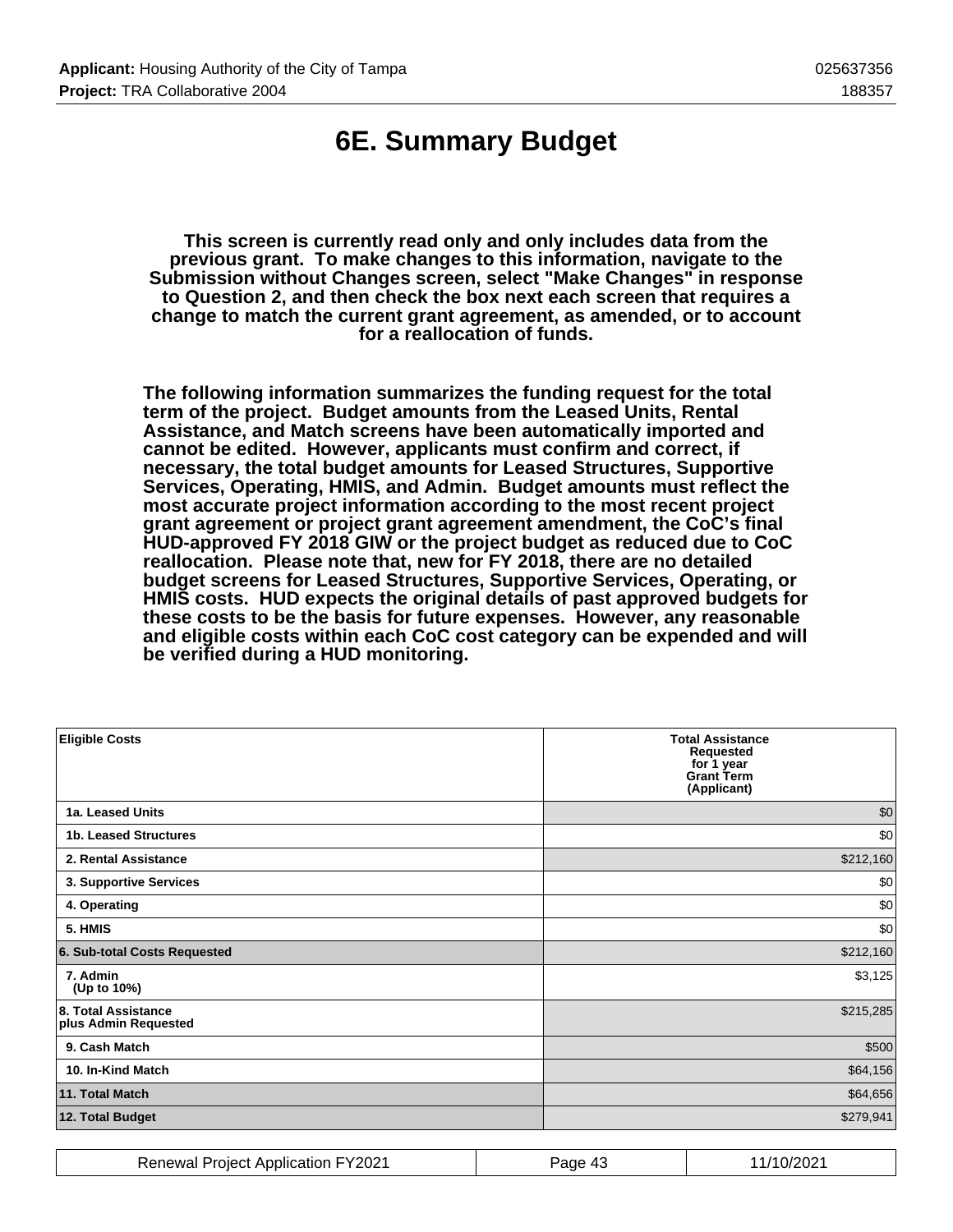# **7A. Attachment(s)**

| <b>Document Type</b>                       | <b>Required?</b> | <b>Document Description</b> | Date Attached |
|--------------------------------------------|------------------|-----------------------------|---------------|
| 1) Subrecipient Nonprofit<br>Documentation | N <sub>0</sub>   |                             |               |
| 2) Other Attachment                        | No               | Hillsborough Match          | 10/11/2021    |
| 3) Other Attachment                        | No               | Match Tampa Housing         | 11/09/2021    |

| <b>Renewal Project Application FY2021</b> | ∙aαe<br>44 | 0/202 <sup>1</sup> |
|-------------------------------------------|------------|--------------------|
|-------------------------------------------|------------|--------------------|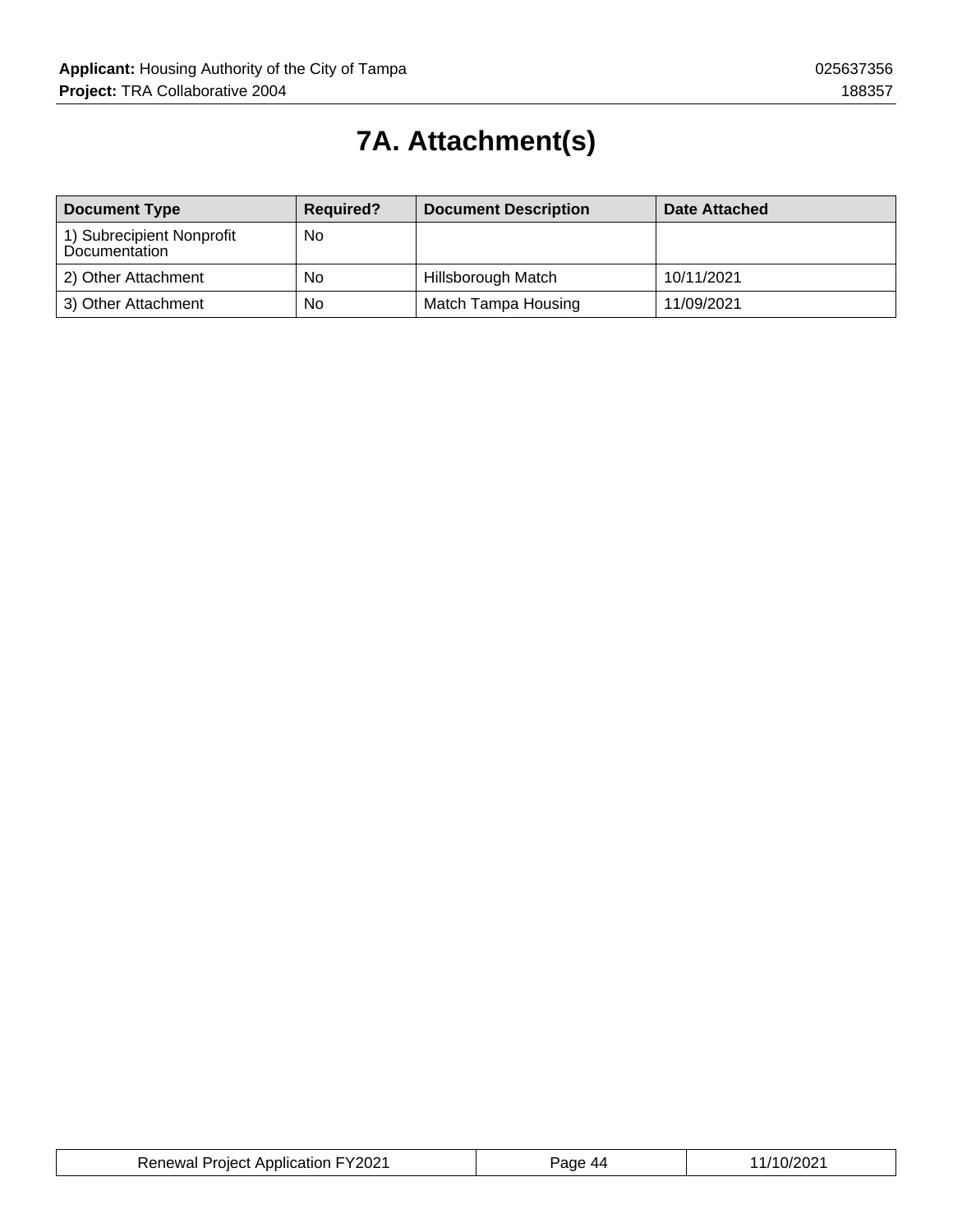# **Attachment Details**

**Document Description:**

## **Attachment Details**

**Document Description:** Hillsborough Match

# **Attachment Details**

**Document Description:** Match Tampa Housing

| <b>Renewal Project Application FY2021</b> | <b>Page 4</b> | /10/2021 |
|-------------------------------------------|---------------|----------|
|                                           |               |          |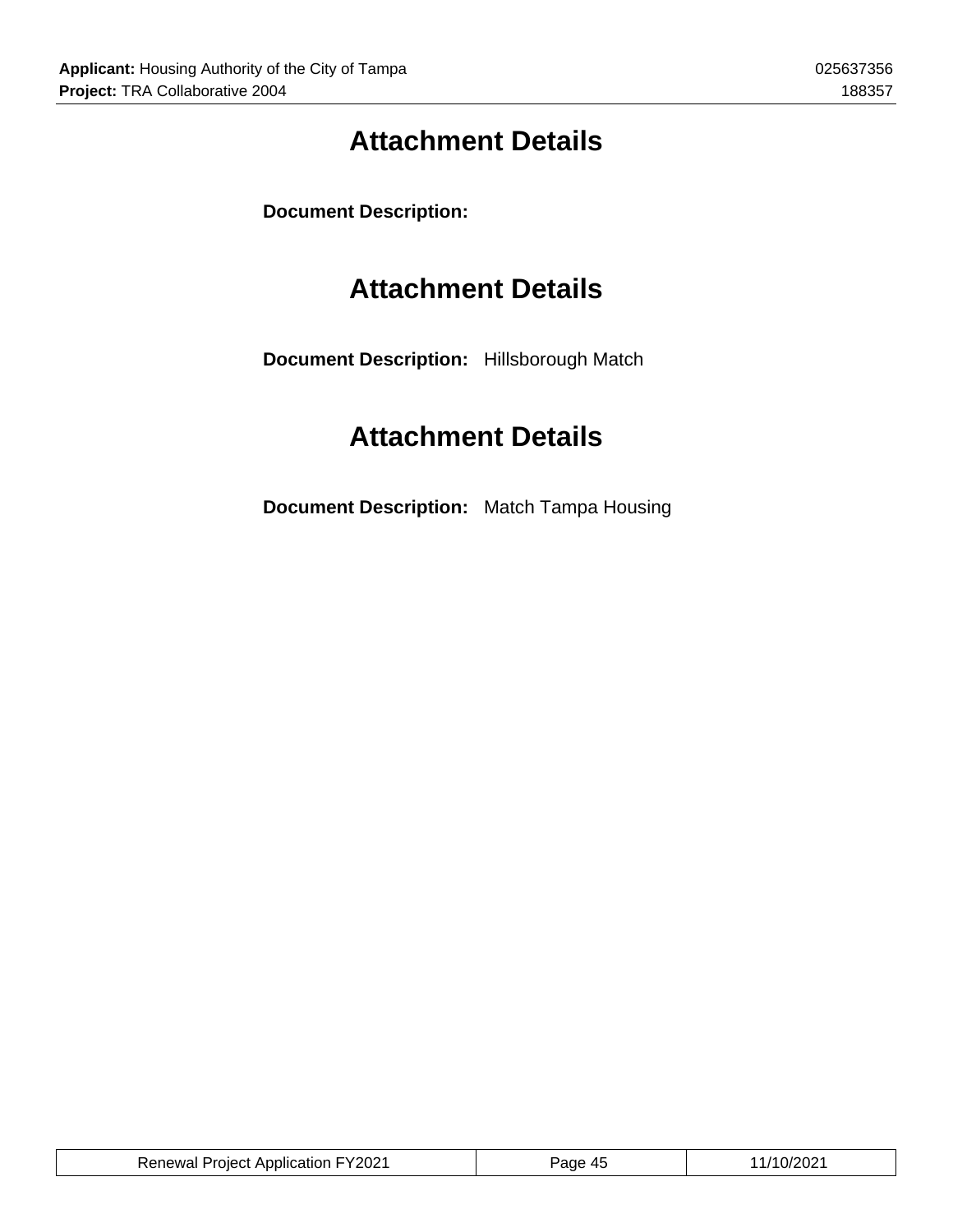# **7A. In-Kind Match MOU Attachment**

| Document Type     | <b>Required?</b> | <b>Document Description</b> | <b>Date Attached</b> |
|-------------------|------------------|-----------------------------|----------------------|
| In-Kind Match MOU | No               | Match Tampa Housing         | 11/09/2021           |

| <b>Renewal Project Application FY2021</b> | Page 46 | 11/10/2021 |
|-------------------------------------------|---------|------------|
|-------------------------------------------|---------|------------|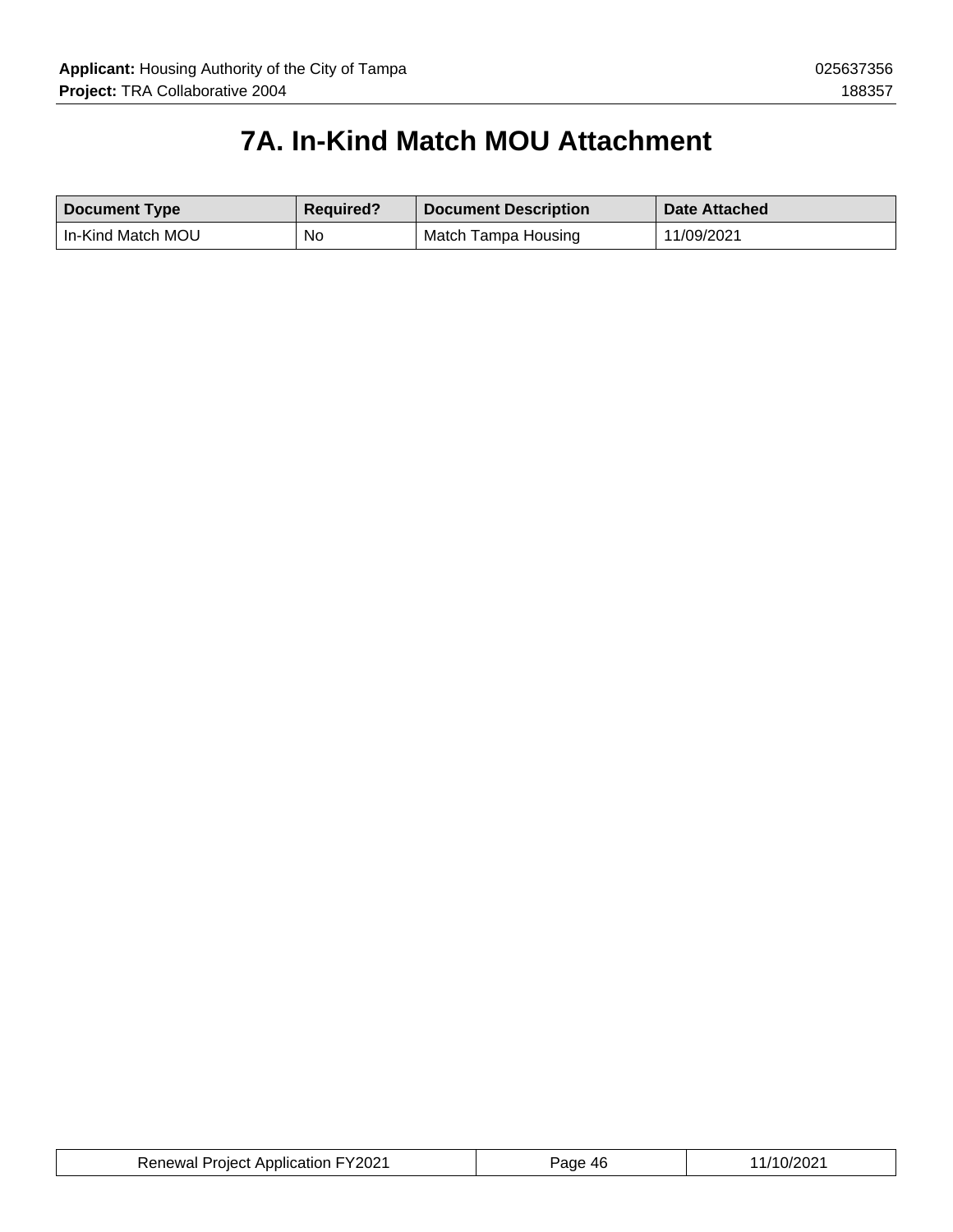# **Attachment Details**

**Document Description:** Match Tampa Housing

| <b>Renewal Project Application FY2021</b> | Page 47 | 11/10/2021 |
|-------------------------------------------|---------|------------|
|-------------------------------------------|---------|------------|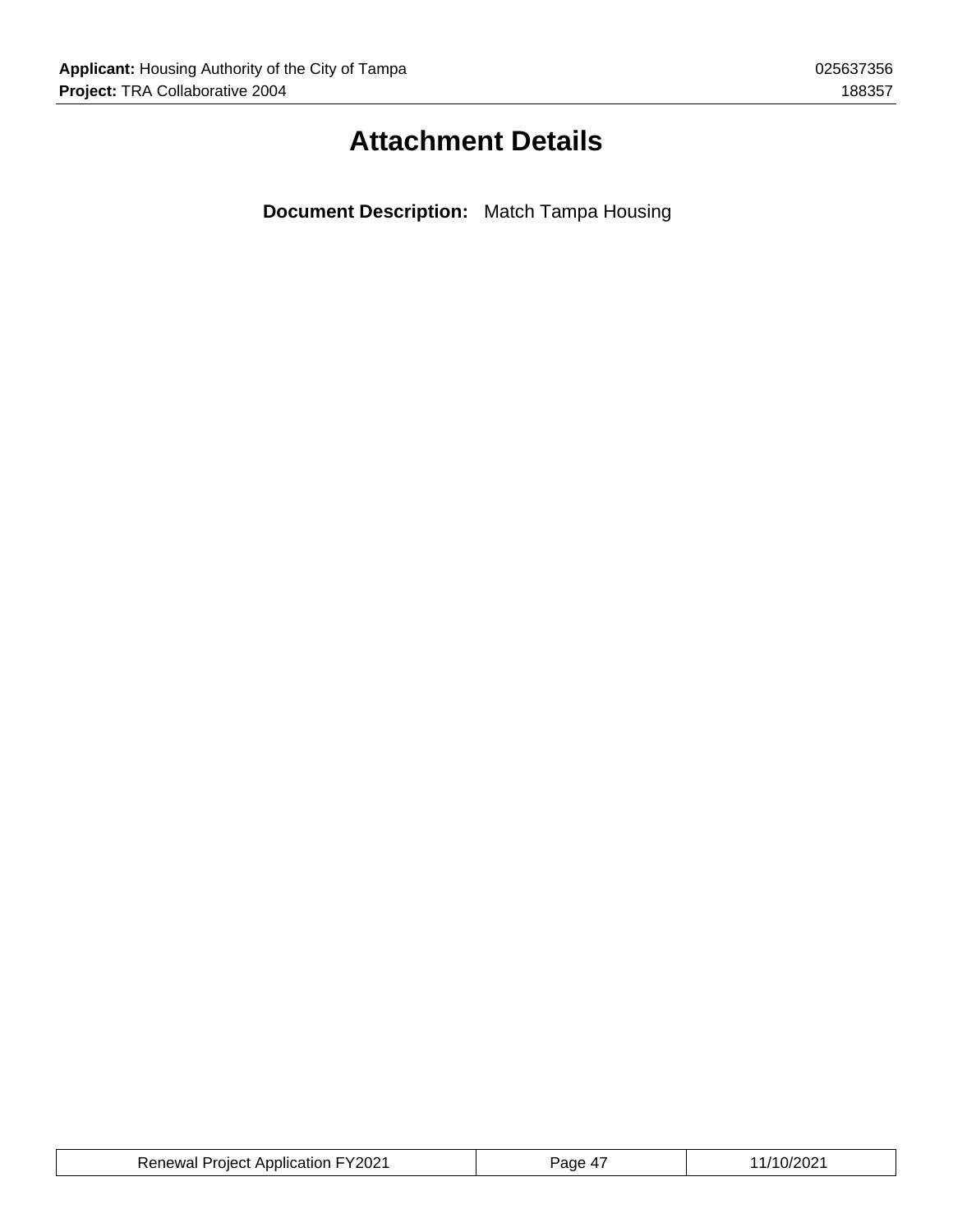# **7B. Certification**

## **A. For all projects: Fair Housing and Equal Opportunity**

It will comply with Title VI of the Civil Rights Act of 1964 (42 U.S.C. 2000(d)) and regulations pursuant thereto (Title 24 CFR part I), which state that no person in the United States shall, on the ground of race, color or national origin, be excluded from participation in, be denied the benefits of, or be otherwise subjected to discrimination under any program or activity for which the applicant receives Federal financial assistance, and will immediately take any measures necessary to effectuate this agreement. With reference to the real property and structure(s) thereon which are provided or improved with the aid of Federal financial assistance extended to the applicant, this assurance shall obligate the applicant, or in the case of any transfer, transferee, for the period during which the real property and structure(s) are used for a purpose for which the Federal financial assistance is extended or for another purpose involving the provision of similar services or benefits.

It will comply with the Fair Housing Act (42 U.S.C. 3601-19), as amended, and with implementing regulations at 24 CFR part 100, which prohibit discrimination in housing on the basis of race, color, religion, sex, disability, familial status or national origin.

It will comply with Executive Order 11063 on Equal Opportunity in Housing and with implementing regulations at 24 CFR Part 107 which prohibit discrimination because of race, color, creed, sex or national origin in housing and related facilities provided with Federal financial assistance.

It will comply with Executive Order 11246 and all regulations pursuant thereto (41 CFR Chapter 60-1), which state that no person shall be discriminated against on the basis of race, color, religion, sex or national origin in all phases of employment during the performance of Federal contracts and shall take affirmative action to ensure equal employment opportunity. The applicant will incorporate, or cause to be incorporated, into any contract for construction work as defined in Section 130.5 of HUD regulations the equal opportunity clause required by Section 130.15(b) of the HUD regulations.

It will comply with Section 3 of the Housing and Urban Development Act of 1968, as amended (12 U.S.C. 1701(u)), and regulations pursuant thereto (24 CFR Part 135), which require that to the greatest extent feasible opportunities for training and employment be given to lower-income residents of the project and contracts for work in connection with the project be awarded in substantial part to persons residing in the area of the project.

It will comply with Section 504 of the Rehabilitation Act of 1973 (29 U.S.C. 794), as amended, and with implementing regulations at 24 CFR Part 8, which prohibit discrimination based on disability in Federally-assisted and conducted programs and activities.

It will comply with the Age Discrimination Act of 1975 (42 U.S.C. 6101-07), as amended, and implementing regulations at 24 CFR Part 146, which prohibit discrimination because of age in projects and activities receiving Federal financial assistance.

| <b>Renewal Project Application FY2021</b> | Page 48 | 11/10/2021 |
|-------------------------------------------|---------|------------|
|-------------------------------------------|---------|------------|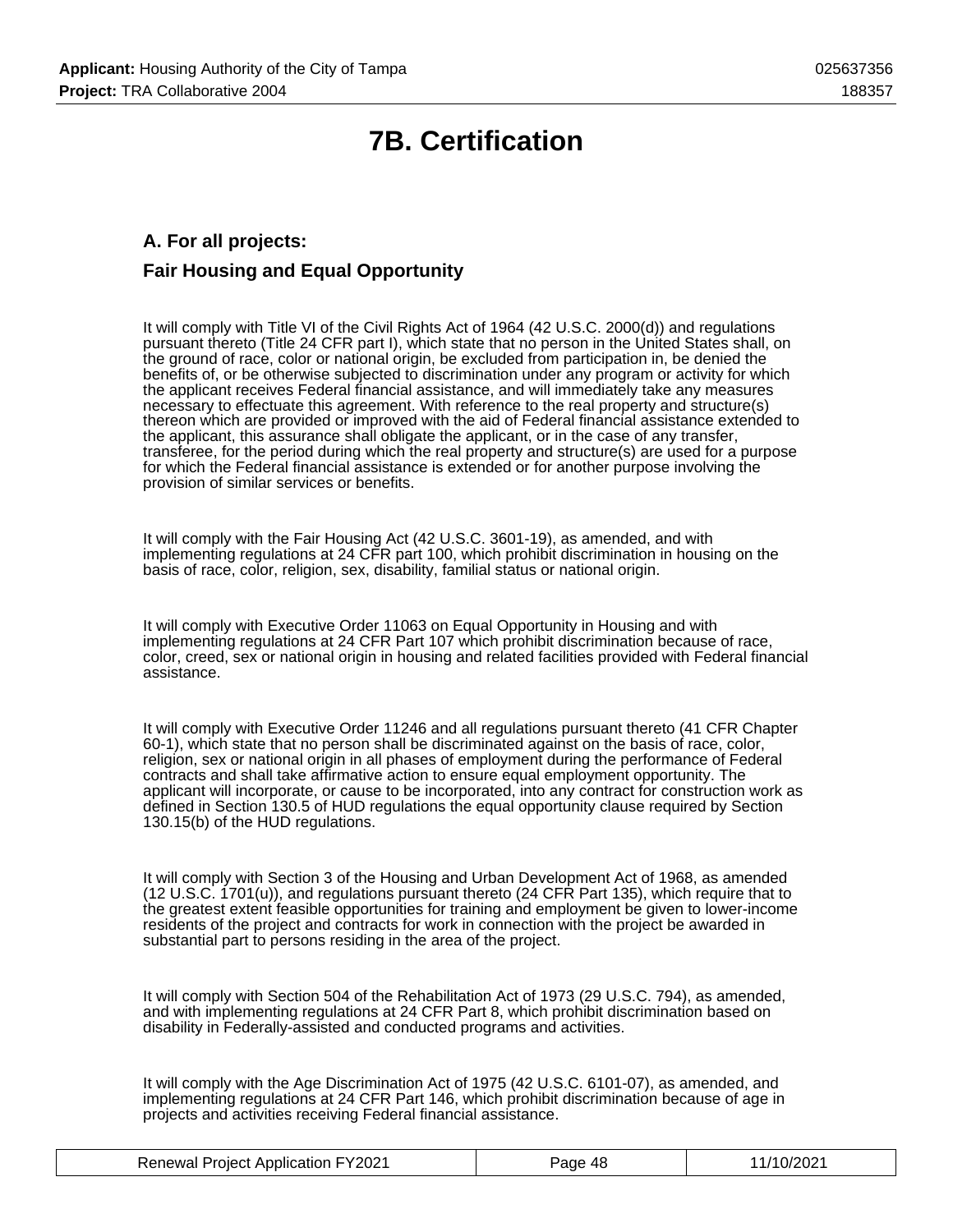It will comply with Executive Orders 11625, 12432, and 12138, which state that program participants shall take affirmative action to encourage participation by businesses owned and operated by members of minority groups and women.

If persons of any particular race, color, religion, sex, age, national origin, familial status, or disability who may qualify for assistance are unlikely to be reached, it will establish additional procedures to ensure that interested persons can obtain information concerning the assistance. It will comply with the reasonable modification and accommodation requirements and, as appropriate, the accessibility requirements of the Fair Housing Act and section 504 of the Rehabilitation Act of 1973, as amended.

### **Additional for Rental Assistance Projects:**

If applicant has established a preference for targeted populations of disabled persons pursuant to 24 CFR 578.33(d) or 24 CFR 582.330(a), it will comply with this section's nondiscrimination requirements within the designated population.

## **B. For non-Rental Assistance Projects Only.**

### **20-Year Operation Rule.**

Applicants receiving assistance for acquisition, rehabilitation or new construction: The project will be operated for no less than 20 years from the date of initial occupancy or the date of initial service provision for the purpose specified in the application.

### **15-Year Operation Rule – 24 CFR part 578 only.**

Applicants receiving assistance for acquisition, rehabilitation or new construction: The project will be operated for no less than 15 years from the date of initial occupancy or the date of initial service provision for the purpose specified in the application.

### **1-Year Operation Rule.**

For applicants receiving assistance for supportive services, leasing, or operating costs but not receiving assistance for acquisition, rehabilitation, or new construction: The project will be operated for the purpose specified in the application for any year for which such assistance is provided.

### **C. Explanation.**

Where the applicant is unable to certify to any of the statements in this certification, such applicant shall provide an explanation.

### **Name of Authorized Certifying Official** Jerome Ryans

**Date:** 11/09/2021

#### **Title:** President/CEO

### **Applicant Organization:** Housing Authority of the City of Tampa

| <b>Renewal Project Application FY2021</b> | Page 49 | 11/10/2021 |
|-------------------------------------------|---------|------------|
|-------------------------------------------|---------|------------|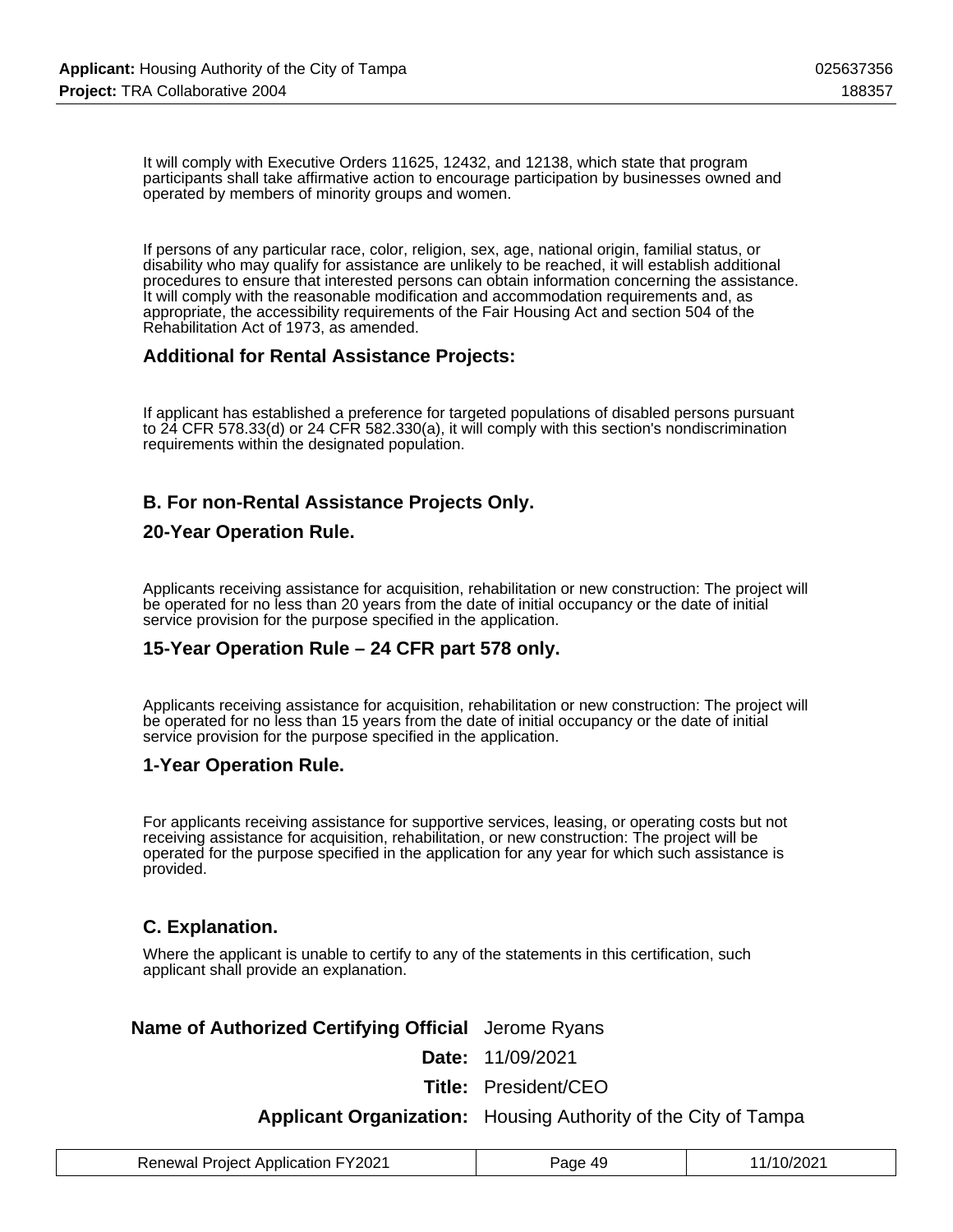## **PHA Number (For PHA Applicants Only):**

- **I certify that I have been duly authorized by the applicant to submit this Applicant Certification and to ensure compliance. I am aware that any false, ficticious, or fraudulent statements or claims may subject me to criminal, civil, or administrative penalties . (U.S. Code, Title 218, Section 1001).** X
- **Active SAM Status Requirement. I certify that our organization has an active System for Award Management (SAM) registration as required by 2 CFR 200.300(b) at the time of project application submission to HUD and will ensure this SAM registration will be renewed annually to meet this requirement.** X

| <b>Renewal Project Application FY2021</b> | Page 50 | 11/10/2021 |
|-------------------------------------------|---------|------------|
|-------------------------------------------|---------|------------|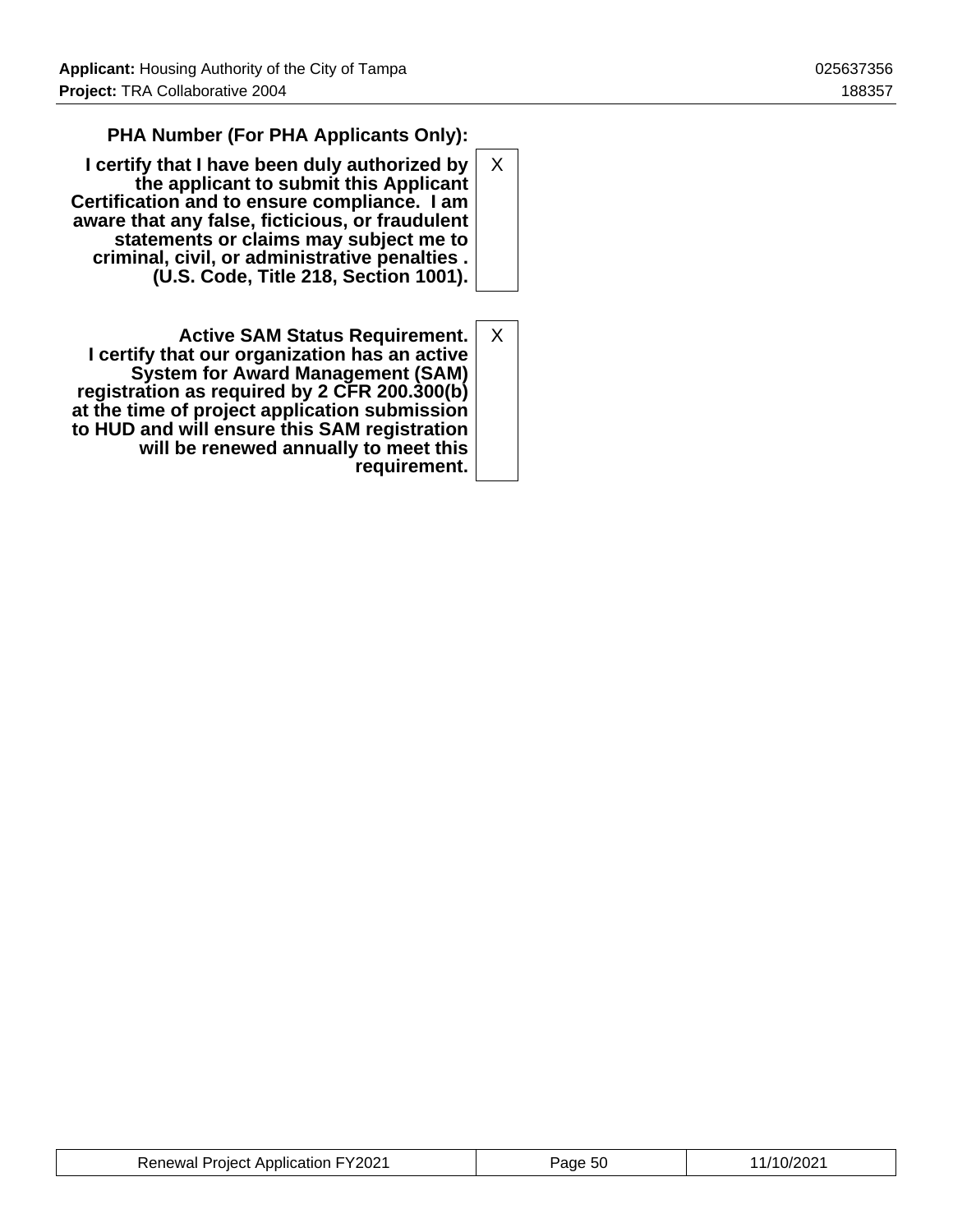# **8B Submission Summary**

| Page                                      | <b>Last Updated</b> |            |  |  |
|-------------------------------------------|---------------------|------------|--|--|
| 1A. SF-424 Application Type               | 10/04/2021          |            |  |  |
| 1B. SF-424 Legal Applicant                | No Input Required   |            |  |  |
| <b>Renewal Project Application FY2021</b> | Page 51             | 11/10/2021 |  |  |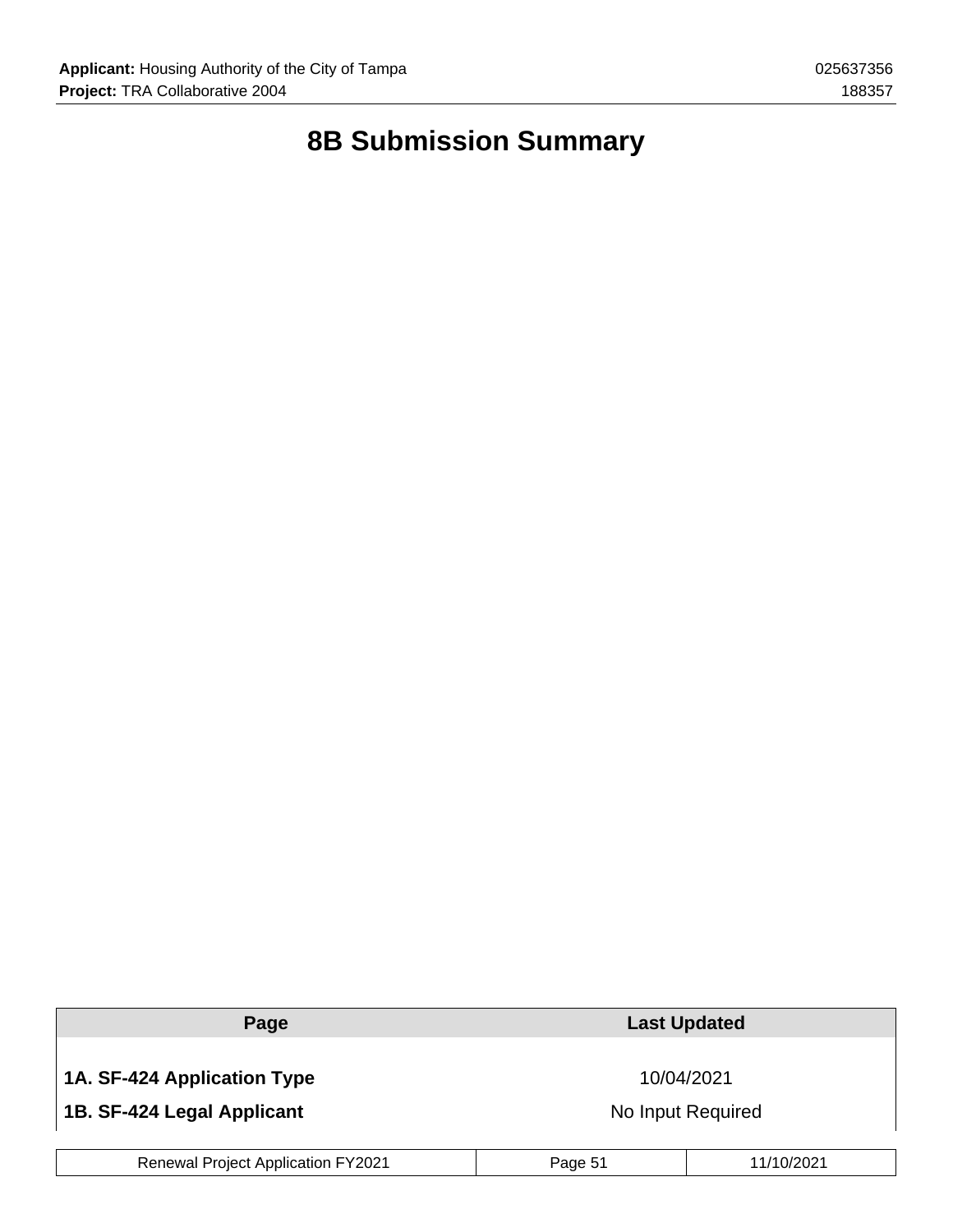| <b>1C. SF-424 Application Details</b>                                   | No Input Required |
|-------------------------------------------------------------------------|-------------------|
| 1D. SF-424 Congressional District(s)                                    | 11/09/2021        |
| 1E. SF-424 Compliance                                                   | 10/04/2021        |
| 1F. SF-424 Declaration                                                  | 10/04/2021        |
| 1G. HUD-2880                                                            | 10/04/2021        |
| 1H. HUD-50070                                                           | 10/04/2021        |
| 1I. Cert. Lobbying                                                      | 10/04/2021        |
| 1J. SF-LLL                                                              | 10/04/2021        |
| <b>IK. SF-424B</b>                                                      | 10/04/2021        |
| <b>Submission Without Changes</b>                                       | 10/08/2021        |
| <b>Recipient Performance</b>                                            | 10/04/2021        |
| <b>Renewal Grant Consolidation or Renewal</b><br><b>Grant Expansion</b> | 10/04/2021        |
| <b>2A. Subrecipients</b>                                                | No Input Required |
| <b>3A. Project Detail</b>                                               | 10/04/2021        |
| <b>3B. Description</b>                                                  | 10/04/2021        |
| <b>3C. Dedicated Plus</b>                                               | 10/04/2021        |
| <b>4A. Services</b>                                                     | 10/04/2021        |
| <b>4B. Housing Type</b>                                                 | 10/04/2021        |
| <b>5A. Households</b>                                                   | 10/04/2021        |
| <b>5B. Subpopulations</b>                                               | No Input Required |
| <b>6A. Funding Request</b>                                              | 10/04/2021        |
| <b>6C. Rental Assistance</b>                                            | 10/04/2021        |
| 6D. Match                                                               | 11/09/2021        |
| <b>6E. Summary Budget</b>                                               | No Input Required |
| 7A. Attachment(s)                                                       | 11/09/2021        |
| 7A. In-Kind Match MOU Attachment                                        | 11/09/2021        |
| <b>7B. Certification</b>                                                | 10/08/2021        |

| t Application FY2021 | Page | $^{\prime\prime}$ |
|----------------------|------|-------------------|
| -Renewal Project     | ےت   | $\sim$ U $\sim$ . |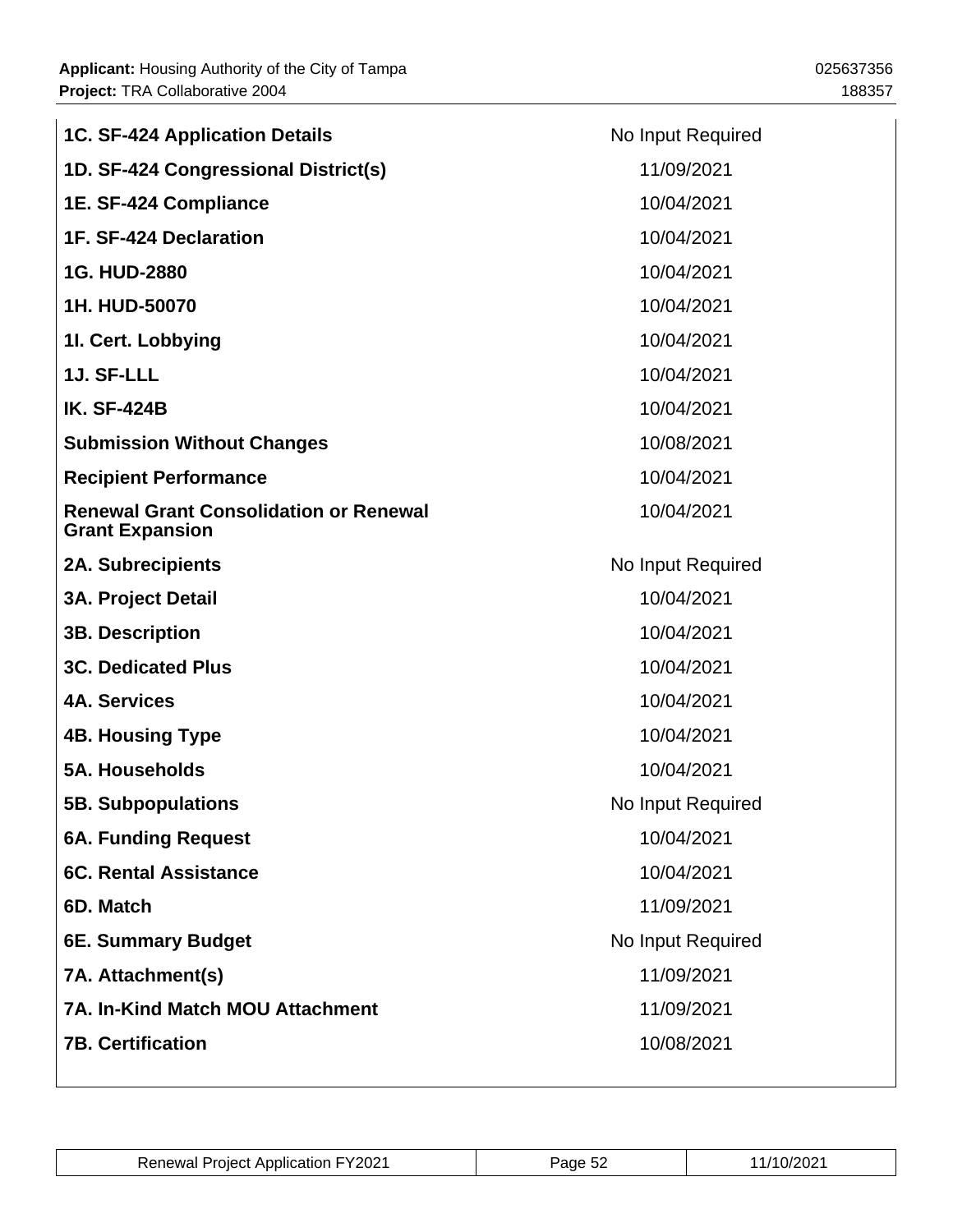

**HEALTH CARE SERVICES** PO Box 1110, Tampa, FL 33601‐1110 (813) 301‐7356 | Fax: (813) 276‐2865

October 1, 2021

### **Certification of Match Resources Commitment Tampa Hillsborough Homeless Initiative Continuum of Care Programs**

It is understood that the Tampa Hillsborough Homeless Initiative (THHI), formally Homeless Coalition of Hillsborough County, is coordinating the FY21 Application to the U.S. Department of Housing and Urban Development under the Continuum of Care Program.

 **COMMISSIONERS**  Harry Cohen Ken Hagan Pat Kemp Gwendolyn "Gwen" Myers Kimberly Overman Mariella Smith Stacy R. White **COUNTY ADMINISTRATOR**  Bonnie M. Wise **COUNTY ATTORNEY** Christine M. Beck **INTERNAL AUDITOR**  Peggy Caskey

**BOARD OF COUNTY** 

**CHIEF HUMAN SERVICES ADMINISTRATOR** Carl S. Harness

Also, it is understood that the attached project list provides the information about projects being submitted and the number of households who will be eligible for Hillsborough County Health Care and that THHI and other community organizations will be arranging for case management and other community-based services to ensure access to the needed supports to obtain and retain housing placement; and, that care managers will be assisting with applications for disability income, Medicaid and other community resources as appropriate, including substance abuse treatment.

It is understood that the value of the health care received is used as match to support the project's CoC application to the U.S. Department of Housing and Urban Development and that THHI will have the responsibility for tracking access to these resources. The Hillsborough County Health Care Plan (HCHCP) is supported by sales tax revenues.

Hillsborough County is committed to making health care services available to persons at 138% of poverty level and below. Given that THHI and other community organizations will be offering services to persons with little or no income, Hillsborough County is committed to providing the match to the project listed below for the grant term indicated:

 Tampa Housing Authority – TRA Collaborative 2004 – estimated one (1) of adults for the grant term of October 1, 2022 – October 1, 2023, with the value of match estimated to be \$583.50.

Signed and dated ∙

\_\_\_\_\_\_\_\_\_\_\_\_\_\_\_\_\_\_\_\_\_\_\_\_\_\_\_\_\_\_\_\_\_\_\_\_\_\_\_\_\_\_\_\_\_\_\_\_\_\_\_ \_\_\_\_\_\_\_\_\_\_\_\_\_

10/5/2021

Gene E. Earley Jr. *I* Health Care Services Department Director **Date** РB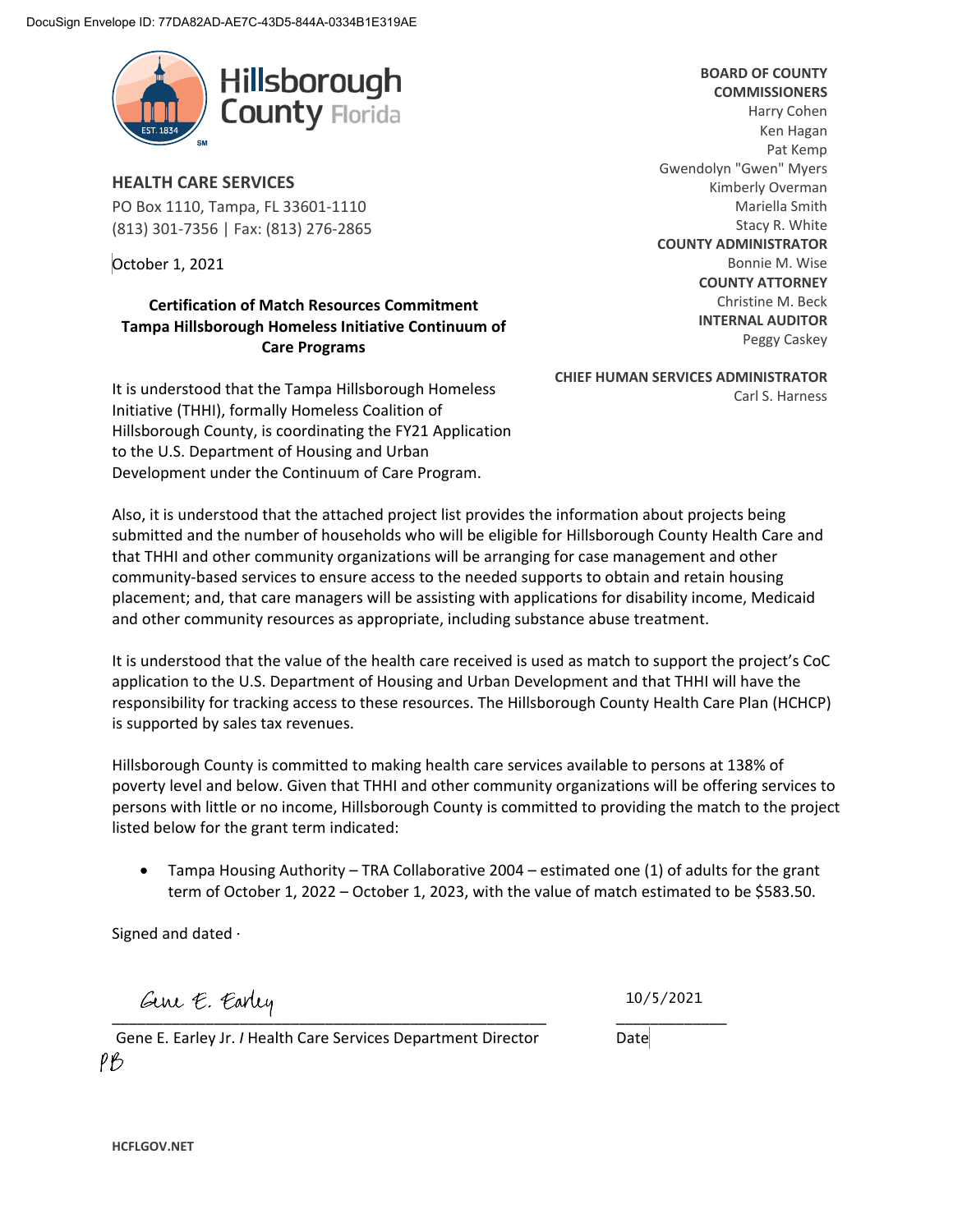| <b>Program Name</b>                                         | <b>Project Type</b> | <b>Project Population</b> | Project<br>Households | # Projected   % Estimated  <br><b>Eligible for</b><br><b>HCHCP</b> | Estimated<br><b>Avg Months</b><br>in Plan | Project<br>Projected # of<br>adults on<br><b>HCHCP</b> | <b>PMPM</b> | <b>Value of Health</b><br>Care |
|-------------------------------------------------------------|---------------------|---------------------------|-----------------------|--------------------------------------------------------------------|-------------------------------------------|--------------------------------------------------------|-------------|--------------------------------|
| Tampa Housing Authority - TRA Collaborative 2004 (PSH)(862) | <b>PSF</b>          | Chronic - Individuals     | 20                    | 5%                                                                 | 1.5                                       |                                                        | \$389.00    | 583.50                         |
|                                                             |                     |                           |                       |                                                                    |                                           |                                                        |             | 583.50                         |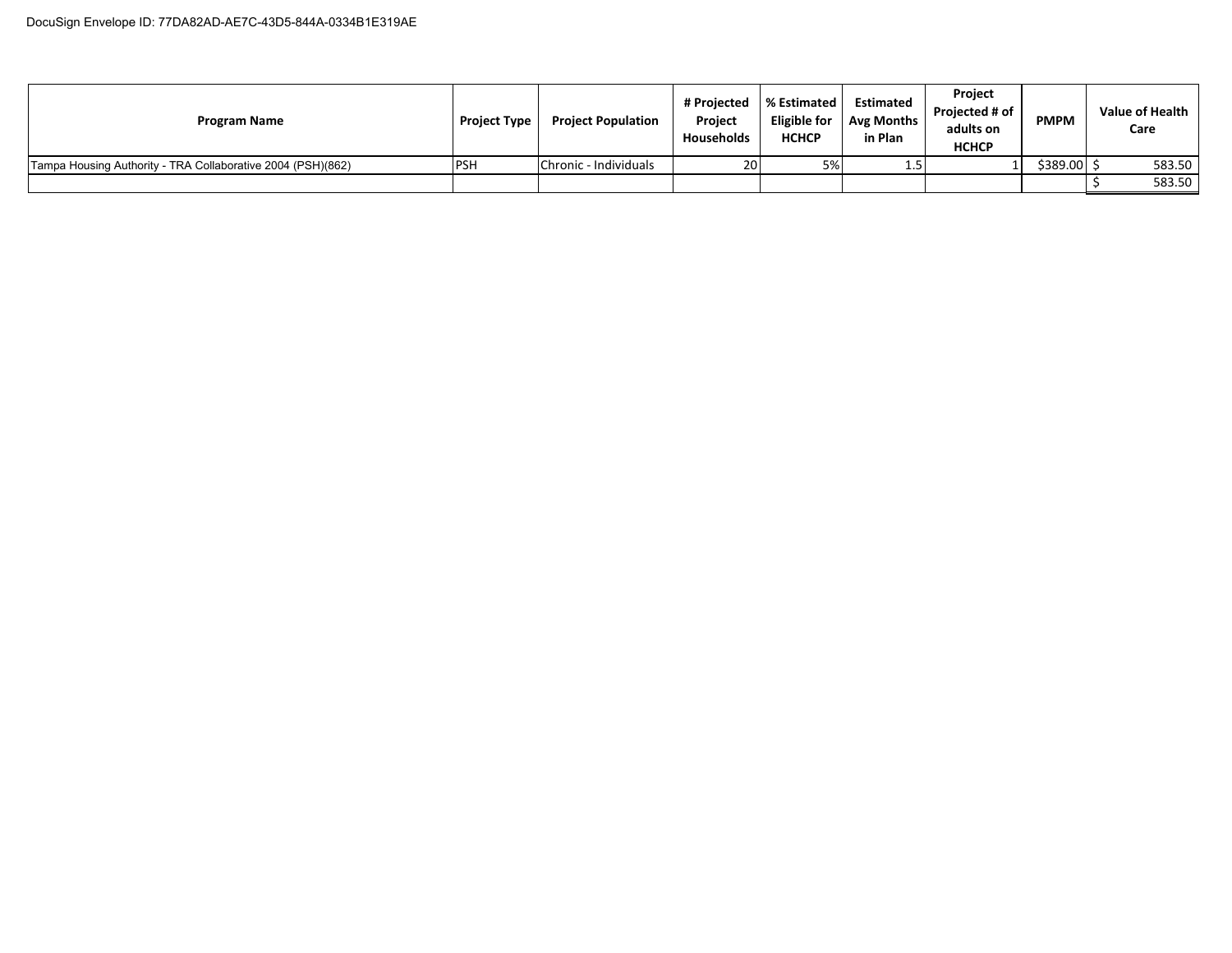

#### **BOARD OF COMMISSIONERS**

James A. Cloar Chair

Bemetra Salter Liggins Vice Chair

Ben Dachepalli

Lorena Hardwick

Sul Hemani

Parker A. Homans

Billi Johnson-Griffin

President/CEO

Jerome D. Ryans

## **FY 2021 PERMANENT SUPPORTIVE HOUSING TRA COLLABORATIVE 2004 CONTINUUM OF CARE GRANT 2023-2023**

## **Supporting Match Agreement**

Housing Authority of the City of Tampa (THA) is committed to providing services to persons who are homeless with mental illness. Resources will be made available by THA to provide a reoccurring in-kind match that will be for a one-year commitment to provide supportive service expenses in the amount of \$63,572 per year. Match will fund case management, life skills training, employment assistance, mental health referral services/counseling, transportation, SOARs assistance and outreach.

Funds generated through various activities via THA will donate \$500 in cash.

Total match: \$64,072

This agreement is for a limited duration and is dependent upon future funding of the supportive services through the Continuum of Care.

Certified this 11<sup>th</sup> day of October 2021

resident Tampa Housing/Authority

5301 West Cypress Street Tampa, Florida 33607

P. O. Box 4766 Tampa, Florida 33677

OFFICE: (813) 341-9101

www.thafl.com